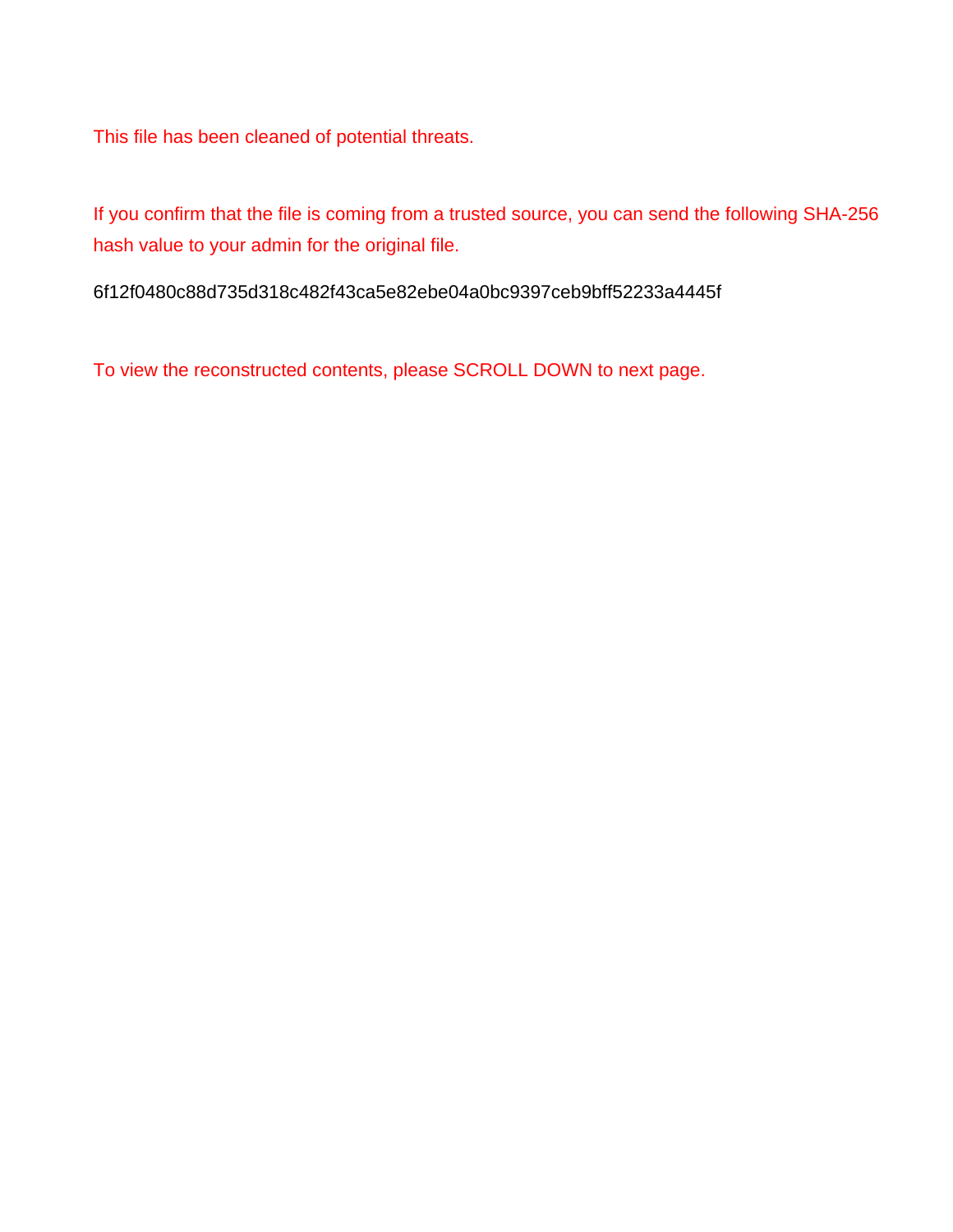#### **Form No: e\_IPR-PUR-102**

# **प्लाज्मा अनुसंधान संस्थान INSTITUTE FOR PLASMA RESEARCH** (**भारत सरकार के परमाणु ऊर्ाा विभाग का सहायता प्राप्त संसथान**) *(An Aided Institute of Dept. of Atomic Energy, Govt. of India)* **इंदीरा विर् के पास, भाट, गांधीनगर** – 382428**, NEAR INDIRA BRIDGE, BHAT, GANDHINAGAR-382428**

# **INVITATION TO TENDER**

Head-Purchase and Stores Department, Institute for Plasma Research, for and on behalf of Director, Institute for Plasma Research (IPR) invites online tenders in **SINGLE PART** for execution of contract in accordance with the purchaser's tender specifications. The invitation to tender, tendering conditions, general conditions of contract, special conditions of contract and additional conditions of contract, if any, which will govern the contract pursuant to tender are attached.

Bidders interested to submit bid are requested to go through the contents of this document and ensure that the bid is submitted online on or before the due date and time indicated in NIT and as per technical specifications and terms and condition indicated herein and upload digitally signed or ink signed undertaking of Form No. **e\_IPR-PUR-102A** appended herewith.

Offline bids including hard copy in any form will not be accepted.

Head-Purchase Section For and on behalf of Director, IPR (The Purchaser)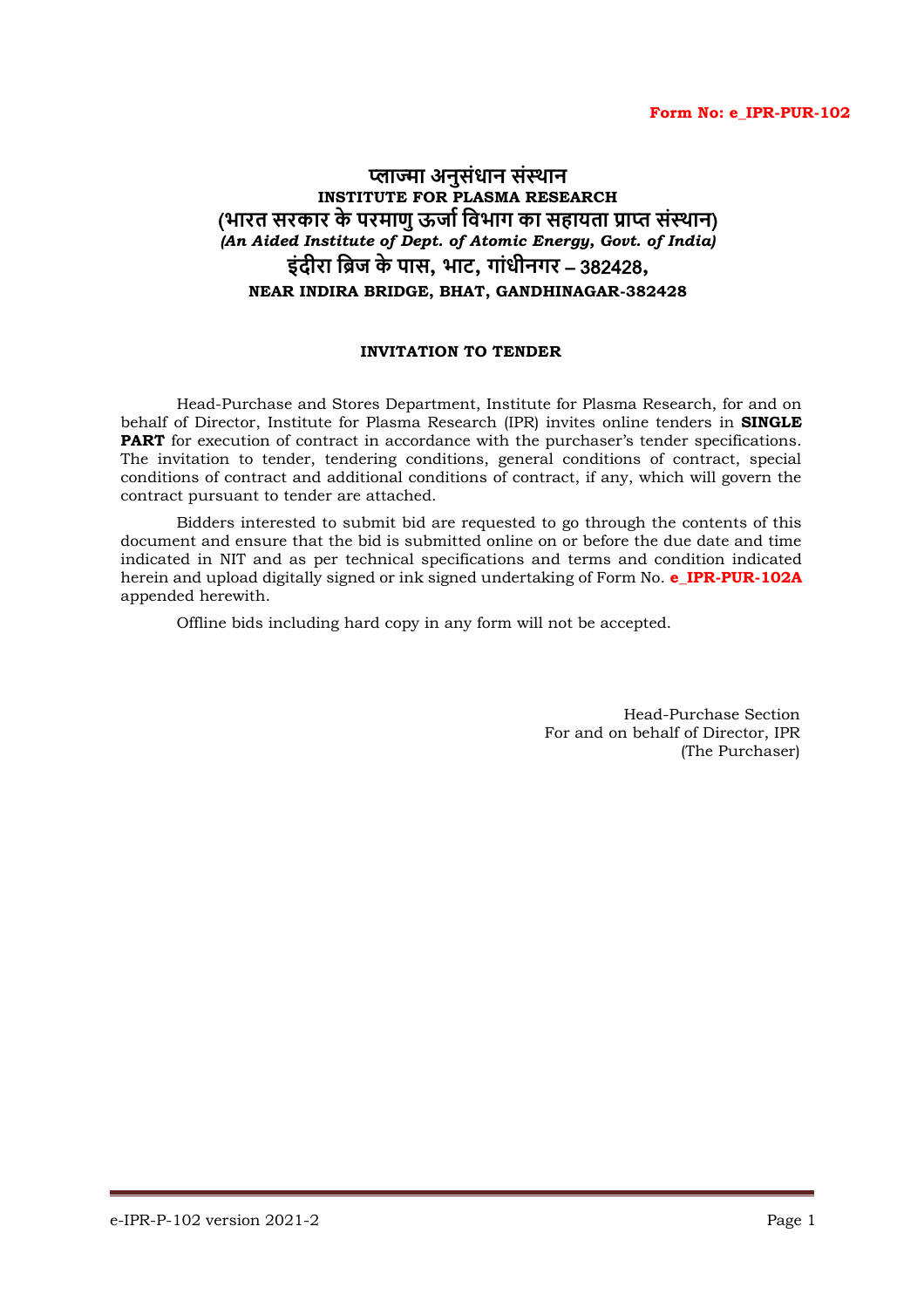# **INDEX**

| <u>Sl. No.</u> | Description                                                                      | Page No. |
|----------------|----------------------------------------------------------------------------------|----------|
| 1.             | Definitions and Interpretation                                                   | 3 to 4   |
| 2.             | Section-A – Invitation to Tender and Tendering Conditions                        | 5 to 20  |
| 3.             | Section-B – Format for Submission of the Tender                                  | 21 to 23 |
| 4.             | Section-C – General Conditions of Contract and<br>Special Conditions of Contract | 24 to 44 |
| 5.             | Annexure – Format for Bank Guarantee/Indemnity Bond/<br>Hindrance Register       | 45 to 58 |
| 6.             | Section-D – Technical Specifications and Drawing                                 | 59       |
| 7.             | Section-E – Price Schedule                                                       | 60       |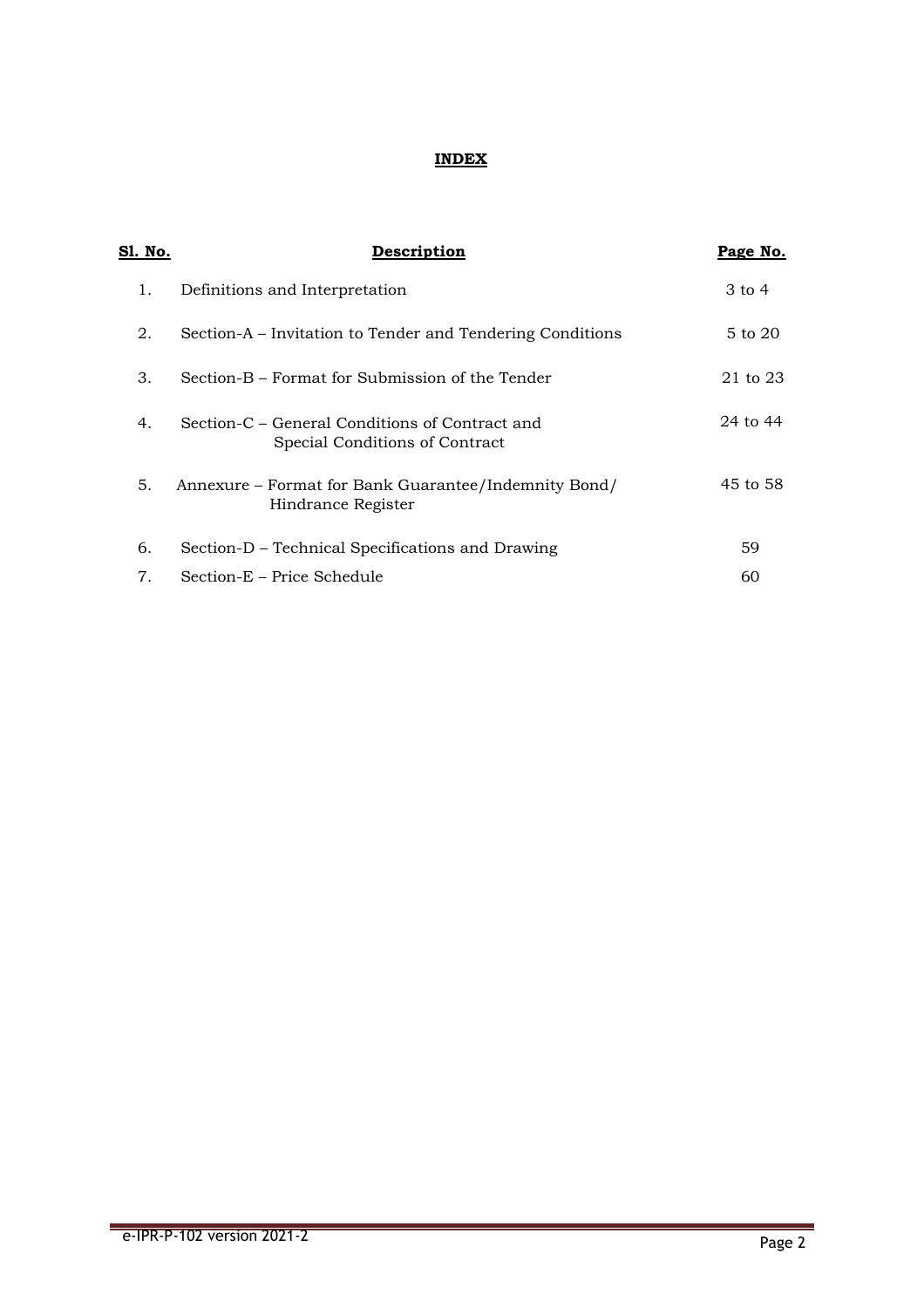#### **DEFINITIONS AND INTERPRETATION**

In the invitation to tender, tendering condition, contract, general conditions of contract and special conditions of contract, unless the context otherwise require the following interpretation shall be valid.

- 1.1 "BID" shall mean the quotation in response to the NIT submitted with EMD, if applicable and within the period mentioned in the NIT.
- 1.2 "BIDDER" means an individual, a firm, a limited liability partnership, a company whether incorporated or not, an association of person or joint venture who has submitted a bid to execute the contract and shall be deemed to include his successors, heirs, executors, administrators and permitted assignees, as the case may be.
- 1.3 "CONSIGNEE" shall mean the authorised representative or officer of the purchaser at the site to whom the stores are required to be delivered in the manner indicated in the contract.
- 1.4 "CONTRACTOR" means a successful bidder with whom a contract agreement has been entered to by the purchaser and shall be deemed to include his successors, heirs, executors, administrators and permitted assignees, as the case maybe.
- 1.5 "CONTRACT" or "PURCHASE ORDER" means and comprises of a letter or e- mail or ink signed or digitally signed document issued/sent by the purchaser conveying acceptance of bidder's/contractor's bid submitted in response to the invitation to tender, tendering conditions, general and special conditions of contract specified in the NIT within the validity of the bid and any subsequent amendments/alterations thereto made on the basis of mutual agreement.
- 1.6 "DELIVERY DATE" means date of completion of contract excluding warranty period and its obligations as stipulated in the contract.
- 1.7 "DIRECTOR, INSTITUTE FOR PLASMA RESEARCH" means the Director, Institute for Plasma Research, for the time being in the administrative charge of the Purchase and Stores Department, IPR and includes Head- Purchase & Stores Department, Head-Purchase Section, Purchase Officer-II, Purchase Officer-I, Dy. Officer (Purchase) or Assistant Purchase Officer of the said Institute for Plasma Research or any other officer authorized in writing to execute the contract on behalf of the purchaser.
- 1.8 "EARNEST MONEY DEPOSIT (EMD)" means the deposit made in the form and manner specified in the NIT by the participating bidder towards bid security.
- 1.9 "HINDRANCE" means an event resulting in stoppage or delay of work because of the purchaser as recorded by the contractor and authenticated by the purchaser.
- 1.10 "INSPECTOR" or "QUALITY SURVEYOR" means any engineer/officer nominated and deputed by the purchaser or their appointed consultants or quality surveillance agency or any other person authorized by the purchaser from time to time to act as his representative for the purpose of inspection of stores under the contract.
- 1.11 "Notice Inviting Tender (NIT)" means invitation to tender, tendering condition, general conditions of contract, special conditions of contract, additional conditions of contract, if any, and any other document mentioned thereto.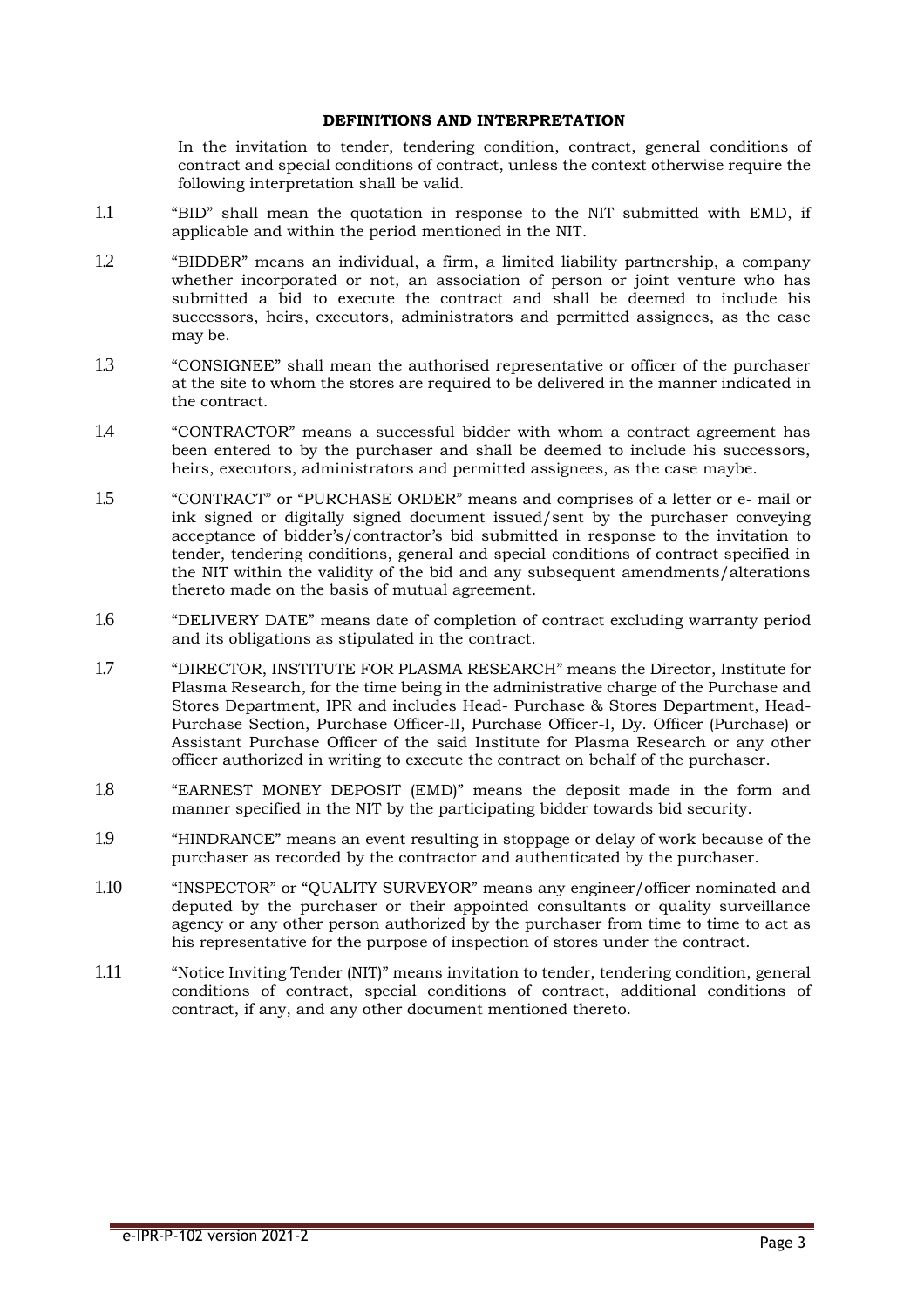- 1.12 "PARTIES" mean the parties to the contract, i.e., the contractor and the purchaser named in the contract.
- 1.13 "PERFORMANCE SECURITY DEPOSIT BANK GUARANTEE (PSDBG)" means the deposit made in the form and manner specified in this document by the contractor towards satisfactory performance of the contract till completion of the warranty period.
- 1.14 "PURCHASER" means Director, Institute for Plasma Research forthe time being the Head- Purchase and Stores Department or any other authorized officer and includes his successor or assignees.
- 1.15 "STORES" or "PLANT" means the materials, goods, machinery, plants, equipment or parts thereof specified in the contract which the contractor has agreed under the contract.
- 1.16 "SUB-CONTRACTOR" means any contractor engaged by the contractor with the prior approval of the purchaser in relation to the contract.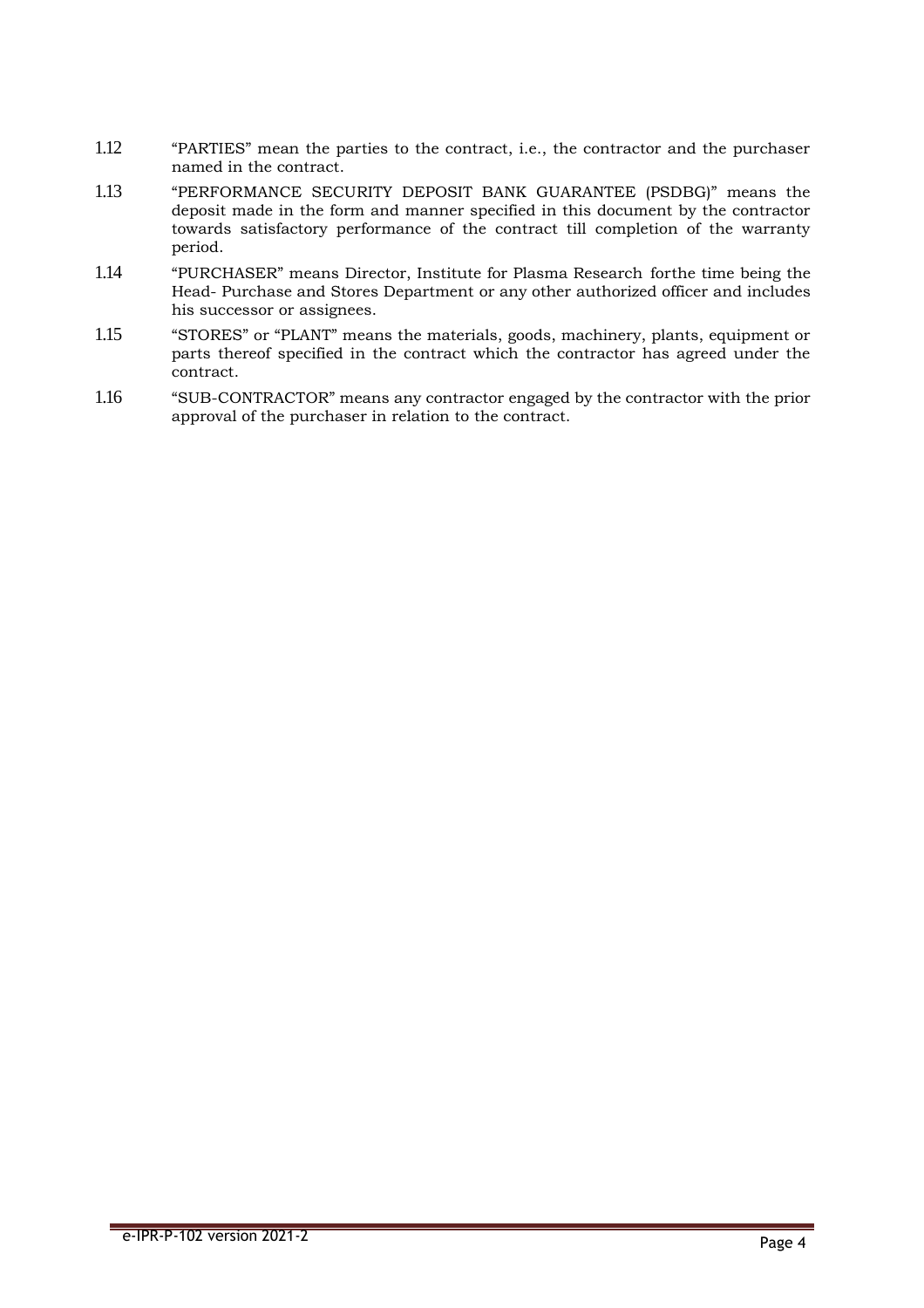# **SECTION – A Invitation to Tender and Tendering Conditions**

#### Index

| Clause No. | Clause Title                                                            | Page No.       |
|------------|-------------------------------------------------------------------------|----------------|
| 1.         | <b>INVITATION TO TENDER</b>                                             | $\overline{7}$ |
| 2.         | <b>EMD</b>                                                              | $\overline{7}$ |
| 3.         | MANNER AND METHOD FOR SUBMISSION OF BIDS                                | $\overline{7}$ |
| 4.         | PRICE                                                                   | 8              |
| 5.         | PAYMENT TERMS                                                           | 8              |
| 6.         | CONDITIONAL DISCOUNT                                                    | 8              |
| 7.         | <b>VALIDITY OF BID</b>                                                  | 8              |
| 8.         | ONE BID PER BIDDER                                                      | 8              |
| 9.         | <b>QUALIFYING REQUIREMENTS</b>                                          | 8              |
| 10.        | OPENING OF BID                                                          | 8              |
| 11.        | DECLARATION OF HOLIDAY                                                  | 8              |
| 12.        | <b>EVALUATION OF BIDS</b>                                               | 9              |
| 13.        | <b>QUANTITY</b>                                                         | 10             |
| 14.        | INSTALLATION/ ERECTION AND COMMISSIONING                                | 10             |
| 15.        | TEST CERTIFICATE                                                        | 10             |
| 16.        | OPERATION/ INSTRUCTION MANUAL                                           | 10             |
| 17.        | LEAFLET/CATALOGUE                                                       | 10             |
| 18.        | <b>ACCEPTANCE OF BID</b>                                                | 10             |
| 19.        | STATUTORY LEVIES SUCH AS GOODS AND SERVICE TAX                          | 11             |
| 20.        | <b>CUSTOMS DUTY</b>                                                     | 11             |
| 21.        | FLUCTUATION IN THE STATUTORY LEVIES                                     | 11             |
| 22.        | <b>AUTHENTICATION</b>                                                   | 11             |
| 23.        | DELIVERY FOR CONTRACT IN INDIAN CURRENCY                                | 12             |
| 24.        | DOCUMENTS TO BE UPLOADED BY INDIAN BIDDER                               | 12             |
| 25.        | PURCHASE/PRICE PREFERENCE                                               | 12             |
| 26.        | FREE ISSUE MATERIAL                                                     | 14             |
| 27.        | BID FROM INDIAN AGENTS ON BEHALF OF FOREIGNCONTRACTOR 15                |                |
| 28.        | RESTRICTED INFORMATION CATEGORIES UNDER                                 |                |
|            | SECTION 18 OF ATOMIC ENERGY ACT 1962 AND                                |                |
|            | OFFICIAL SECRETS UNDER SECTION 5 OF OFFICIAL                            | 16             |
| 29.        | <b>SECRETS ACT1923</b><br>PROHIBITION AGAINST USE OF ANY INSTITUTION OF |                |
|            | DEPARTMENT OF ATOMIC ENERGY WITHOUT                                     |                |
|            | PERMISSION FOR PUBLICITY PURPOSES                                       | 16             |
| 30.        | <b>CONFIDENTIALITY</b>                                                  | 16             |
| 31.        | CANVASSING                                                              | 16             |
| 32.        | EXPORTLICENCE/EXPORT PERMISSION                                         | 16             |
| 33.        | END USE CERTIFICATE                                                     | 16             |
| 34.        | COMPLIANCE WITH SECURITY REQUIREMENTS                                   |                |
|            | OF THE PURCHASER                                                        | 17             |
|            |                                                                         |                |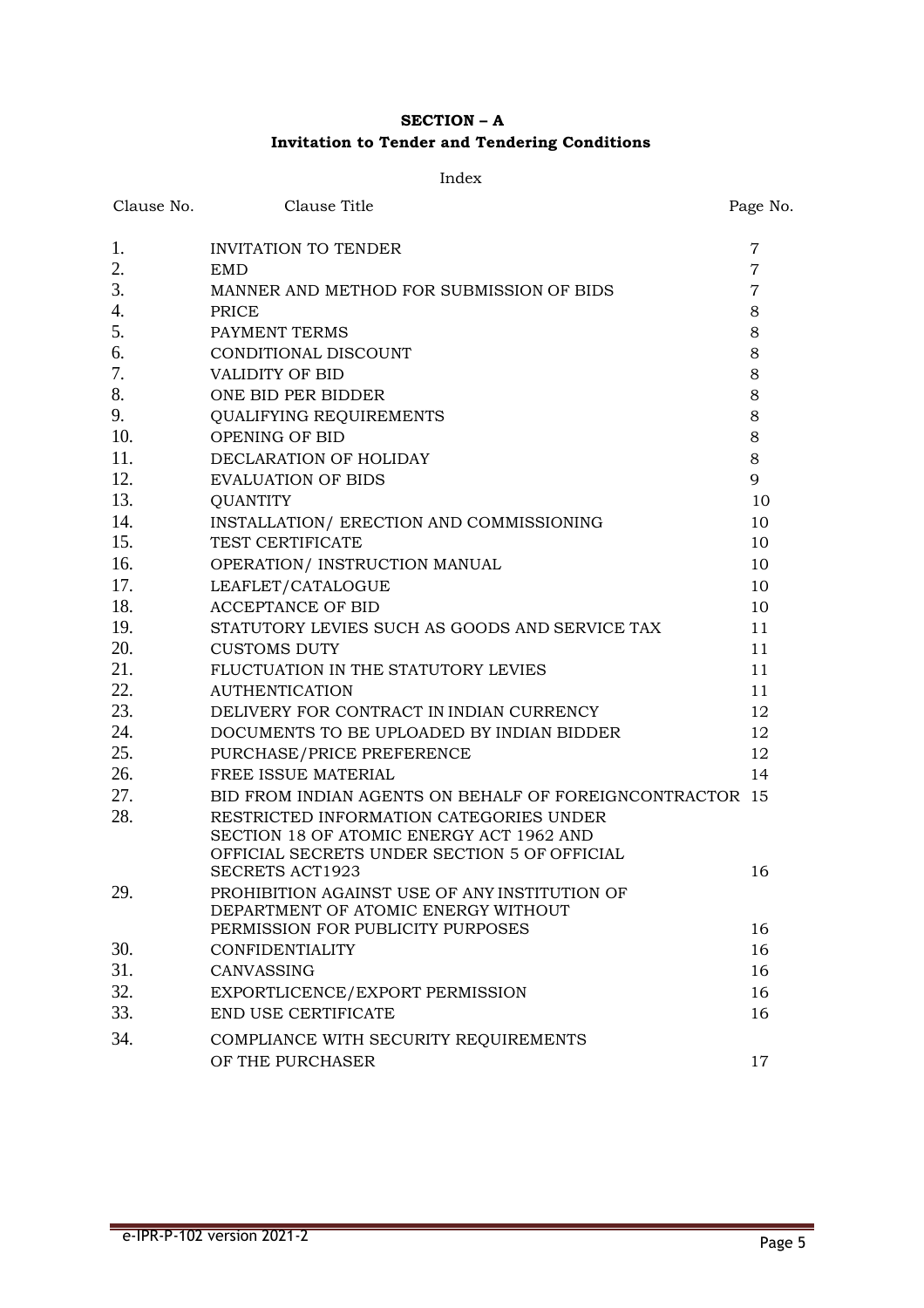| 35. | <b>COUNTRY OF ORIGIN</b>                                 | $17 \,$ |
|-----|----------------------------------------------------------|---------|
| 36. | TERMS AND CONDITIONS OF CONTRACT                         | 17      |
| 37. | <b>SAMPLES</b>                                           | 17      |
| 38. | <b>DETAILS OF BANKERS</b>                                | 18      |
| 39. | SUBMISSION OF DRAWINGS                                   | 18      |
| 40. | SUB-CONTRACTING                                          | 18      |
| 41. | SHOP/FACTORY EVALUATION, QUALITY SURVELLANCE/ INSPECTION |         |
|     | AND SUBMISSION OF PROGRESS REPORT                        | 18      |
| 42. | <b>PACKING</b>                                           | 18      |
| 43. | DEVIATION TO PURCHASER'S TECHNICAL SPECIFICATIONS        | 19      |
| 44. | SETTLEMENT OF COMMERCIAL TERMS AND                       |         |
|     | CONDITIONS OF CONTRACT                                   | 19      |
| 45. | PARTICIPATION OF INDIAN/OVERSEAS BIDDER                  |         |
|     | IN THE TENDER                                            | 19      |
| 46. | <b>TERMS OF DELIVERY</b>                                 | 19      |
| 47. | <b>AGENCY COMMISSION</b>                                 | 20      |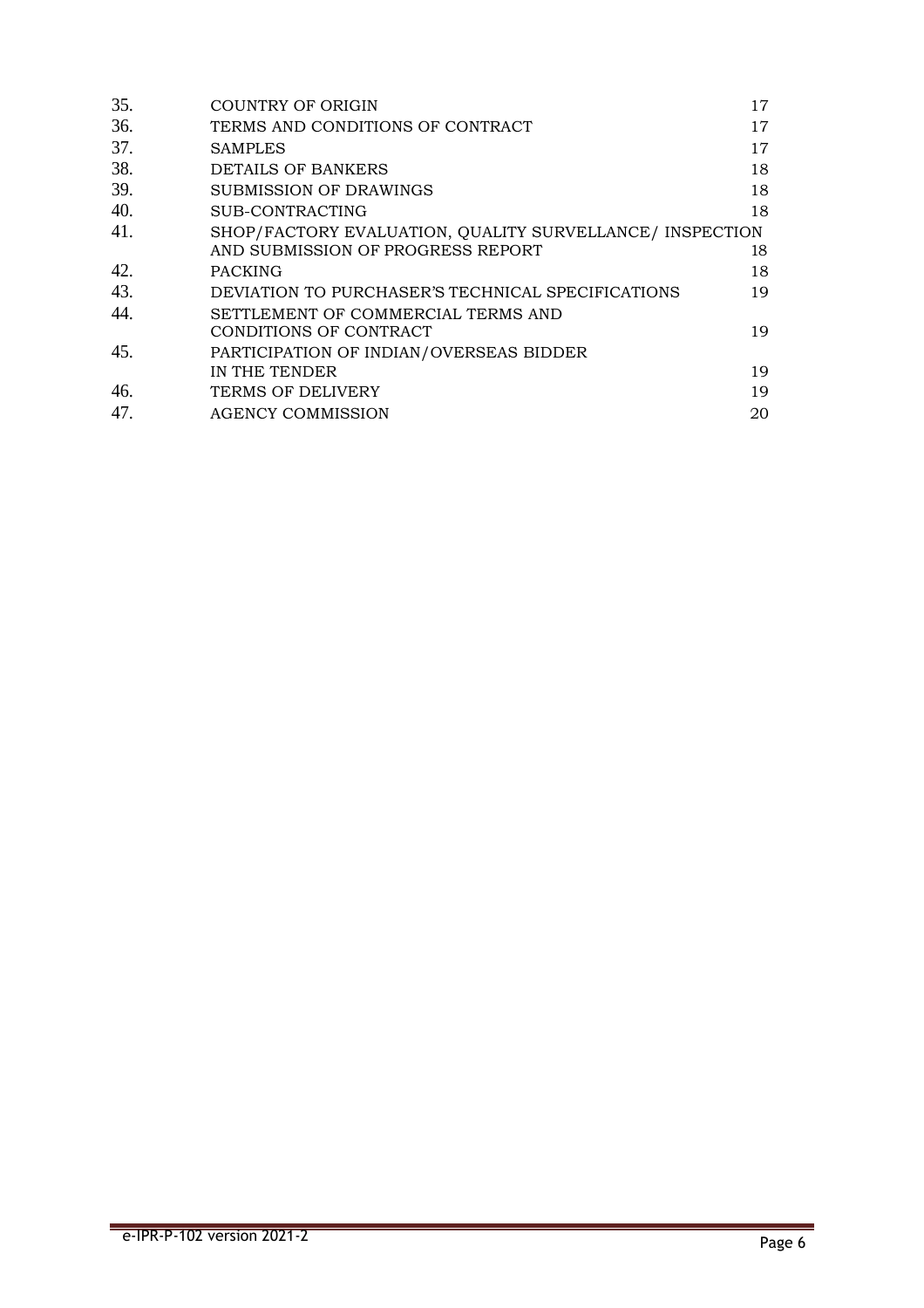# <span id="page-7-0"></span>**1. INVITATION TO TENDER**

1.1 Head-Purchase and Stores Department, Institute for Plasma Research, for and on behalf of Director, Institute for Plasma Research (IPR), invites bids for execution of contract in accordance with the purchaser's technical specifications. The conditions of contract which will govern the contract pursuant to this tender are available in the NIT. Bidders who are in a position to submit their bid for the same as per the conditions stipulated in the NIT are requested to submit their bid in a manner and method specified in the NIT.

# <span id="page-7-1"></span>**2. EMD**

- 2.1 EMD where called for will have to be submitted by the participating bidder in the form and manner specified in the NIT so as to reach the purchaser at the address mentioned in the NIT on or before the due date and time mentioned in the NIT.
- 2.2 Non receipt of EMD as per Clause no. 2.1 above, will result in rejection of bid without any reference to the bidder, except in cases given under Clause no. 2.3 below.
- 2.3 The following categories of bidders are exempted from submission of EMD:
- 2.3.1 Bidders having valid registration with Directorate of Purchase and Stores, Department of Atomic Energy;
- 2.3.2 Micro and Small Enterprises having valid registration with MSME or NSIC or Udyog Aadhaar/ Udyam Aadhar in respect of procurement of goods and services, produced and provided by MSE and startups recognized by Department of Industrial Policy & Promotion (DIPP) are eligible for exemption according to government policies.
- 2.3.3 Foreign Bidder directly submitting bid (not through their Indian Agent or Indian Counterpart or Indian subsidy) in the currency other than INR.

# **2.4 Forfeiture of EMD**

- 2.4.1 EMD shall be forfeited if the bidder withdraws or amends impairs or derogates from the tender in any respect within the validity of his bid.
- 2.4.2 If the successful bidder fails to furnish the required Security Deposit, the EMD furnished shall be forfeited.

## **2.5 REFUND OF EMD**

- 2.5.1 EMD of unsuccessful bidders will be returned within thirty days after finalisation of the tender or after expiry of validity of their bid, whichever is later.
- 2.5.2 EMD of successful bidders will be returned within thirty days of submission of security deposit as called for in the contract.

# <span id="page-7-2"></span>**3 MANNER AND METHOD FOR SUBMISSION OF BIDS**

- 3.1 All bids in response to this invitation shall be submitted online in English as under:
- 3.2 The bid shall include/contain all technical details, technical specifications, drawings, literature, reference to earlier supplies of similar equipment along with quantity, time required for submission and approval of drawings, manufacturing and delivery period, inspection/testing procedure, itemized list of spares and quantity recommended by the bidder for purchase, term of price, mode and payment terms, mode of despatch, including all price details thereof.
- 3.3 The price bid shall be submitted strictly online in accordance with the format provided by the Purchaser.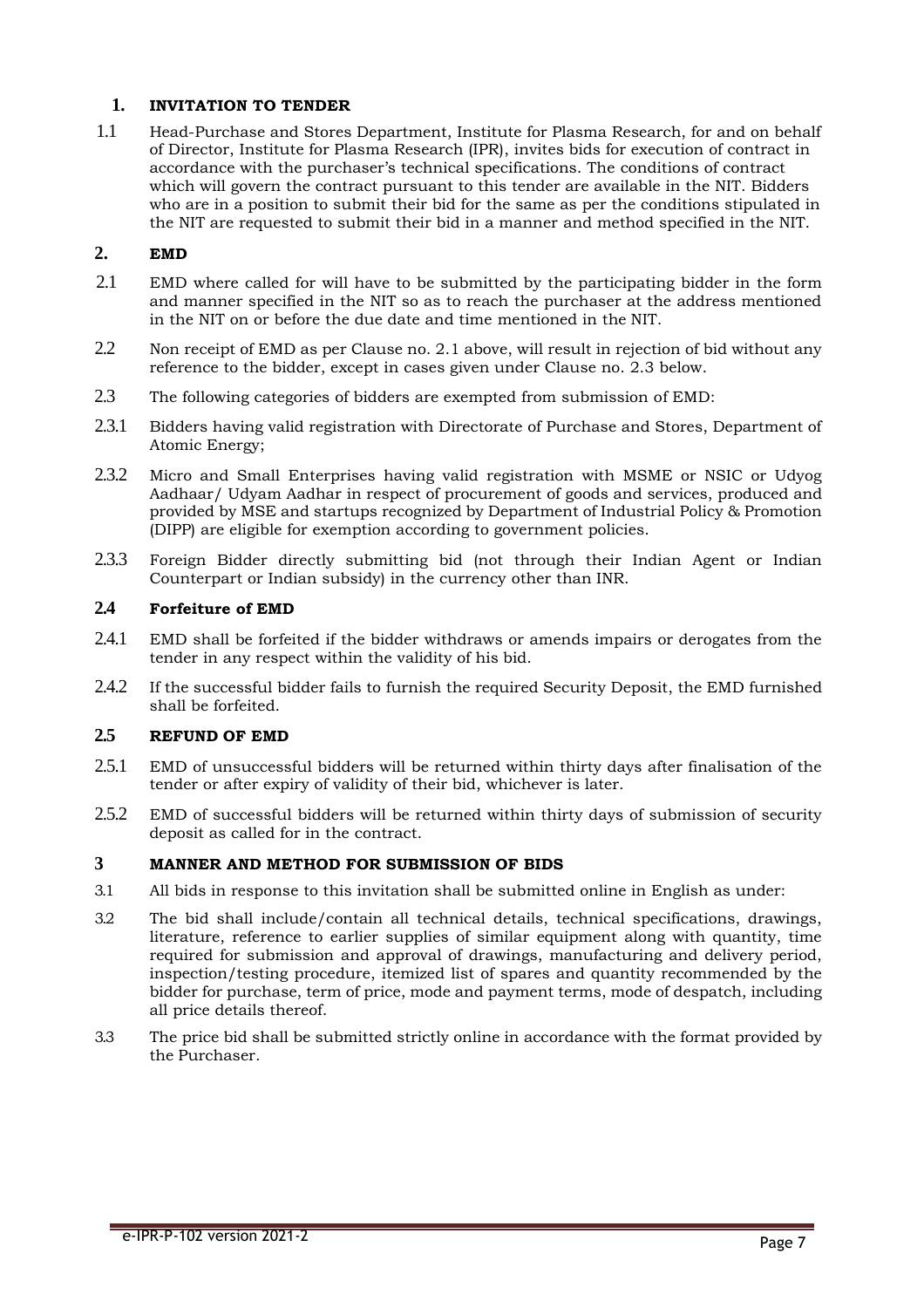- 3.4 The bidder shall indicate lump sum cost of essential accessories and spares in the price bid format, wherever applicable, to make their bid complete in all respect as per purchaser's technical specifications, in the tender. The price break-up of main equipment, list of accessories and spares with quantity and unit price, if any, should be uploaded as a separate document if required as per tender document.
- 3.5 Tender should be submitted online on or before the time and date specified for its submission.

# <span id="page-8-0"></span>**4 PRICE**

4.1 The prices quoted must be FIRM during the currency of the contract.

# <span id="page-8-1"></span>**5 PAYMENT TERMS**

5.1 Standard payment terms for supplies made against this invitation of tender will be as indicated in form number IPR-P-100.

#### <span id="page-8-2"></span>**6 CONDITIONAL DISCOUNT**

6.1 In case the bidder offers any conditional discount with regard to acceptance of the bid within a specific period or specific payment terms, delivery date, quantity, etc., the purchaser will not take into consideration such conditional discount while evaluating the bid.

#### **7 VALIDITY OF BIDS**

7.1 Bids shall be kept valid for acceptance for a period as mentioned in the NIT. Bids with shorter validity period shall be rejected without any notice to the bidder.

#### <span id="page-8-3"></span>**8 ONE BID PER BIDDER**

- 8.1 Each bidder shall submit only one bid for a tender. All bids of the bidder who submits more than one bid for the same tender; will be rejected without any notice to the bidder.
- 8.2 If a bidder submits bid on behalf of two principals or if the bidder and his sister concern participates in the same tender or such instances where participation of any bidder leads to conflict of interest, the bid will be rejected without any notice to the bidder.

# <span id="page-8-4"></span>**9 QUALIFYING REQUIREMENTS**

9.1 The bidder is required to upload all supporting documents/information on the e- tender portal necessary for establishing their qualification as mentioned in the NIT.

#### <span id="page-8-5"></span>**10 OPENING OF BID**

- 10.1 Unless otherwise preponed or postponed, tender will be opened online on the date and time indicated in the NIT.
- 10.2 All the bidders who have submitted valid bids within the due date and time specified for its submission can view the list of bidders and price bid of bidders who have participated in the tender online after opening of the bid.

# <span id="page-8-6"></span>**11 DECLARATION OF HOLIDAY**

11.1 If the date(s) specified for opening of the bid is/are declared as holidays due to any administrative reasons, then the due date(s) for receipt/opening of bid will get postponed to the next working day.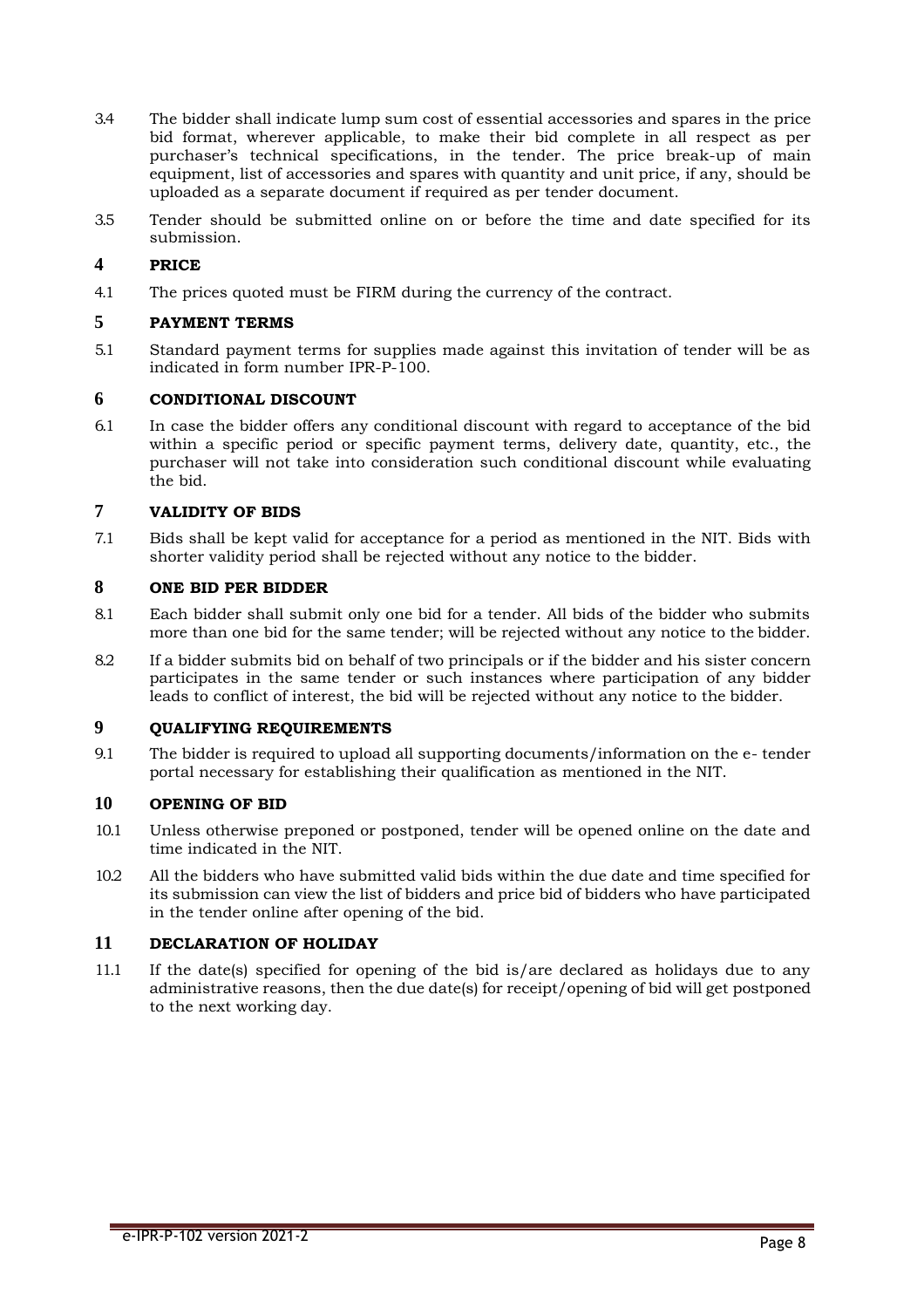# **12 EVALUATION OF BIDS**

#### **12.1 TECHNICAL CLARIFICATIONS**

After opening of the bid, if it becomes necessary for the technical authorities/user department of the purchaser to seek clarifications from the bidder, the same will be sought for from the bidder by the Purchase Section. In such an event, the bidder shall furnish all techno-commercial information/clarification to the Purchase Section to reach them on or before the due date and time fixed by the Purchaser. If the techno-commercial clarifications/details sought for by the Purchase Section from the bidder do not reach them on or before the due date and time fixed for its receipt, such bid will be liable for rejection at the discretion of the purchaser without any further notice. The bidder shall not, however, furnish a new bid at this stage. A new bid at this stage will be rejected by the purchaser.

12.2 Evaluation of bids shall be based on technical specification attached with tender and on the basis of total landed cost considering taxes/duties as applicable without any concession/exemption.

#### **12.3 DETERMINATION OF TOTAL LANDED COST FOR COMPARISON (AIR/SEA SHIPMENTS)**

- 12.3.1 The following will be the loading for air/sea freight
- 12.3.1.1 FCA/FOB price + air/sea freight  $@10\%$  of FCA/FOB price = CFR price
- 12.3.1.2 CFR price + insurance @ 1% of CFR price= CIF price
- 12.3.1.3 CIF price + taxes & duties as applicable=DDP
- 12.3.1.4 [DDP + clearing charges  $\omega$  1% of CIF price + inland freight  $\omega$  1% of CIF price] x exchange rate = total landed cost in INR

Exchange rate means Purchase price of the quoted currency as intimated by State Bank of India and as applicable on the date of opening of bid.

### **12.4 CAPACITY AND FINANCIALCAPABILITY**

12.4.1 In case it is found that the bidder does not possess the requisite infrastructure, capacity, capability and their financial capability satisfactory or not meeting the qualification criteria indicated in the NIT or not complied with warranty obligations; such bids are liable to be rejected by the purchaser during evaluation of bid.

#### **12.5 PAST PERFORMANCE**

12.5.1 In case the past performance of the bidder is not found to be satisfactory with regard to quality, delivery date, warranty obligation and compliance of terms and conditions of the contract, their bid is liable to be rejected by the purchaser during evaluation of bid.

#### **12.6 POST SUPPLY INSPECTION**

12.6.1 The bidder should clearly mention requirement of post supply inspection in the bid. The purchaser reserves the right to deny access to the contractor or its representative or any third party to the Stores supplied by the contractor after its supply. Bids which are not complying with this post supply inspection requirement are liable to be rejected by the purchaser during evaluation of bid.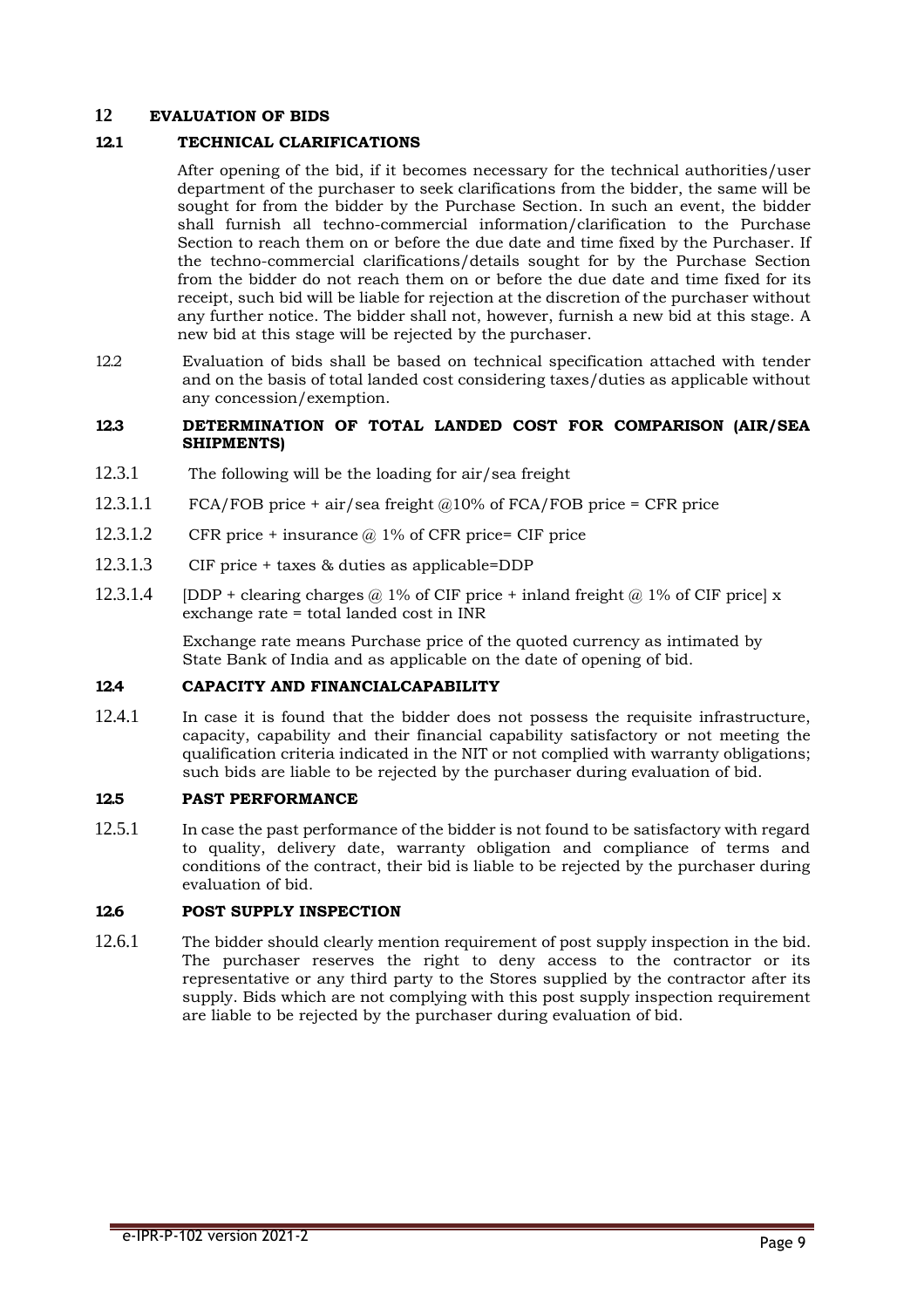# <span id="page-10-0"></span>**13 QUANTITY**

13.1 Quantities mentioned in the NIT are approximate. One or more of the items of the stores tendered or a portion of any one or more of the items of such stores may be accepted by the purchaser. A bidder shall be bound to supply to the purchaser such an item or items or such portion or portions of one or more of the items as may be accepted by the purchaser.

#### <span id="page-10-1"></span>**14 INSTALLATION/ERECTION AND COMMISSIONING**

- 14.1 Wherever, the purchaser's NIT includes installation and commissioning or supervision of installation and commissioning or erection and commissioning of the stores by the bidder, the bidder must clearly and separately quote the prices for the supply of the Stores and the charges for installation and commissioning or its supervision or erection and commissioning, as the case maybe.
- 14.2 The bidder should not include charges towards installation and commissioning or its supervision or erection and commissioning in the price of the stores offered. In case of failure to quote separately, purchaser will deduct taxes as applicable on full contract value.
- 14.3 In respect of contracts involving installation and commissioning or its supervision or erection and commissioning by the contractor where identifiable charges for the same have been quoted, the contractor shall bear the tax liability as per the rates prevailing at the time of undertaking the job in accordance with the relevant Act/Laws in force in India.
- 14.4 When the scope of the contract includes installation and commissioning, it shall be the sole responsibility of the contractor to undertake the installation and commissioning as and when called for, by the purchaser.

# <span id="page-10-2"></span>**15 TEST CERTIFICATE**

15.1 Wherever the tests and test certificates are required by the purchaser, test shall be conducted and test certificate shall be furnished by the contractor as per the requirement of technical specification.

#### <span id="page-10-3"></span>**16 OPERATION/INSTRUCTION MANUAL:**

<span id="page-10-4"></span>16.1 In respect of stores where instruction/operation manual is essential to enable the purchaser to put the stores into proper use, the contractor shall furnish such instruction/operation manual in English language along with the stores free of cost.

# **17 LEAFLET/CATALOGUE:**

17.1 Bidder shall upload all necessary catalogues/drawings technical literature data sheet as are considered essential for full and correct evaluation of their technical bid. The bids are liable to be ignored if this condition is not complied with.

#### <span id="page-10-5"></span>**18 ACCEPTANCE OF BID**

- 18.1 The purchaser shall be under no obligation to accept the lowest or any other bid and shall be entitled to accept or reject any bid in part or full without assigning any reasons whatsoever.
- 18.2 The purchaser also reserves the right to reject the bid, which is not in conformity with the conditions contained in this document or the instructions to bidders attached in NIT, if any including non-acceptance of submission of securities as called for in the NIT.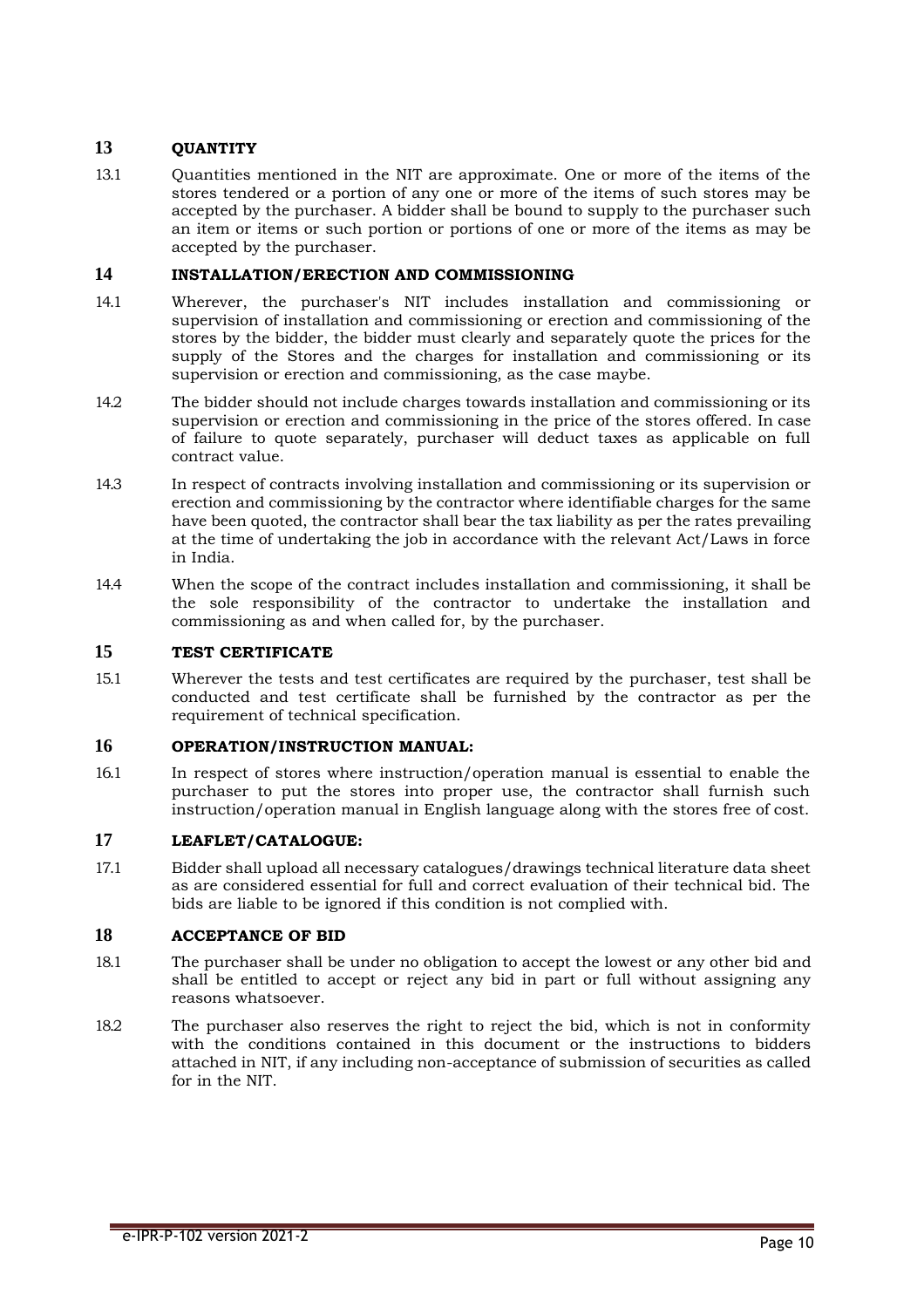#### **Clauses 20.0 to 24.0 are applicable only for bids quoted in INDIAN RUPEES.**

# <span id="page-11-0"></span>**19 STATUTORY LEVIES SUCH AS GOODS AND SERVICE TAX**

19.1 Statutory levies at rate applicable for the purchaser within original delivery date will be admitted by the purchaser.

### **19.2 GOODS AND SERVICE TAX**

- 19.2.1 The purchaser is entitled for GST at the concessional rate as per notifications issued by the Government, as amended from time to time, in respect of purchases made for certain stores.
- 19.3 Decision to avail concession/exemption, in each case will be at the sole discretion of the purchaser. Wherever concession/exemption is mentioned in the contract, purchaser will provide the relevant certificate to the contractor. It would be the responsibility of the contractor to obtain the same from the purchaser before effecting the delivery of stores failing which the excess tax paid by the contractor shall not be reimbursed by the purchaser.

# <span id="page-11-1"></span>**20 CUSTOMS DUTY**

- 20.1 In case an Indian bidder submits a bid for supply of out rightly imported stores in Indian Rupees, they should quote price for free and safe delivery of stores at destination. The name of their foreign contractor and country of origin shall also be indicated. However, purchaser will neither provide any certificate for availing concession/exemption from payment of customs duty nor will reimburse the same.
- 20.2 Bids on High Sea sales basis will not be considered.

#### <span id="page-11-2"></span>**21 FLUCTUATION IN THE STATUTORY LEVIES**

21.1 Unless otherwise specifically agreed to in terms of the contract, the purchaser shall not be liable for any claim on account of fresh imposition and /or increase in statutory levies on raw materials and/or components used directly in the manufacture of the contracted stores, taking place during the pendency of the contract. However, any reduction in statutory levies on these raw materials and/or components must be passed on to purchaser.

# <span id="page-11-3"></span>**22 AUTHENTICATION**

- 22.1 The person digitally signing and uploading the bid or any other document in respect of the tender on behalf of the bidder shall be deemed to warrant that he has the authority to do so and the action will be binding on the bidder. The bidder shall indemnify the purchaser from any consequences arising thereof.
- 22.2 Overseas bidder should also refer Clause No. 46.1 of this Section for details on obtaining digital signature certificate valid in India.
- 22.3 If, on enquiry or later on, it appears that the persons so signing had no authority to do so, the purchaser may, without prejudice to other civil and criminal remedies, cancel the contract and hold the bidder and signatory liable jointly and severally for all costs and damages.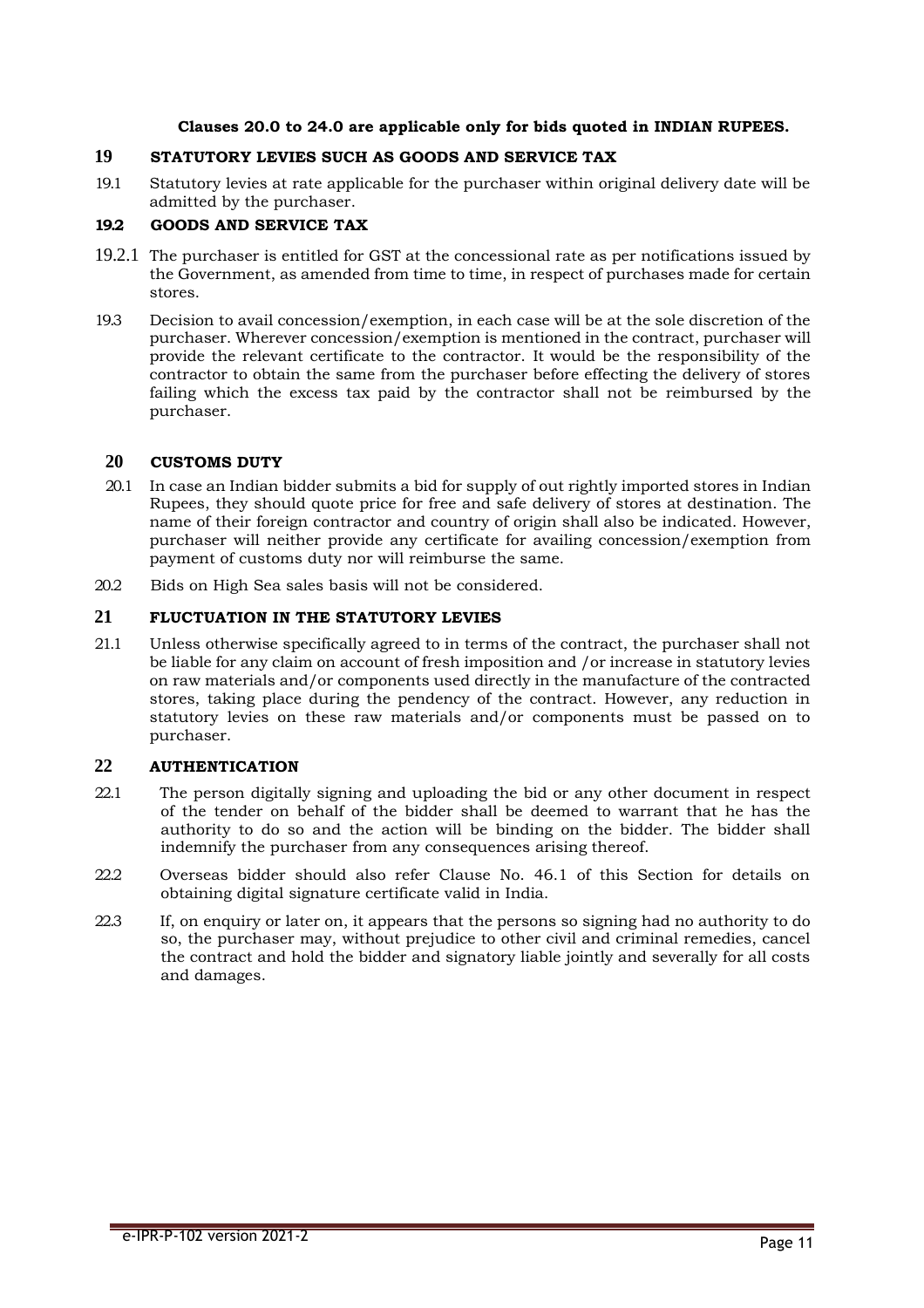# <span id="page-12-0"></span>**23 DELIVERY FOR CONTRACT IN INDIAN CURRENCY**

- 23.1 Bidder should note that the bid is liable for rejection by the purchaser unless the bidder offers to complete the contract within the delivery date specified by the purchaser. The prices quoted by the bidder should include all charges involved for direct and safe delivery of the stores to the place of delivery indicated by the purchaser. Purchaser will neither undertake responsibility for transit insurance nor pay for it separately. No other delivery term than stated in the NIT will be accepted by the purchaser.
- 23.2 The stores shall neither be despatched under 'purchaser's risk' nor consigned to 'self', but only to the consignee indicated in the contract. Non-adherence to this condition shall make the contractor liable to bear all consequential penalties/expenses such as demurrage, wharfage, etc. which the purchaser may incur.
- 23.3 The consignee will, as soon as possible, but not later than thirty days from the date of arrival of stores at destination notify the contractor of any loss or damage to the stores that may have occurred during transit to enable the contractor to repair/rectify the defects/damages or replace the stores as is appropriate, free of all charges. In case it is desired by the contractor for returning of the stores to them, all expenses towards transportation, etc. will be borne by the contractor and the contractor will also furnish bank guarantee as per format in Annexure for the payment already made by the purchaser to the contractor on this account, if any.

#### <span id="page-12-1"></span>**24 DOCUMENTS TO BE UPLOADED BY INDIAN BIDDER**

24.1Indian bidders are required to upload a copy of the PAN card/letter and copy of the factory registration/licence or shop establishment certificate/GSTIN etc. as applicable with the bid.

#### <span id="page-12-2"></span>**25 PURCHASE/PRICE PREFERENCE**

25.1 Purchase/price preference to industries will be given as per the policy of the Government of India in force at the time of opening of bids provided their bid is in compliance with the conditions of the policy.

#### 25.2 **PURCHASE PREFERENCE FOR MICRO & SMALL ENTERPRISES (MSE's):**

25.2.1 Benefits, as prescribed by the MSME Policy of the Government of India shall be provided to MSE vendors registered as manufacturers for the goods procured or for the service providers for services to this Department. The procuring Entity reserves its option to give price preference to Micro and Small Industries in comparison to the large-scale industries as per policies of the Government from time to time.

#### 25.3 MAKE IN INDIA**:**

- 25.3.1 As defined under the Public Procurement (Preference to Make in India), order 2017, Revised order dated: 16/09/2020 or as being revised from time to time, in procurement of goods or services in respect of which the Nodal Ministry/Department has communicated, that there is sufficient local capacity and local competition, only "Class-I local supplier', as defined under the said order, shall be eligible to bid irrespective of purchase value.
- 25.3.2 Only "Class-I local supplier" and "Class-II local supplier', as defined under the above said order, shall be eligible to bid in procurements under taken by this Directorate, except where the mode of procurement is by issue of Global Tender Enquiry. The bidding supplier shall indicate the percentage of local content for the item being offered in their bid.
- 25.3.3 Where the procurement is by issue of Global Tender enquiry, Non local suppliers, shall also be eligible to bid along with "Class-I local suppliers and Class-II local suppliers". Suppliers/bidders offering imported products will fall under the category of Non-local suppliers.
- 25.3.4 Subject to the provisions of the above said order, and to any specific instructions issued by the Nodal Ministry or in pursuance of the said order, purchase preference shall be given to "Class-I local Suppliers" in procurements under taken by this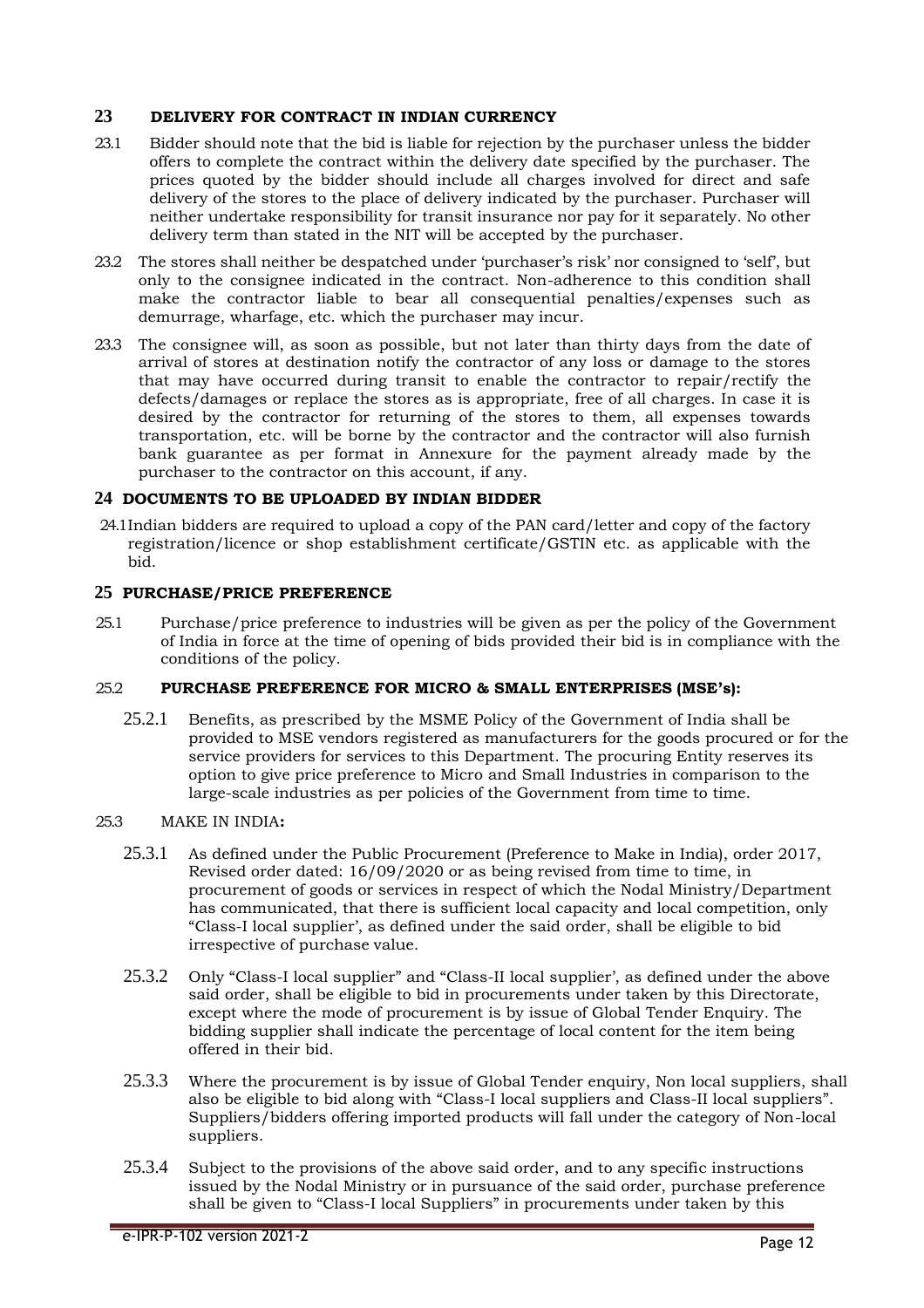Directorate, in the manner specified there in the order.

- 25.3.5 The bidders along with their bid/tender shall be required to provide a self-declaration certificate of the local content (where the procurement value is Rs.10 crore or less) for the item offered and their status as Class-I/Class-II/Non-Local supplier and their eligibility to participate in the tender as per Annexure-XI failing which bid will be rejected. In cases of procurement for a value in excess of Rs.10 crores, the "Class-I local supplier'/'Class-II local supplier' shall be required to provide a certificate from the statutory auditor or cost auditor of the company (in the case of companies) or from a practicing cost accountant or practicing chartered accountant (in respect of Contractors other than companies) giving the percentage of local content.
- 25.3.6 Self-declaration certificate should quantify the percentage of local content of the offered product only. It should also indicate the location. However, claiming the services such as transportation, insurance, installation & commissioning, training and after sale service support like AMC/CMC etc., shall not be considered as local content as per OM N.P- 45021/102/2019-BE-II-Part(1)(E-50310) dated: 04/03/2021 issued by Ministry of Commerce and Industry, DPIIT.
- 25.3.7 False declarations/violation of this order terms shall be deemed to be breach of code of integrity resulting in debarment of the firm for a period up to 2 years. Under such circumstances, the supplier shall not be considered for any preferences as proposed in the order.
- 25.3.8 Wherever the bids are received without accompanying the above said requisite certificate such offers shall be treated as incomplete and not considered.
- 25.3.9 Bidders/contractor are divided into three categories based on Local Content (The total value of the item procured (excluding net domestic indirect taxes) minus the value of imported content in the item (including all customs duties) as a proportion of the total value, in percent):
- 25.3.9.1 Class-I local supplier is with local content equal to or more than as prescribed by the Nodal Ministry/ NIT, if prescribed, for the item being procured or 50% whichever is higher.
- 25.3.9.2 Class-II Local supplier is with local content more than as prescribed by the Nodal Ministry/NIT, if prescribed, for the item being procured or 20% whichever is higher, but less than that applicable for class-I local supplier.
- 25.3.9.3 Non-local supplier is with local content less than that applicable to class-II local supplier, as stated above.

Note: Where the estimated value of the procurement is less than Rs.5 Lakhs (or as being amended by the competent authority from time to time) is exempted from the provisions of the above Make in India policy as stated therein the order.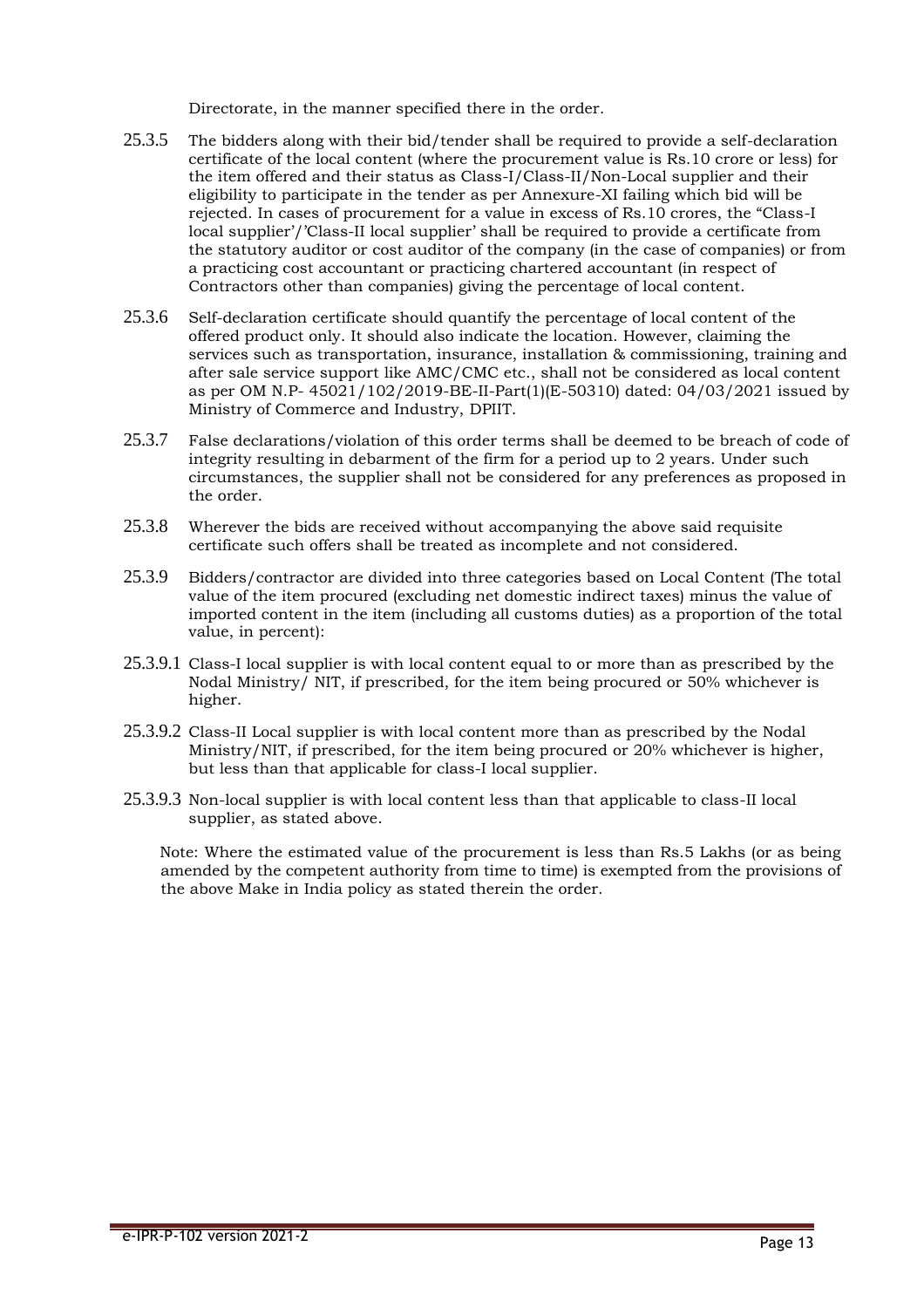#### 25.4 **GLOBAL TENDER:**

The currency of the price quoted in the bid can be in foreign currencies, in addition to the Indian rupees, except for expenditure incurred in India (Including incidental services rendered in India and agency commission, if any) which should be stated in Indian Rupees.

#### 25.5 **ELIGIBILITY OF BIDDERS FROM SPECIFIED COUNTRIES:**

- 25.5.1 Orders issued by the Government of India restricting procurement from bidders of certain countries which shares a land border with India shall apply to this procurement.
- 25.5.2 Any bidder from a country which shares a land border with India ( https://mea.gov.in/india- and-neighnours.htm ), excluding countries as listed in the website of Ministry of External Affairs (https://meadashbaord.gov.in/indicators/92 ), to which the Government of India has extended lines of credit or in which the Government of India is engaged in development projects – hereinafter called "Restricted countries') shall be eligible to bid in this tender only if the bidder is registered ( https://dipp.gov.in/sites/default/files/Revised-Application- Format-for-Registration-of-Bidders-15Oct2020.pdf ) with the Registration committee constituted by the Department for promotion of Industry and Internal Trade(DPIIT) . The bidders shall enclose valid registration certificate along with their offer. Wherever the bids are received without accompanying the above said requisite certificate such offers shall be treated as incomplete and not considered.

Furthermore, every bidder participating against this Department tender shall invariably enclose along with the Bid, a self-declared undertaking "Annexure to Bid Form: Eligibility Declarations" (Annexure-XII), failing which Bid will be rejected.

#### **26 FREE ISSUE MATERIAL: (This clause shall apply only to contract for supply of fabricated stores with purchaser's Free Issue Materials (FIM))**

- 26.1 Wherever the contract envisage supply of FIM by the purchaser to the Indian contractor for fabrication of the stores, such FIM shall be safeguarded by a Bank Guarantee as per format in Annexure or insurance policy to be provided by the Indian contractor at his own cost for the full value of FIM and the insurance policy or Bank Guarantee shall cover, the following risks specifically and shall be valid for six months beyond the delivery date.
- 26.2 **RISKS TO BE COVERED:** Any loss or damage to the FIM due to fire, theft, riot, burglary, strike, civil commotion, terrorist act, natural calamities, etc. and any loss or damage arising out of any other causes such as other objects falling on FIM while in his possession including transit period.

| Insured by:                                                                | (Name of the contractor)                                                                                                                                         |
|----------------------------------------------------------------------------|------------------------------------------------------------------------------------------------------------------------------------------------------------------|
| Beneficiary:                                                               | Head-Purchase and Stores Department,<br>Institute for Plasma Research,<br>(On behalf of Director, Institute for Plasma<br>Research),<br>Near Indira Bridge, Bhat |
|                                                                            | Gandhinagar-382428                                                                                                                                               |
| Amount for which insurance<br>Policy/Bank Guarantee has<br>to be furnished | The amount will be indicated in the respective<br>contract.                                                                                                      |

26.3 Notwithstanding the insurance cover taken out by the Indian contractor as above, the contractor shall indemnify the purchaser and keep the purchaser indemnified to the extent of the value of FIM to be issued till such time the entire contract is executed and proper account for the FIM is rendered and the left over/surplus and scrap items are returned to the purchaser. The contractor shall not utilize the FIM for any job other than the one contracted out in this case and also not indulge in any act, commission or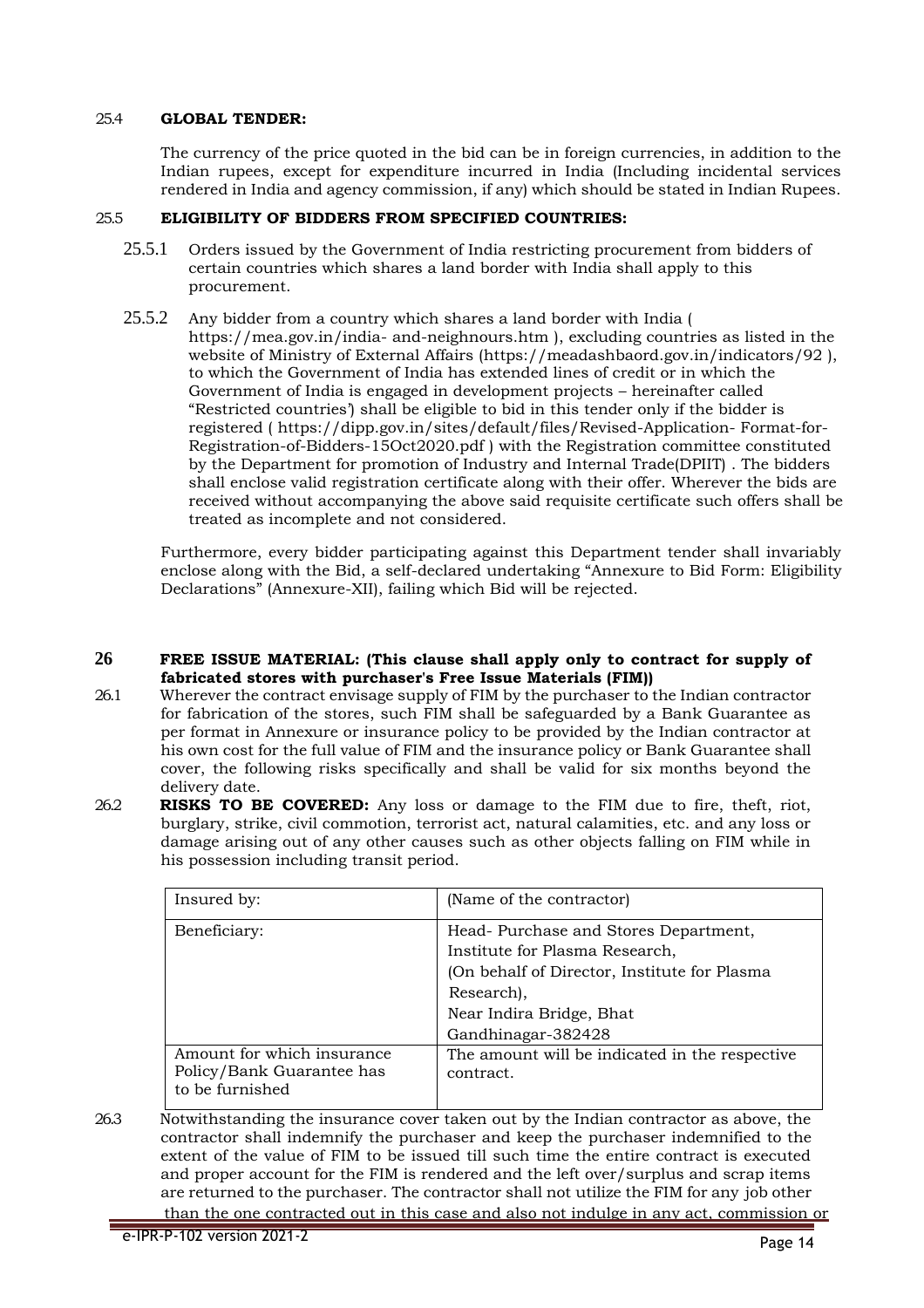omission or negligence which may cause/result in any loss/damage to the purchaser and in which case, the contractor shall be liable to pay full compensation to the purchaser to the extent of damage/loss as assessed by the purchaser. The decision of the purchaser will be final and accepted by the contractor. The contractor shall be responsible for the safety of the FIM after these are received by him and all through the period during which the materials remain in his possession/control/custody. The FIM on receipt at the contractor's works shall be inspected by him for ensuring safe and correct receipt of FIM. The contractor shall report the discrepancies, if any, to the purchaser immediately but not later than five working days from the date of receipt of FIM. The contractor shall take all necessary precautions against any loss, deterioration, damage or destruction of the FIM from whatever cause arising whilst the said FIM remain in his possession/custody or control. The FIM shall be inspected periodically at regular intervals by the contractor for ensuring safe preservation and storage and maintain inspection report. The contractor shall also not mix up the FIM in question with any other goods and shall render true and proper account of the FIM actually used and return balance/remaining/unused FIM on hand and scrap within the delivery date. If it is not possible to return balance remaining unused FIM on hand and scrap within the delivery date, the contractor hereby authorizes the purchaser to deduct the difference between the cost of FIM supplied and the cost of FIM actually used from the amount payable to the contractor. The contractor shall also indemnify the purchaser to compensate the difference in cost between the actual replacement cost of FIM lost/damaged and the claim settled in favour of the purchaser by the insurance company. The decision of the purchaser, as to whether the contractor has caused any loss, destruction, damage or deterioration of FIM while in his possession, custody or control from whatever cause arising and also on the quantum of damage suffered by the purchaser, shall be final and binding upon the contractor.

- 26.4 Wherever the contract envisage supply of FIM by the purchaser to the foreign contractor for fabrication of the stores, such FIM shall be safeguarded by a Bank Guarantee to be provided by the contractor at his own cost for the full value of FIM and the Bank Guarantee shall cover, the risks mentioned in Clause 26.2 and 26.3 above and shall be valid for six months beyond the delivery date.
- 26.5 FIM will be issued to the contractor only after receipt of the insurance policy/Bank Guarantee from the contractor. The contractor shall arrange collection of the FIM from the purchaser's premises and safe transportation of the same to his premises at his risk and cost.

# **27 BIDS FROM INDIAN AGENTS ON BEHALF OF FOREIGN CONTRACTOR**<br>27.1 Indian agents are allowed to quote on behalf of only one foreign contractor a

- Indian agents are allowed to quote on behalf of only one foreign contractor against this tender.
- 27.2 In case the bid is submitted by an Indian bidder or Indian agent on behalf of their foreign contractor, following documents is required to be uploaded with the bid, failing which, bid is liable to be rejected without further notice to the bidder.
- 27.2.1 Copy of the agency agreement between the principal and the Indian agent showing the percentage or the quantum of agency commission payable and included in the price quoted and a valid letter of authority from the principal authorizing the Indian agent to submit the bid on their behalf should be uploaded with the bid. The agency agreement shall be valid on the date of opening of bid and shall remain valid throughout the currency of contract.
- 27.2.2 The type and nature of after sales services to be rendered by the Indian agent.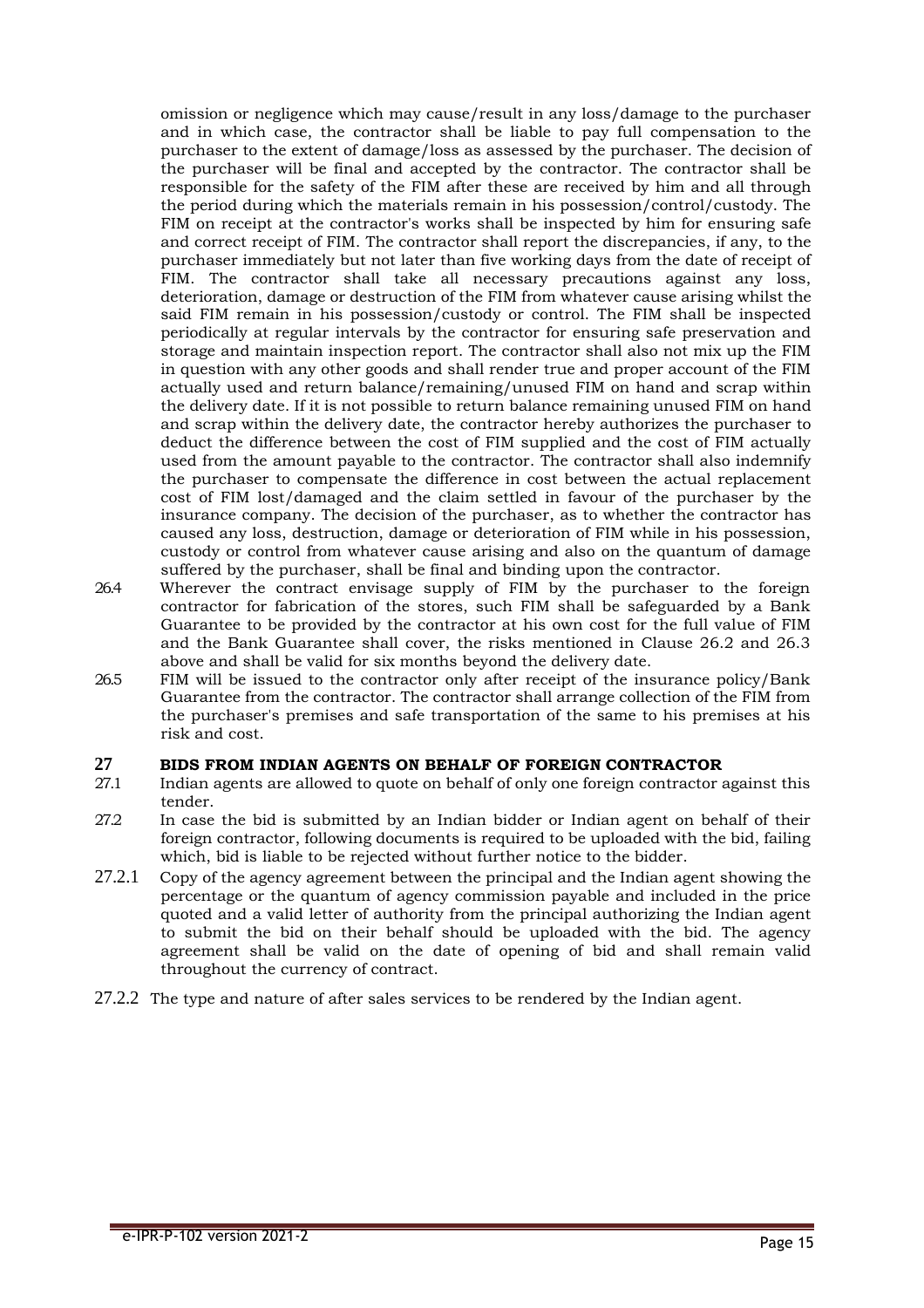#### **28 RESTRICTED INFORMATION CATEGORIES UNDER SECTION 18 OF ATOMIC ENERGY ACT, 1962 AND OFFICIAL SECRETS UNDER SECTION 5 OF THE OFFICIAL SECRETS ACT,1923**

- 28.1 Any contravention of the above-mentioned provisions by the bidder or contractor or its sub-contractor, consultant, adviser or its employees will invite penal consequences under the aforesaid legislations as amended from time to time.
- **29 PROHIBITION AGAINST USE OF THE NAME OF INSTITUTE FOR PLASMA RESEARCH WITHOUT PERMISSION FOR PUBLICITY PURPOSES**
- 29.1 The bidder or contractor or its sub-contractor, consultant, adviser or its employees or any one claiming on behalf of them shall not use the name of Institute for Plasma Research for any publicity purpose through any public media like Press, Radio, T.V. or Internet without the prior written approval of the purchaser.

# <span id="page-16-0"></span>**30 CONFIDENTIALITY**<br>301 The drawings spec

The drawings, specifications, prototypes, samples or any other correspondence/ details/information provided by the purchaser relating to the tender or the contract shall be kept confidential by the bidder or contractor as the case may be, and should not be disclosed or passed on to any other person/firm without prior written consent of the purchaser. This clause shall also apply to anyone claiming through bidder or contractor, i.e., the sub-contractors, consultants, advisers of the contractor and its employees, etc.

# <span id="page-16-1"></span>**31 CANVASSING**

31.1 Canvassing in any form with regard to this tender will lead to rejection of the bid

# <span id="page-16-2"></span>**32 EXPORT LICENCE/EXPORT PERMISSION**

- 32.1 It is entirely the responsibility of the bidder or contractor to obtain export permission/licence/authorisation for stores of foreign origin as required from the respective Government before arranging shipment.
- 32.2 The contractor shall reimburse all cost to the purchaser towards establishment of letter of credit or similar payment instruments in case of failure to obtain export licence/export permission, if applicable or failure to execute the contract.
- 32.3 The contractor shall indemnify the purchaser against any consequences in respect of any end-use declaration they/their overseas principals may furnish to the government/government agencies of the country of origin of the Stores, while seeking export permission/licence. It is, therefore, necessary that the contractor offering stores from foreign countries shall have thorough knowledge of export contract regulations prevalent in those countries.
- 32.4 Post supply inspection by the contractor or his representative or any third party at purchaser's site, contrary to the terms and conditions of purchaser's contract shall not be permitted.

#### <span id="page-16-3"></span>**33 END USE CERTIFICATE**

33.1 Whenever an End Use Certificate is desired by the bidder, the same shall be clearly mentioned in the bid and the purchaser shall provide an End Use Certificate as per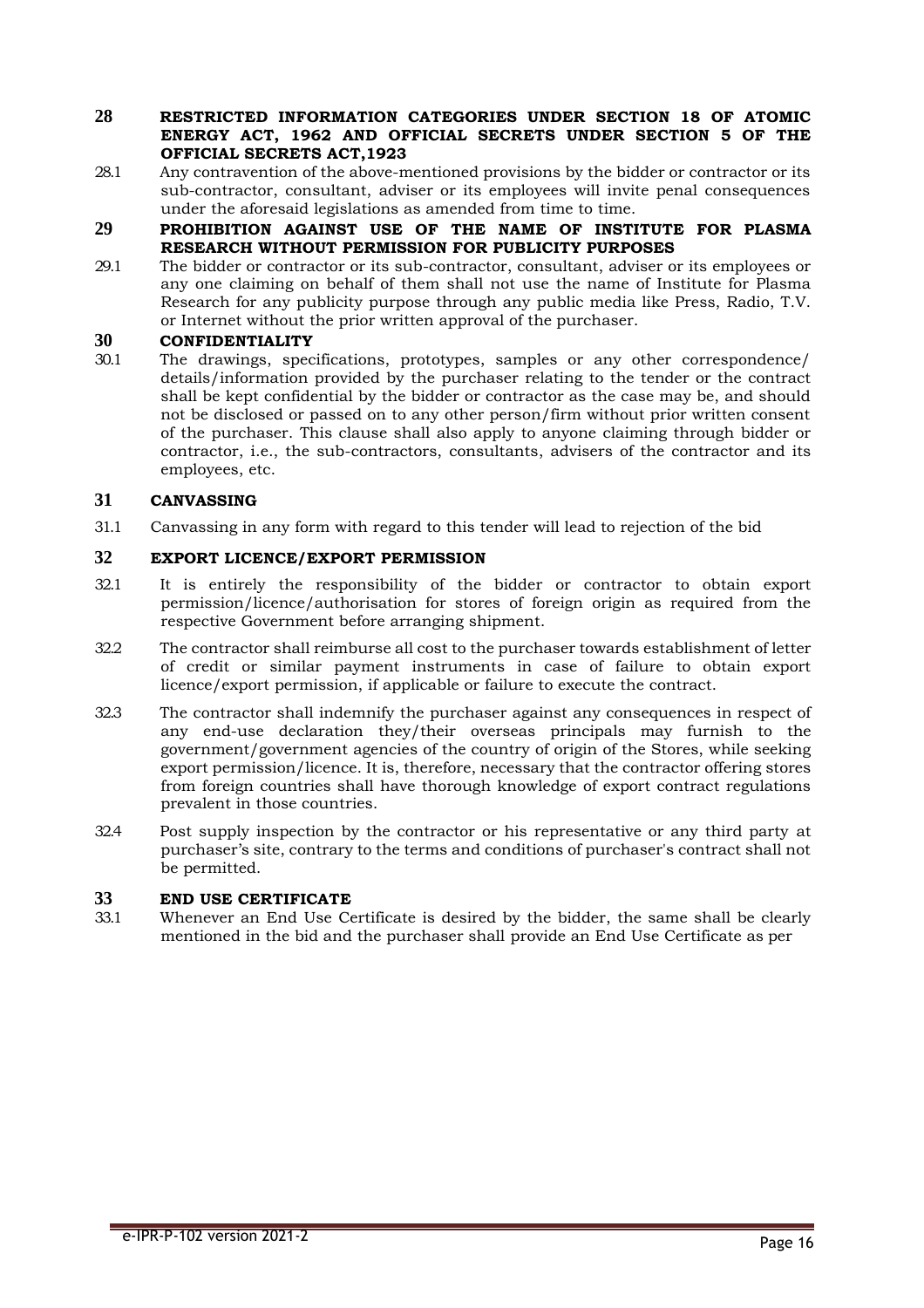the format given below. The purchaser will not provide any other document/declaration in this regard.

# *END USE STATEMENT*

*"We hereby certify that the item/s i.e ........................................... being procured from M/s……………………………… against our Purchase Order No. IPR/………………....…………………… dated ……………………… will be used for…………………………………………….*

*We also certify that the item/s will not be used in designing, developing, fabricating or testing of any chemical, biological, nuclear, or weapons of mass destruction or activities related to it.*

*It is further certified that we will not re-export the Item/s prior to obtaining permission from the concerned authorities as may be required".*

# **34 COMPLIANCE WITH THE SECURITY REQUIREMENTS OF THE PURCHASER**

34.1 The contractor shall strictly comply with the security rules and regulations of the purchaser in force and shall complete the required formalities including verification from police and any other authority and obtain necessary prior permission for entry into the purchaser's premises, wherever authorised by the purchaser.

# <span id="page-17-0"></span>**35 COUNTRY OF ORIGIN**

35.1 Wherever the tenders are for imported stores, the country of origin of the stores must be clearly specified in the bid.

# **36 TERMS AND CONDITIONS OF THE CONTRACT**

36.1 It must be clearly understood that any contract concluded pursuant to this NIT shall be governed by the General, Special and Additional Conditions of the Contract as contained in the NIT. Bidder must, therefore, take special care to go through the NIT. It should also be realized that the General Conditions of Contract, Special Conditions of Contract and Additional Conditions of Contract, if any, contained in NIT is binding and the bidder is willing to execute the contract as per the purchaser's terms and conditions of contract.

# <span id="page-17-1"></span>**37 SAMPLES**

37.1 Samples of the offered stores, if called for in the NIT, shall be submitted by the bidder free of all charges indicating purchaser's tender number so as to reach the authorized person on or before the last date of submission of bid and without any obligation of the purchaser as regards acceptance/approval, safe custody or safe return thereof. Each sample submitted must be clearly labeled with the bidder's name and address and tender number. In the event of non-acceptance of the bid, the bidder shall collect the samples at his own expenses within fifteen days from the date of intimation. In case bidder fails to collect such samples within the designated time, the same will be disposed-off by the purchaser and no claim will be entertained from the bidder for the same. Bids without samples shall be rejected, where these were asked for submission in the NIT.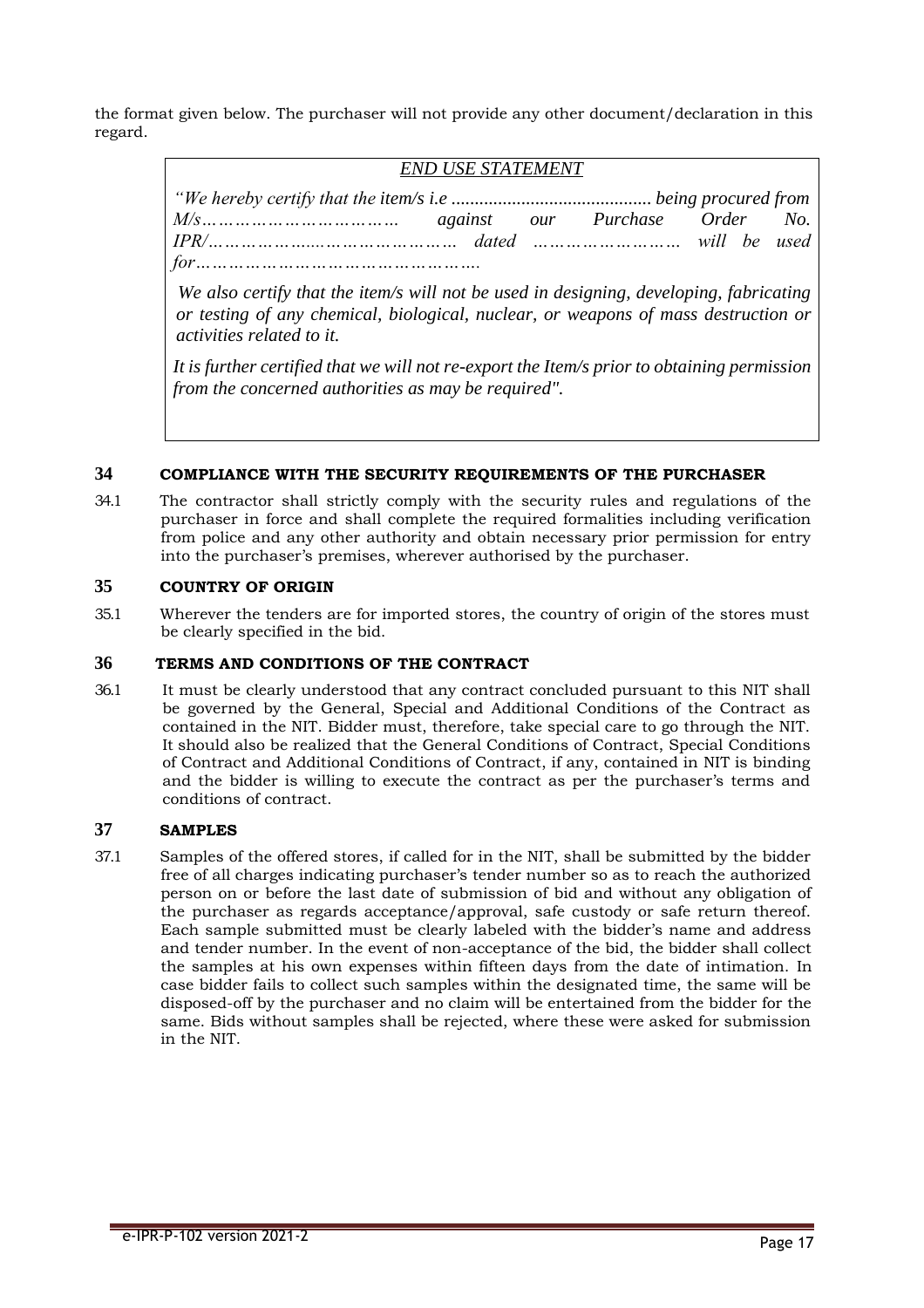- 37.2 If the bidder submits the sample with his bid; the same shall not be considered to be part of the stores unless it has been specifically stated in the NIT.
- 37.3 In case supplies of tendered goods are required as per sample available with the purchaser, the purchaser will provide the sample on submission of a deposit as indicated in the NIT, as a standard for bidding and supply, on request. The contractor may send their representative at an address indicated in the NIT for collection of the sample. The purchaser will not be responsible for any delay in receipt/collection of sample by the bidder. It will be the responsibility of the bidder to return the sample without any damage/deterioration as indicated in the NIT. In the event of non-return of the sample in the desired condition within fifteen days from the date of intimation, the purchaser reserves the right to forfeit the deposit of the bidder.

# <span id="page-18-0"></span>**38 DETAILS OF BANKERS**

<span id="page-18-1"></span>38.1 The bidder shall submit along with the bid account details, IFSC code, the name and address of his bankers for refund of EMD and payment as applicable.

# **39 SUBMISSION OF DRAWINGS**

39.1 The bidder shall upload all drawings pertaining to the stores, wherever called for in the NIT along with the bid for correct understanding and evaluation of the bid. Bidder's drawing will form part of the contract only after these are approved by the purchaser.

# <span id="page-18-2"></span>**40 SUB-CONTRACTING**

40.1 The contractor in the event of his bid being accepted by the purchaser shall not assign/sublet or delegate the contract or any part thereof without the prior written consent of the purchaser. The contractor may without the purchaser's consent purchase such parts, accessories, raw materials etc. from any of the leading and reputed manufacturers in case he does not normally manufacture such items provided these items comply with the technical specifications. However, the contractor shall be solely responsible for the satisfactory execution of the contract irrespective of the fact whether a part or a portion of the contract has been assigned or sublet by him to a sub- contractor even when such sub-contracting has been done with the prior written consent of the purchaser.

#### **41 SHOP/FACTORY EVALUATION, QUALITY SURVEILLANCE/ INSPECTION AND SUBMISSION OF PROGRESS REPORT**

41.1 The purchaser or his technical authorities may at his option and prior to evaluation of the bid depute his inspector or any quality surveillance agency to the factory/workshop/premises of the bidder or contractor to assess and establish the manufacturing capability etc. of the bidder. Similarly, the purchaser may also depute his inspector/quality surveillance agency for inspection of the stores during the various stages of manufacture. In such an event the contractor shall allow reasonable facility and free access to his factory/work/records to the inspector for the purpose of inspection or for ascertaining the progress of contract.

#### <span id="page-18-3"></span>**42 PACKING**

42.1 Contractor shall note that packing for shipment shall be in accordance with the instructions outlined in this NIT. Each package shall be limited to the size and weights that are permissible under the existing air, sea or road cargo limits, as the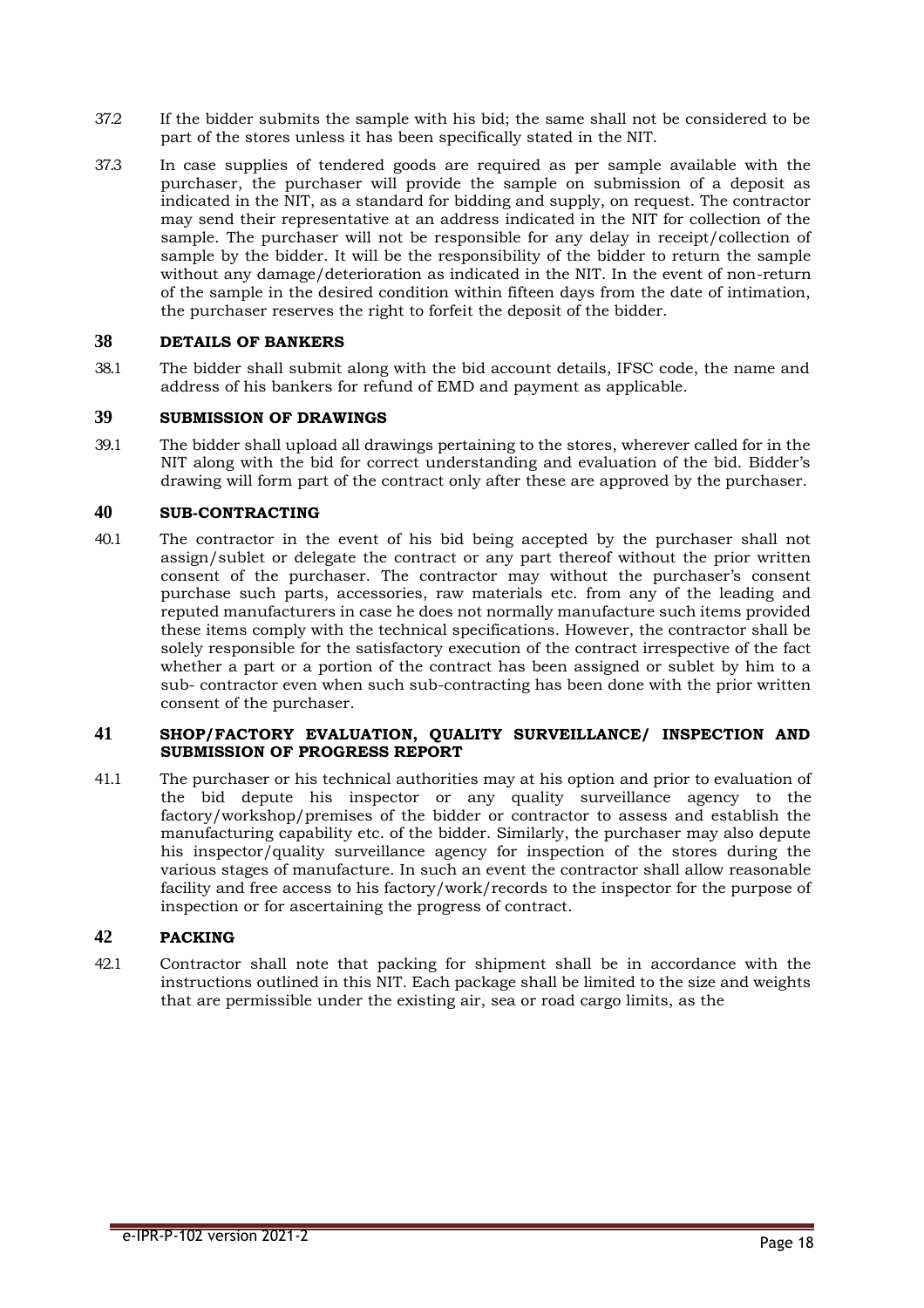case may be. Even when no packing specification is included in the NIT, it will be contractor's responsibility to provide appropriate packing depending upon the nature of the supply and the transportation and handling hazards.

- 42.2 The stores shall be so packed and protected as not to suffer deterioration, damage or breakage during shipment and storage in a tropical climate.
- 42.3 Each package shall be properly labeled to indicate the type and quantity of stores it contains, the purchase order number, its dimensions and weight and any other necessary data to identify the stores and relate it to the contract.
- 42.4 In case of damage of the stores due to inadequate/poor packaging, the purchaser's decision will be final and binding on the contractor. In such cases, the contractor will arrange replacement of such stores at his risk and cost within the delivery date on receipt of written intimation from the purchaser.

#### **43 DEVIATIONS TO PURCHASER'S TECHNICALSPECIFICATIONS**

43.1 If any deviation or substitution from the technical specifications contained in Section "D" to this tender document is involved, such details should be clearly indicated by the bidder and it should be uploaded as an Annexure to the bid as otherwise it shall be an admission on the part of the bidder that he will supply the stores as specified by the purchaser. Price should be submitted online in the bid format provided by the purchaser.

# **44 SETTLEMENT OF COMMERCIAL TERMS AND CONDITIONS OF CONTRACT**

44.1 The commercial terms and conditions of sale/contract of the bid submitted by the bidder should be in line with the purchaser's terms and conditions stipulated in the NIT. In case, the bidder does not accept the purchaser's terms and conditions stipulated in the NIT, their bid will be outrightly rejected. The bidder should note that the authority to settle the commercial terms and conditions of contract rests only with the purchaser and any agreement/understanding reached between the bidder and any other authorities will not be valid and binding.

#### **45 PARTICIPATION OF INDIAN/OVERSEAS BIDDER IN THE TENDER**

45.1 Indian and overseas bidder can participate in the tender by using digital signature certificate/encryption certificate issued by any licenced certifying authority authorized by Controller of Certifying Authority, India.

#### **46 TERMS OF DELIVERY**

- 46.1 Indian bidders quoting in INR should quote only for safe delivery of stores to the purchaser's consignee.
- 46.2 Overseas/foreign/Indian bidder quoting in foreign currency should quote on the following INCOTERM basis:-
- 46.2.1 For air shipment: FCA at the specified 'Gateway Airport', as per list given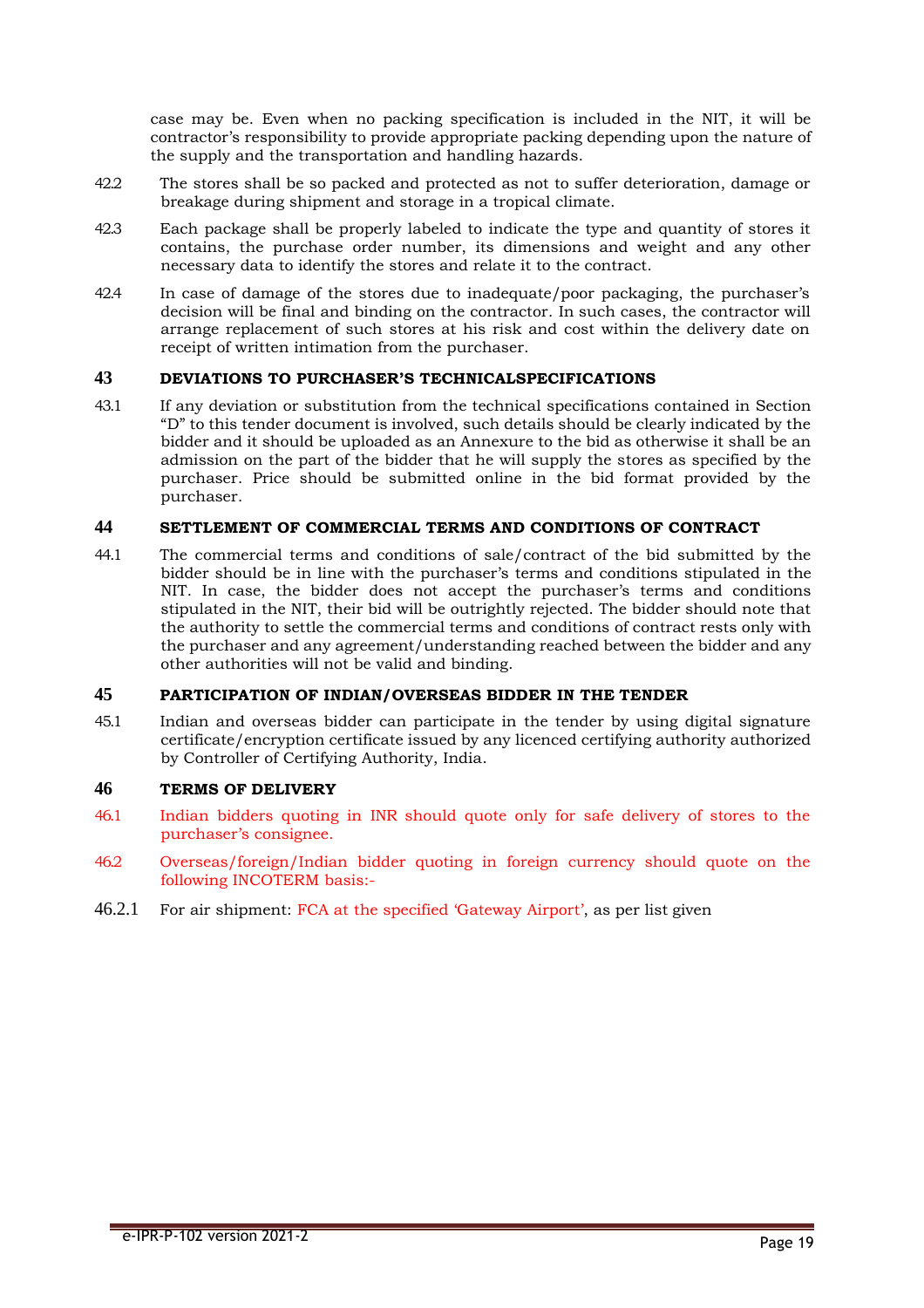# 46.2.1.1 List of Gateway Airports

| S1.            | Country        | Gateway Airport     |
|----------------|----------------|---------------------|
| No.            |                |                     |
| $\mathbf{1}$   | Argentina      | <b>Buenos Aires</b> |
| $\overline{2}$ | Australia      | Melbourne           |
| 3              | Austria        | Vienna              |
| $\overline{4}$ | Belgium        | Antwerp             |
| 5              | Canada         | Toronto / Montreal  |
| 6              | China          | Beijing             |
| $\overline{7}$ | Czech Republic | Prague              |
| 8              | Denmark        | Copenhagen          |
| 9              | Finland        | Helsinki            |
| 10             | France         | Paris               |
| 11             | Germany        | Frankfurt           |
| 12             | Hong Kong      | Hong Kong           |
| 13             | Ireland        | Dublin              |
| 14             | Italy          | Rome                |
| 15             | Japan          | Tokyo / Osaka       |
| 16             | Netherlands    | Amsterdam           |
| 17             | Norway         | Oslo                |
| 18             | Poland         | Warsaw              |
| 19             | Russia         | Moscow              |
| 20             | Singapore      | Singapore           |
| 21             | South Africa   | Johannesburg        |
| 22             | South Korea    | Seoul               |
| 23             | Spain          | Barcelona/Madrid    |
| 24             | Sweden         | Stockholm           |
| 25             | Switzerland    | Zurich              |
| 26             | United Kingdom | London              |
| 27             | U.S.A.         | <b>JFK</b>          |

- 46.2.1.2 Since the purchaser has authorized consolidation agents, they will arrange for airfreight from the respective Gateway Airport.
- 46.2.2 For sea shipment: FOB (Port of despatch)
- 46.2.2.1 The price quoted shall include the cost of the stores, packing charges, inland transportation charges up to the port of despatch, i.e., major sea ports in country of despatch and loading of the stores on to the ship. The name of the sea port from where the shipment will be made shall also be indicated.

# <span id="page-20-0"></span>**47 AGENCY COMMISSION**

47.1 Agency commission payable to the contractor's agents in India, if any, shall be included in the price. Name and address of Indian agent and the percentage of commission payable to them and included in the price shall be clearly indicated. The commission will be paid in INR directly by the purchaser to the Indian agents after final acceptance. The manner and method of payment of agency commission is indicated in the General Conditions of Contract/ Special Conditions of Contract.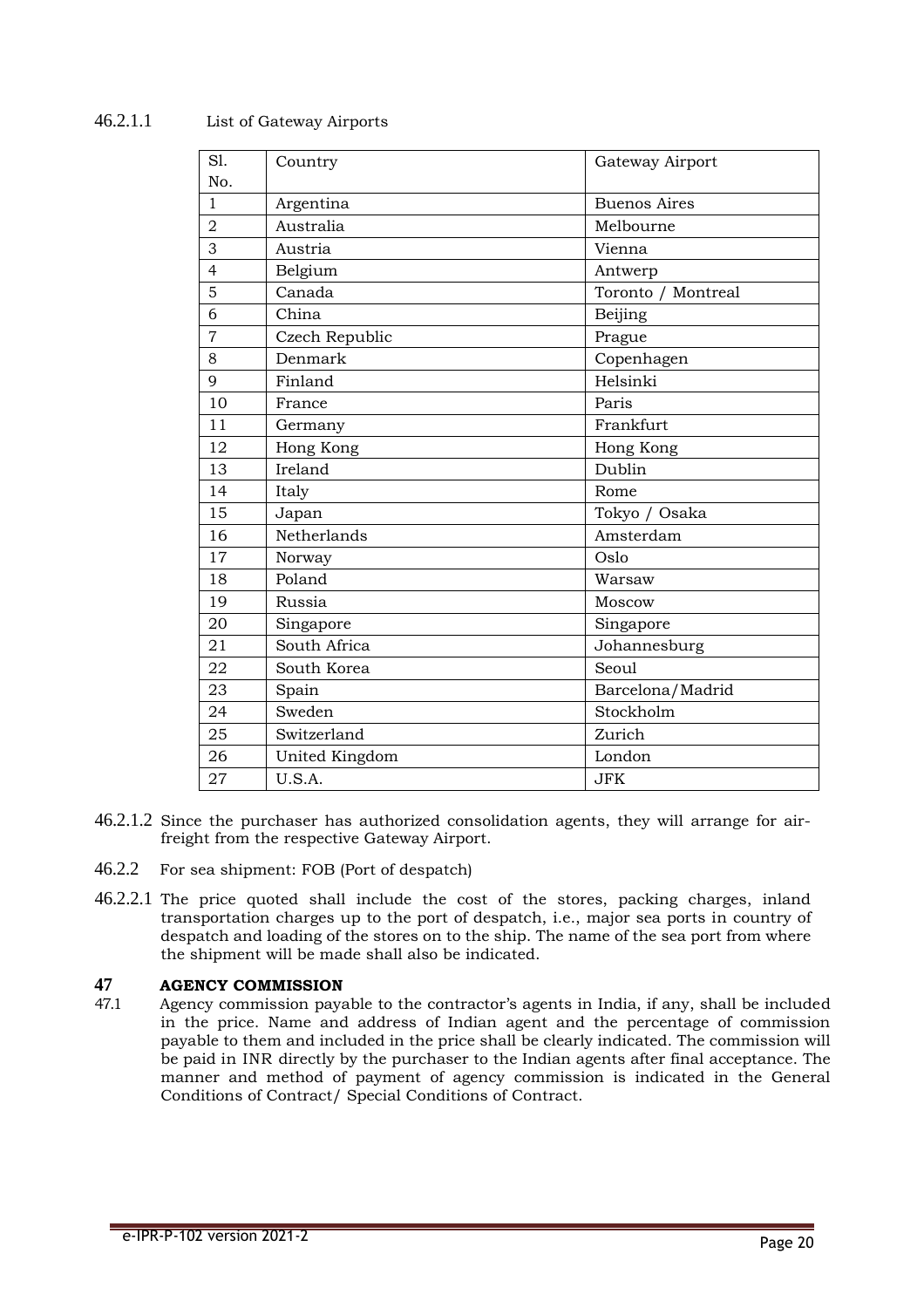**SECTION 'B'**

**FORMAT FOR SUBMISSION OF TENDER**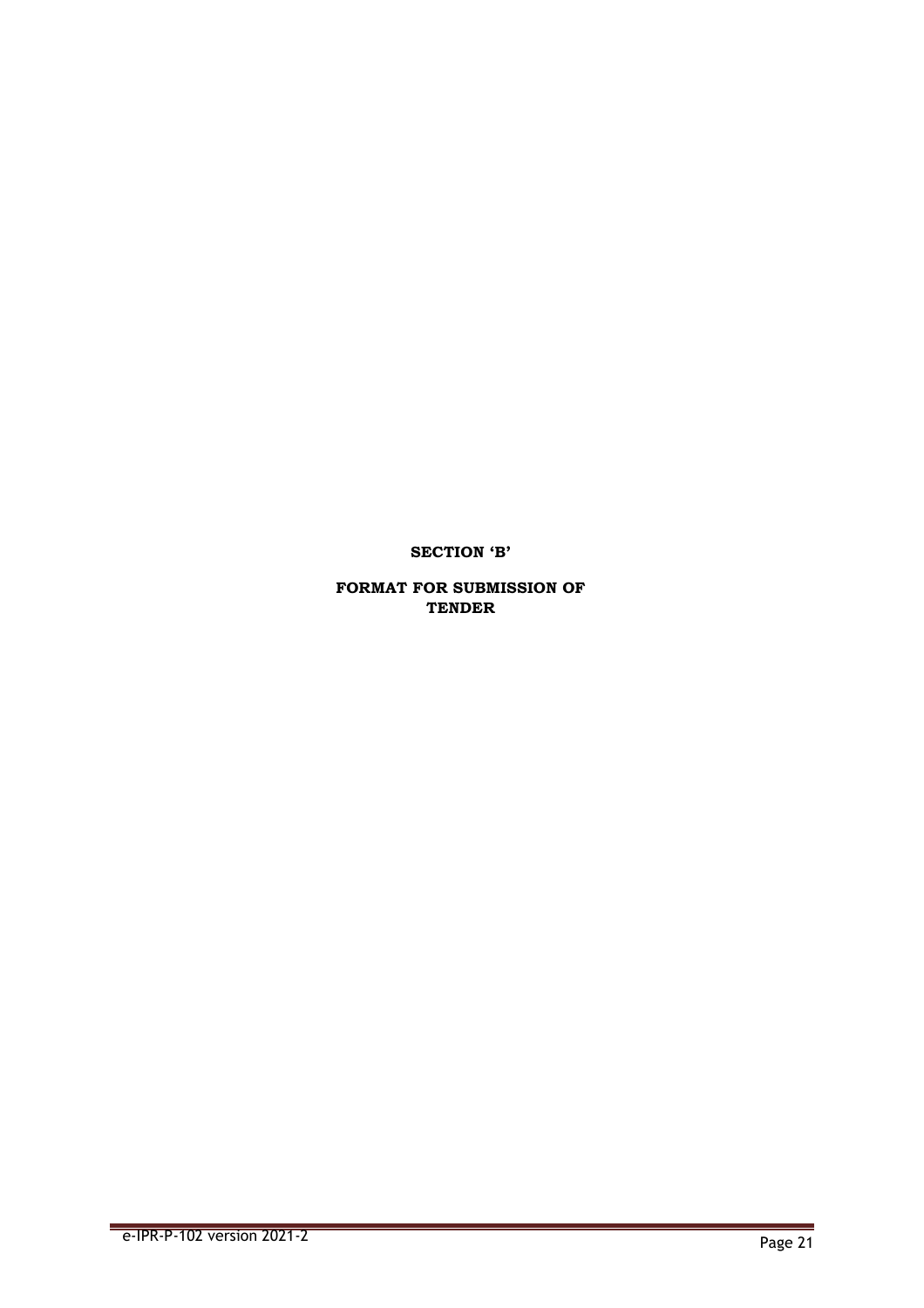#### Form No. e\_IPR-PUR-102A

#### **DECLARATION**

Tender No.

Contractor's Bid No. Date

FROM  $M/s$ 

To, Head- Purchase and Stores Department Institute for Plasma Research Near Indira Bridge; Bhat Gandhinagar-382428 (INDIA),

Dear Sir,

I/We have gone through the tendering conditions pertaining to the Tender and General Conditions of Contract, Special Conditions of Contract and Additional Conditions of Contract, if any.

- 2. I/We hereby agree to execute the contract in accordance with the tender specifications incorporated in Section "D" of the tender document and also agree to abide by General Conditions of Contract, Special Conditions of Contract contained in Section "C" of the Tender document and Additional Conditions of Contract, if any.
- 3. Purchaser will be at liberty to accept any one or more of the items of Stores offered by us and I/We shall be bound to supply the stores as may be specified in the purchase order/contract.
- 4. I/We hereby agree to keep our above mentioned bid valid for the period mentioned in the NIT.
- 5. Deviation to technical specifications contained in Section "D" of the tender documents are detailed in Annexure "A" of the tender form while deviations proposed to the General/Special Conditions of Contract/Additional Conditions of Contract are detailed in Annexure "B" to this tender.
- 6. Prices applicable are indicated in the price bid format of the tender.
- 7. I/We are also uploading herewith all the leaflets/catalogue, etc. pertaining to the stores offered.
- 8. If I/We withdraw or modify the bid during the period of validity or if I/We are awarded the contract and I/We fail to submit a PSDBG before the deadline mentioned in the contract, I/We shall be suspended for a period of one year from being eligible to submit bids for contracts with Institute for Plasma Research.

Yours faithfully (Signed by Bidder)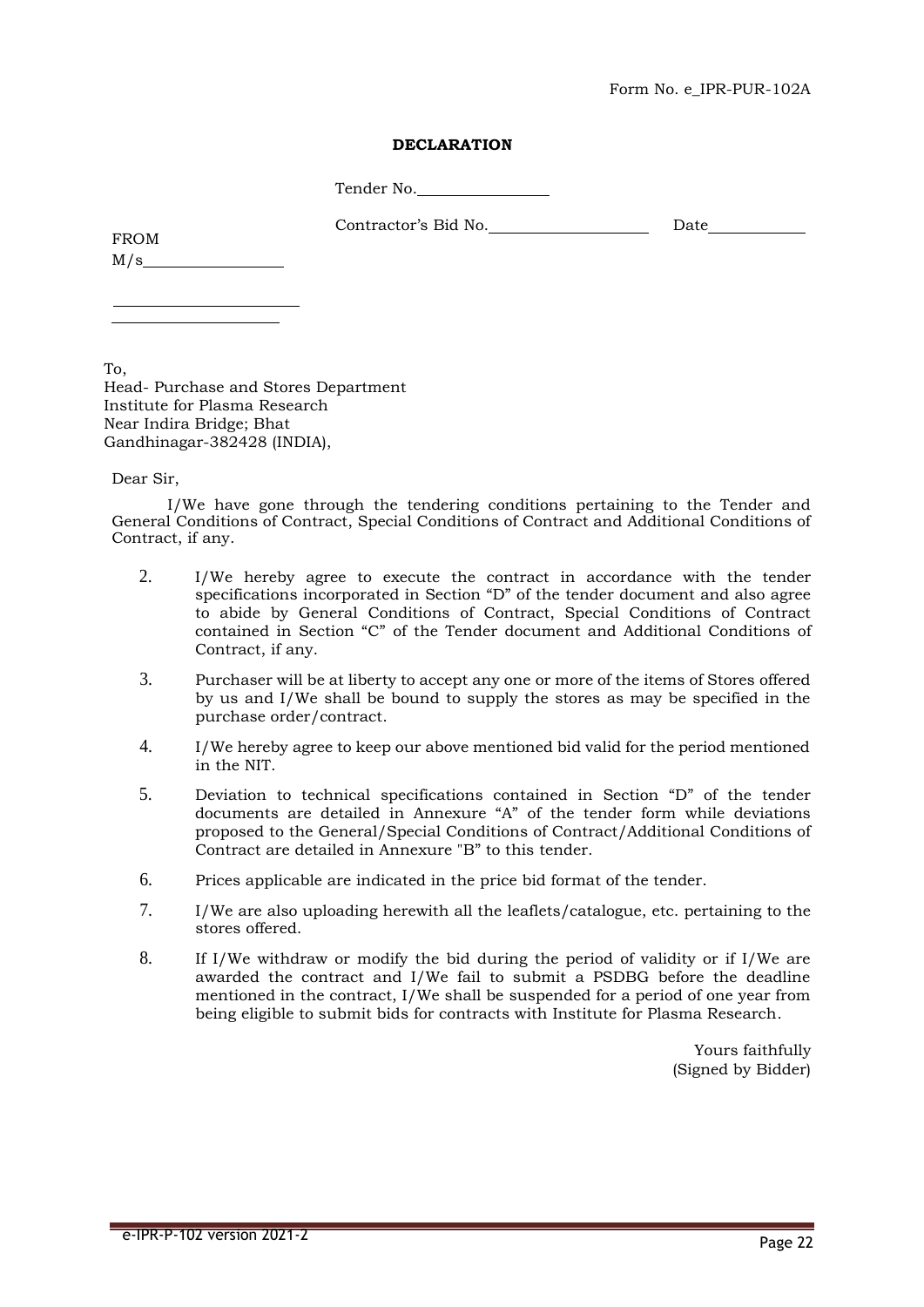THIS PAGE IS INTENTIONALLY KEPT BLANK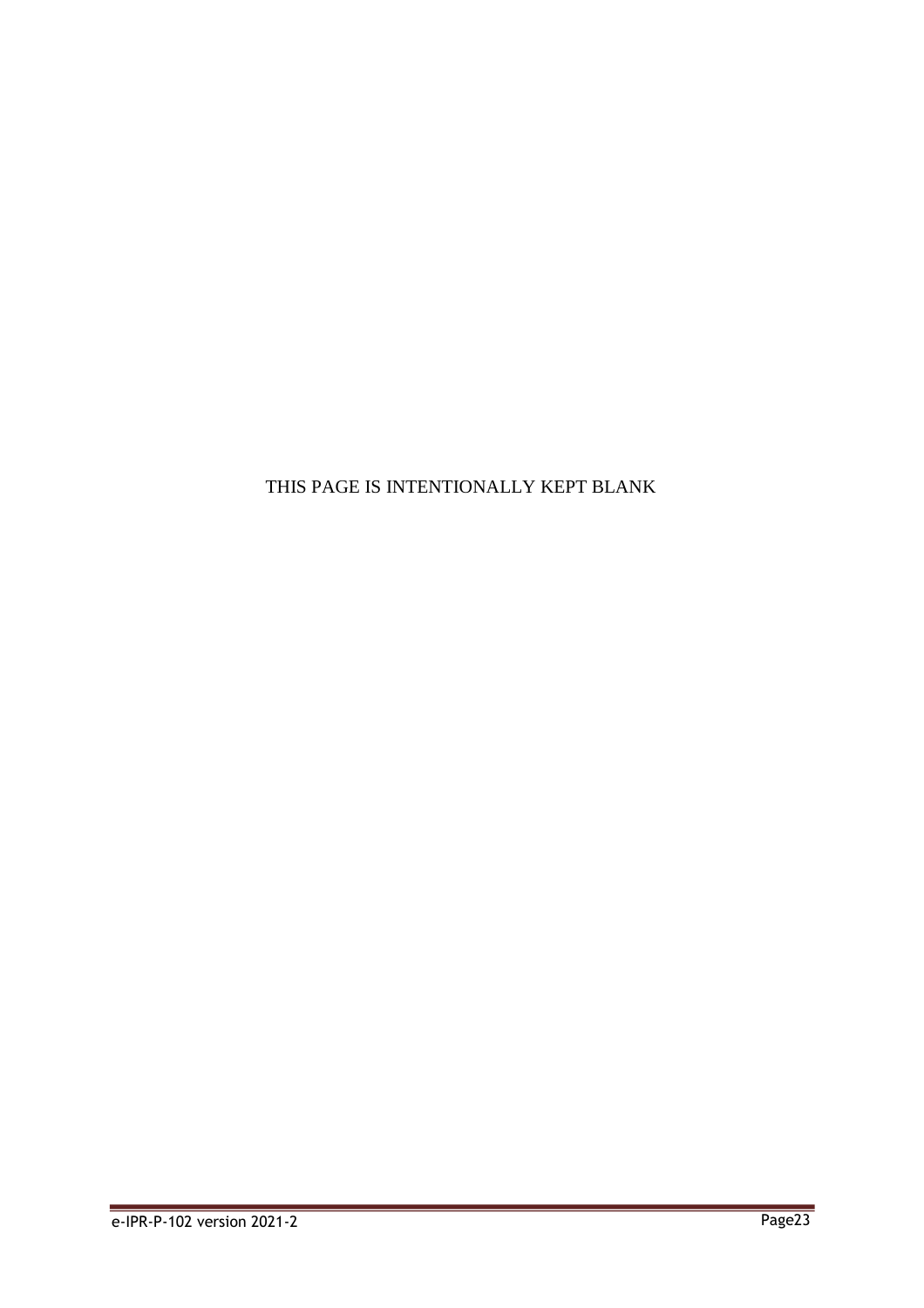**SECTION 'C'**

**General Conditions of Contract and Special Conditions of Contract**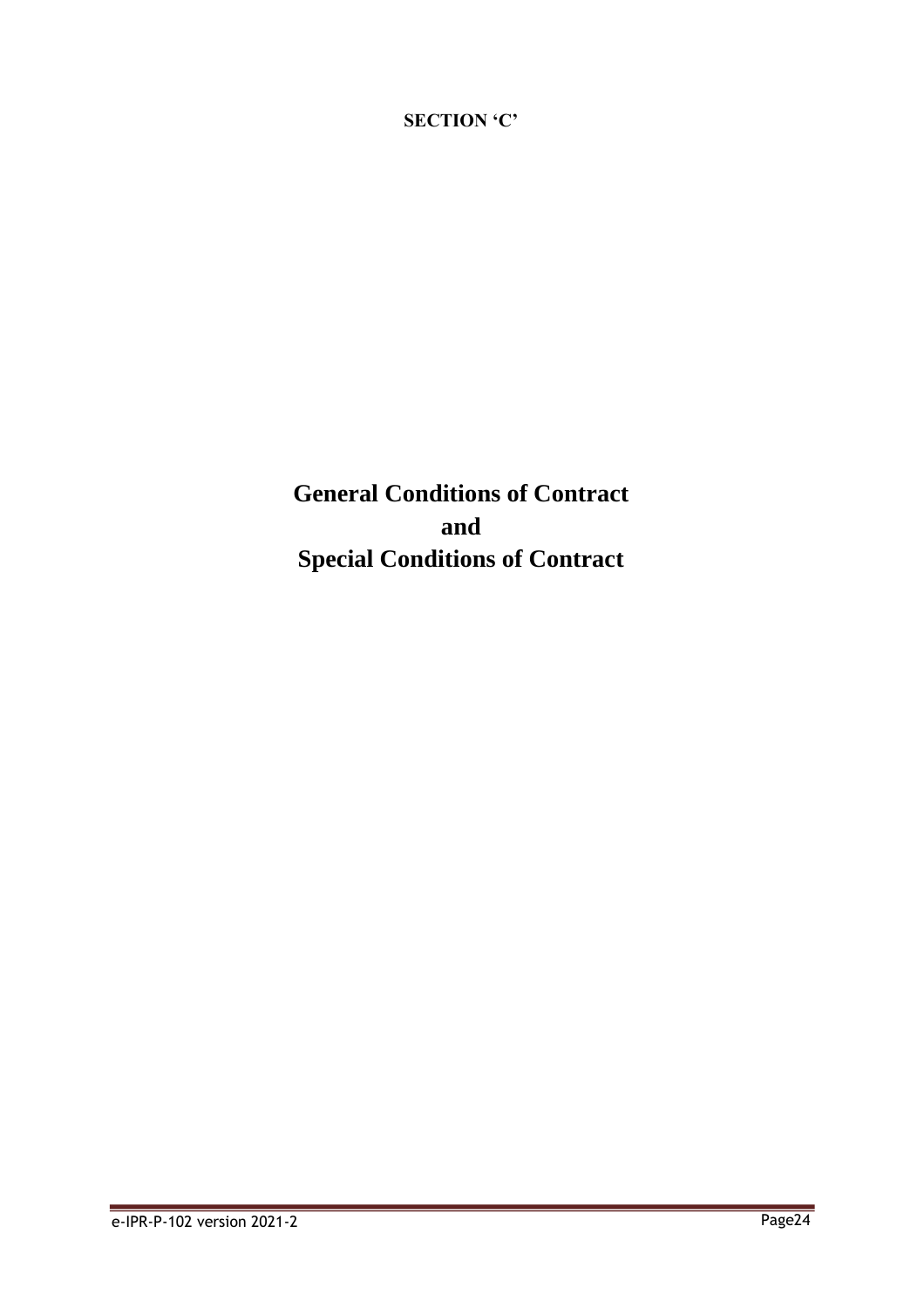#### Form No. IPR-P-100

#### **INSTITUTE FOR PLASMA RESEARCH** *(An Aided Institute of Dept. of Atomic Energy, Govt. of India)* **NEAR INDIRA BRIDGE, BHAT GANDHINAGAR-382428**

#### General Conditions of Contract and Special Conditions of **Contract**

#### Index

# Clause No. Clause Title Page No. GENERAL CONDITIONS OF CONTRACT (Part-A) PREAMBLE 26 1. AUTHORITY OF PERSONS SIGNING THE CONTRACT ON BEHALF OF THE CONTRACTOR 26 2. DRAWINGS AND SPECIFICATIONS 26 3. GENERAL WARRANTY 27 4. ALTERATION 27 5. PACKING 27 6. INSPECTION 27 7. SECURITIES 28 8. DELIVERY DATE – TIME IS THE ESSENCE OF CONTRACT. 29 9. ADVANCE INTIMATION OF DELIVERY 30 10. EXTENSION OF DELIVERY DATE 30 11. FORECLOSURE OF CONTRACT OR REDUCTION IN SCOPE OF WORK BEFORE DELIVERY DATE 30 12. INSPECTOR'S AUTHORITY 31 13. RECTIFICATION AND REPLACEMENT OF DEFECTIVE STORES 31 14. CONSEQUENCE OF REJECTION 32 15. RECOVERY OF SUMS DUE 32 16. LIEN IN RESPECT OF OTHER CONTRACT 33 17. WARRANTY 33 18. PERMITS AND LICENSES 33 19. PATENT INDEMNIFICATION 33 20. MODE AND DOCUMENTATION FOR PAYMENT 34 21. STATUTORY DEDUCTIONS 34 22. AGENCY COMMISSION 35

23. MARKING 35 24. CODE OF INTEGRITY 35 25. LAW GOVERNING THE CONTRACT 37 26. JURISDICTION 37 27. SETTLEMENT OF DISCPUTES 37 28. ARBITRATION 37 29. TRANSFER OF OWNERSHIP 37 30. EXERCISING THE RIGHTS AND POWERS OF THE PURCHASER 38 31. TERMINATION OF CONTRACT 38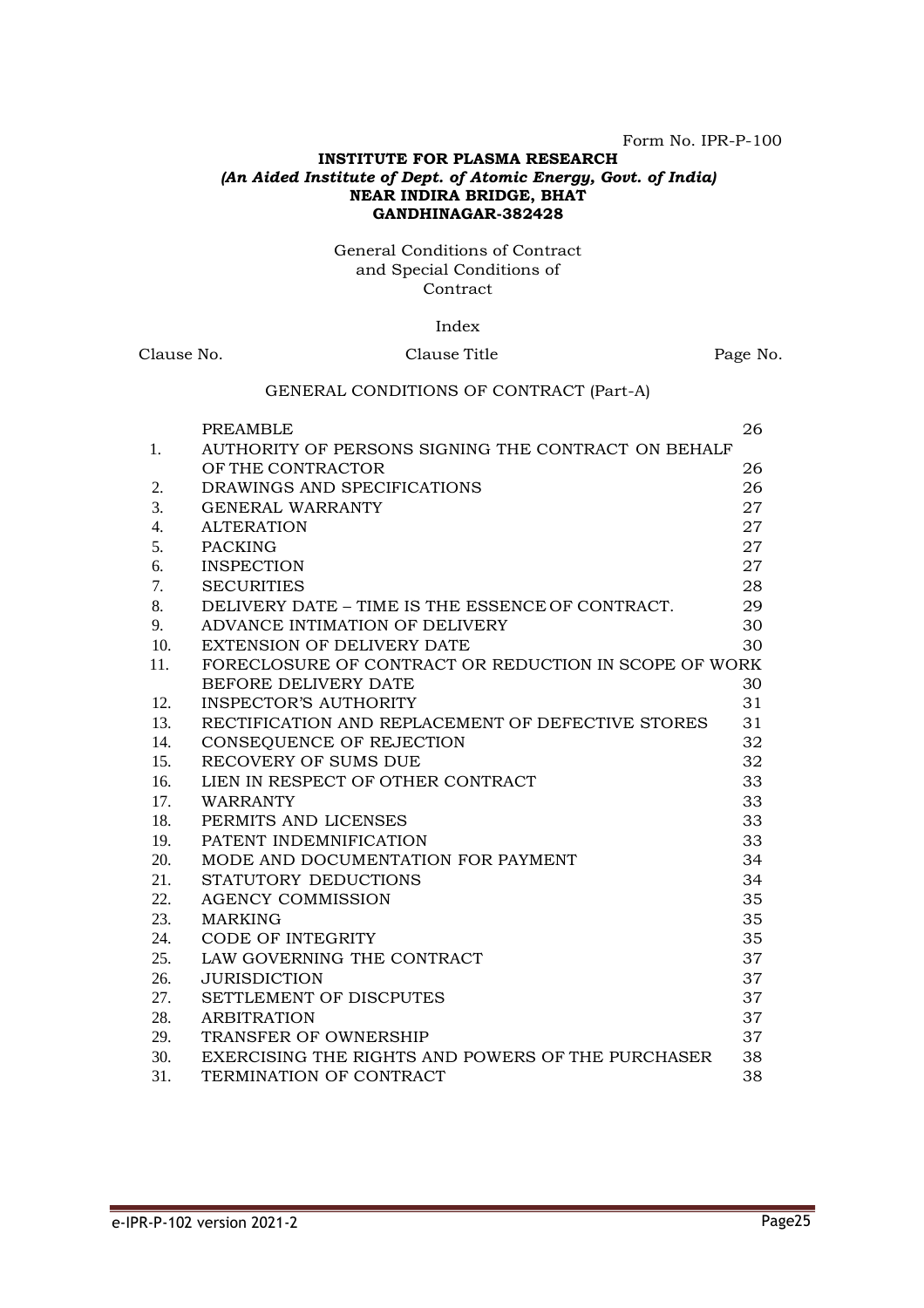| Clause No. | Clause Title | Page No. |
|------------|--------------|----------|
|            |              |          |

# SPECIAL CONDITIONS OF CONTRACT (Part-B)

| 1.               | RESPONSIBILITY FOR COMPLETENESS     | 39 |
|------------------|-------------------------------------|----|
| 2.               | <b>FINAL TEST</b>                   | 39 |
| 3.               | REJECTION OF DEFECTIVE STORES/PLANT | 39 |
| $\overline{4}$ . | WARRANTY                            | 39 |
| 5.               | ERECTION AND COMMISSIONING          | 40 |
| 6.               | <b>TRAINING</b>                     | 41 |
| 7.               | PAYMENT TERMS                       | 41 |
| 8.               | <b>FORCE MAJEURE</b>                | 42 |
| 9.               | <b>LIMITATIONS</b>                  | 43 |
| 10.              | <b>HINDRANCES</b>                   | 43 |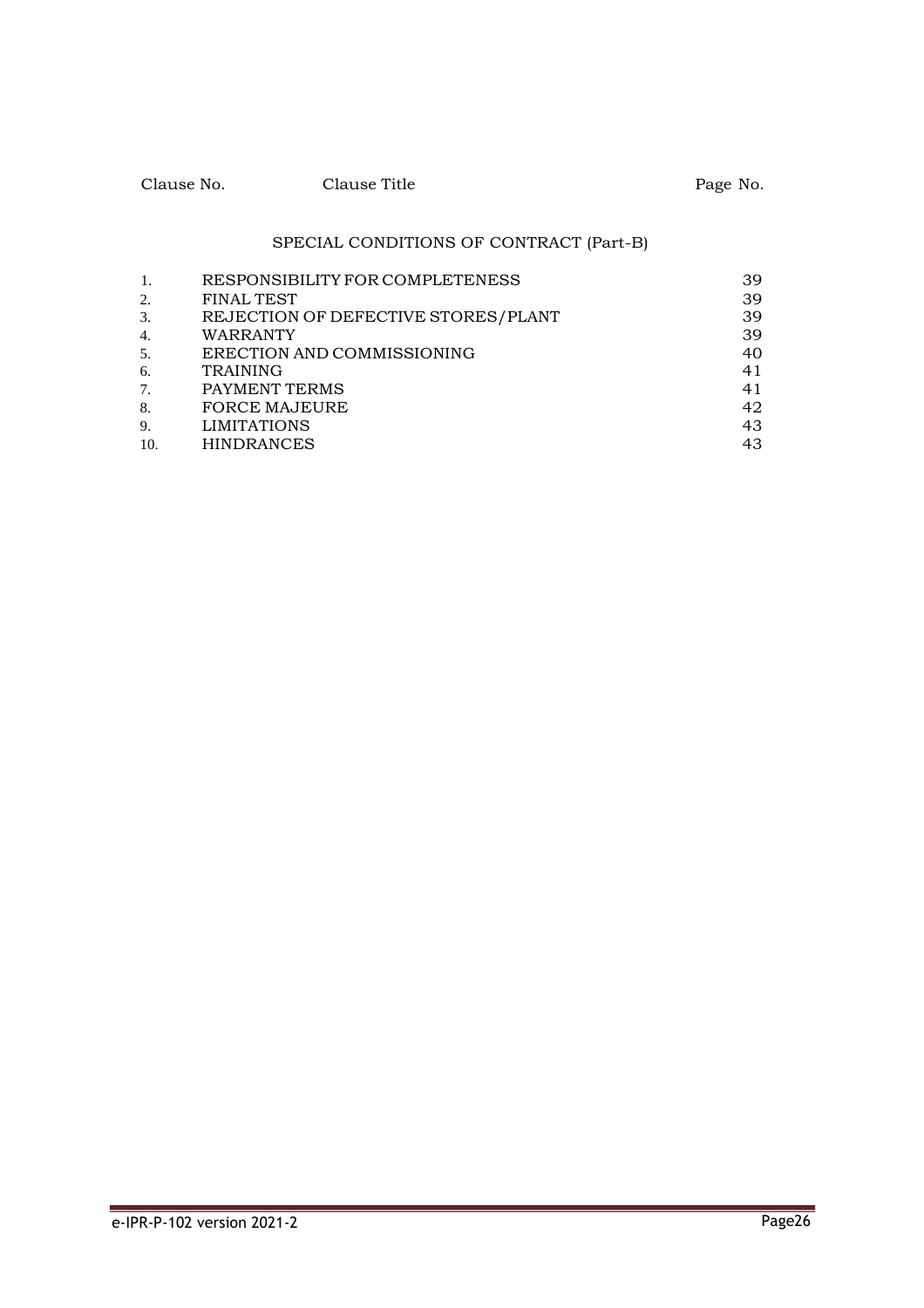#### PREAMBLE

While the conditions contained in General Conditions of Contract will apply to all types of contracts, whereas General Conditions of Contract as well as Special Conditions of Contract will apply to contracts for design/ manufacture, supply installation and commissioning of the plant/machinery/equipment/instrument as the case may be.

#### PART-A

#### **GENERAL CONDITIONS OF CONTRACT**

#### **1. AUTHORITY OF PERSON SIGNING THE CONTRACT ON BEHALF OF THE CONTRACTOR**

The person/s signing or digitally signing the bid or any other document in respect of the bid or contract on behalf of the bidder or contractor shall be deemed to warrant that he has the authority to bind the contractor.

#### **2. DRAWINGS AND SPECIFICATIONS**

The drawings and specifications are intended to be complementary and to provide for and comprise everything necessary for the completion of the contract. Any material shown on the drawing even if not particularly described in specifications or vice versa is to be supplied by the contractors if it were both shown and specified.

In case any discrepancy is noted in the drawings and/or specifications and any interpretation of the same be required, the matter shall be referred to the purchaser for clarification which shall be binding upon the contractor. Otherwise, the contractor shall assume responsibility for the interpretation of the drawings and specifications including his subcontractor(s).

In case any difference or dispute arises with regard to the true intent and meaning of drawings or specification or in case any portion of the same be obscure or capable of more than one interpretation, the same shall be decided by the purchaser whose decision shall be final.

All lettering on the drawings is to be considered as part of the specification and contract. In all cases figured dimensions are to be followed rather than those indicated by scale. Large scale drawings will take precedence over smaller scale drawings.

The contractor's drawings shall, when approved by the purchaser, be deemed to be included in the list of drawings which form part of the contract. The contractor shall not proceed with fabrication until all drawings associated therewith have been duly approved by the purchaser in writing or as specified in the NIT.

The contractor shall be responsible for and shall pay for any alterations of the stores and shall indemnify the purchaser for any consequential expenditure incurred by the purchaser due to any discrepancies, errors, omissions etc. what so ever in the drawings or other specifications supplied by him whether such drawings etc. whatsoever have been approved by the purchaser or not, provided that such discrepancies, errors or omissions etc. is not due to inaccurate information or specifications furnished to the contractor on behalf of the purchaser.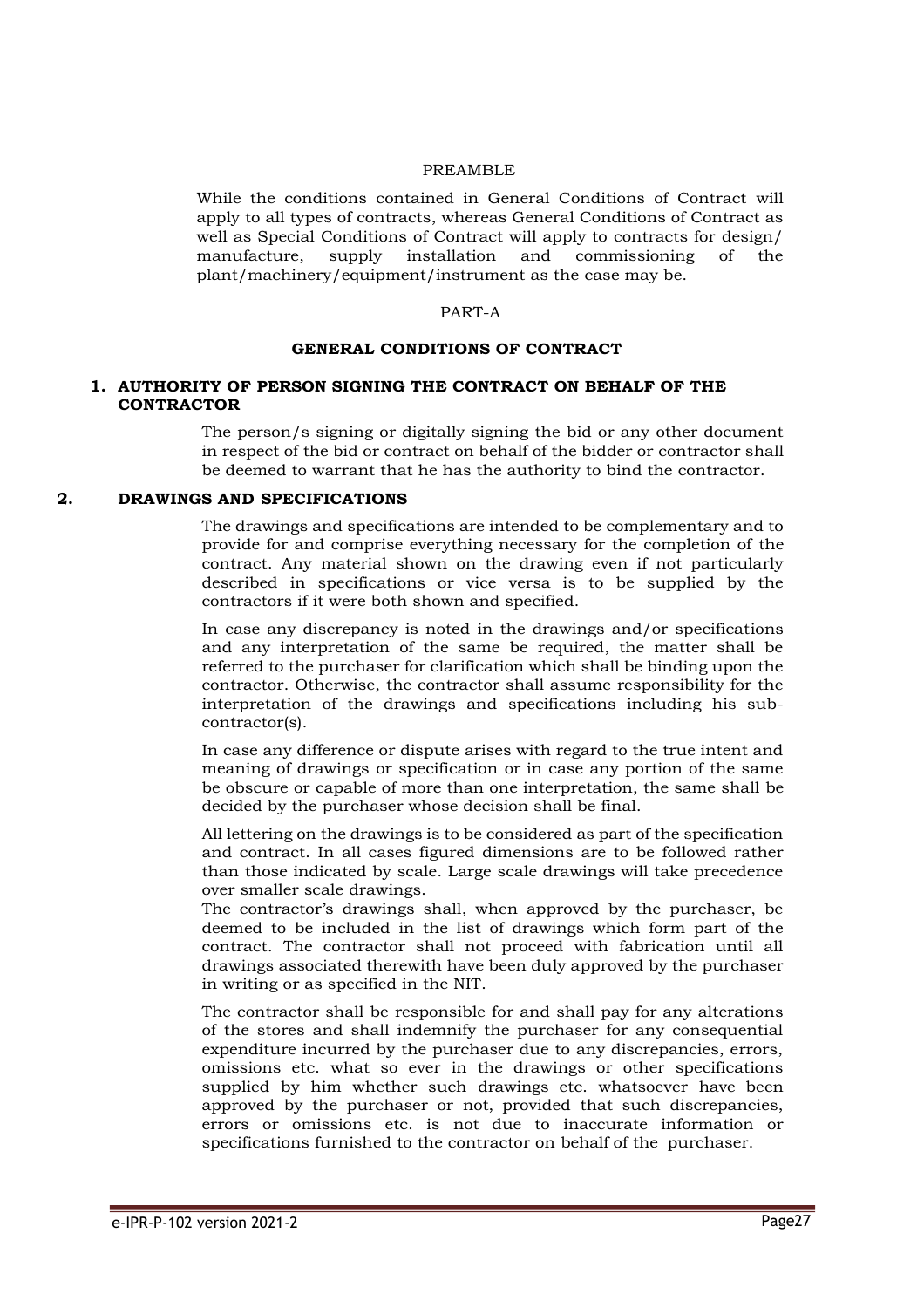#### **3. GENERAL WARRANTY**

The stores supplied by the contractor under the contract shall be of best quality and workmanship. The contractor shall execute the contract in accordance with the technical specifications unless any deviation has been expressly specified in the contract and any amendments agreed thereto in writing.

The contractor's bid to execute the contract in accordance with the technical specifications shall be deemed to be an admission on his part that he has fully acquainted himself with the details thereof and no claim shall lie against the purchaser on the ground that the contractor did not examine or acquaint himself fully with the technical specifications of the contract.

#### **4. ALTERATIONS**

The purchaser may, in exceptional circumstances, make changes in the drawings, technical specifications and issue additional instructions without altering the contract in any manner provided that the changes will be as far as possible not materially alter the character and scope of the contract.

It shall be lawful for the parties to the contract to alter by mutual consent at any time, the drawings and technical specifications of stores. The stores to be supplied shall be in accordance with such altered drawings and technical specifications from the dates specified by the parties; provided that if any such alterations involve increase or decrease in the cost of or in the period required for production, a revision of the contract price and/or the delivery date shall be made by mutual agreement in respect of the stores to which the alteration applies. In all other respects, the contract shall remain unaltered.

#### **5. PACKING**

The contractor shall pack the stores at his own cost sufficiently and properly for transit by air/sea/road as the case may be so as to ensure their being free from loss or damage while in transit to the ultimate destination specified in the contract.

Unless otherwise provided in the contract all containers (including packing cases, boxes, tins, drums and wrappings etc.) in which the stores are supplied by the contractor shall be considered as property of the purchaser and their cost as having been included in the contract price.

#### **6. INSPECTION**

The contractor shall be responsible for and perform all testing required in accordance with the contract and technical specifications included therewith.

The purchaser may at his option depute inspector(s) for inspection of the stores at contractor's works. The contractor shall facilitate such inspection of stores manufactured by him.

The contractor shall give notice of readiness for inspection to the inspector (deputed under Clause 6.2 above) so that the inspector can be present at the requisite time. The contractor shall dispatch stores only after inspector deputed by the purchaser has issued shipping release.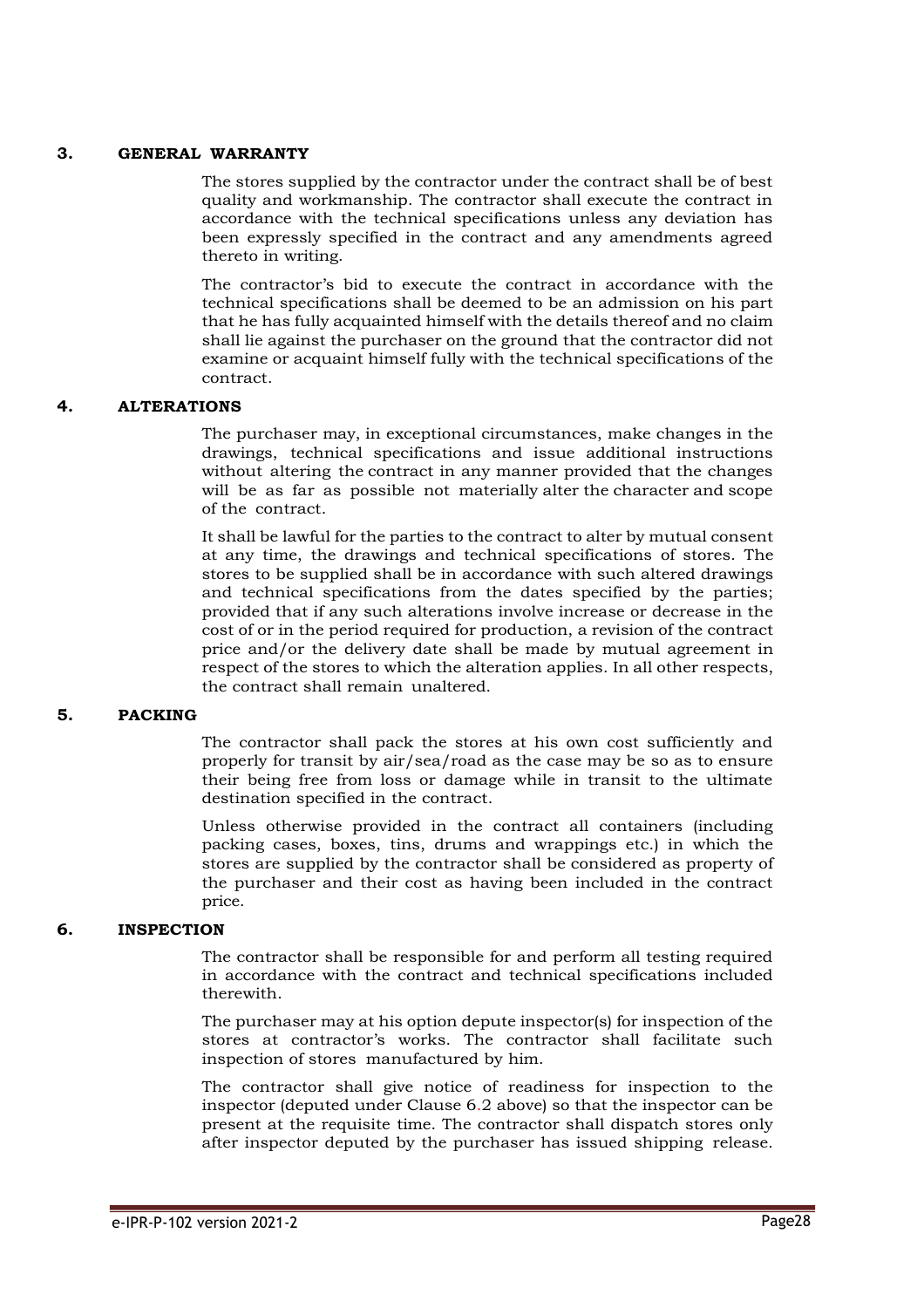The contractor shall allow reasonable facility and free access to his work/factory/premises and records to the inspector for the purpose of inspection or for ascertaining the progress of work related to ordered stores under the contract.

The contractor shall provide the drawings, tooling, gauges, instruments etc. and extend all the help required for carrying out the inspection work.

The contractor shall produce an inspection plan to the purchaser's satisfaction notifying check points on the plan. The final inspection shall be conducted as per the approved quality assurance plan.

The contractor shall not supply or deliver the stores unless and until a shipping release or an authorisation for despatch is obtained in the format provided by the purchaser if Pre Despatch Inspection is mentioned in Technical specification. Failure to comply with this instruction as applicable will not only make the contractor ineligible for payment for the supply, but also hold the contractor liable for payment of compensation to the purchaser due to delay in clearance of the stores from the carriers.

If the contractor dispatches stores without obtaining shipping release or authority to dispatch, he will not be entitled to get any payment for such supply, in addition the contractor will pay damages for delayed clearance of the stores from the carrier.

# **7. SECURITIES**

The contractor shall provide the securities in favour of the purchaser in the form of bank guarantees as stated in sub-clauses indicated herein below for a period covering sixty days beyond the completion period mentioned in the contract or such extended period as may be agreed to between the parties, subject to the following conditions:

# **7.1. Applicable for contracts in INDIAN RUPEE**

The bank guarantee should be executed by State Bank of India or any Indian nationalized banker Scheduled Banks as appearing in the second schedule of Reserve Bank of India (other than co-operative and Grameen Banks), on a non- judicial stamp paper of appropriate value as per the purchaser's format.

#### **7.2. Applicable for contracts other than in INDIAN RUPEE having condition for submission of Bank Guarantee by Foreign Contractor.**

The bank guarantee should be executed by State Bank of India or any Indian Nationalized banker Scheduled Banks as appearing in the second schedule of Reserve Bank of India (other than co-operative and Grameen Banks) or any Foreign Bank acceptable to the Purchaser. Bank Guarantee drawn from any bank in India shall be on a non- judicial stamp paper of appropriate value whereas Bank Guarantee drawn from Overseas Bank shall be on the Letter Head of the Bank, as per the purchaser's format.

The bank guarantees shall be submitted as per the format available in Annexure.

All bank guarantees are to be sent by the bankers of the contractor directly to the purchaser.

Where the contractor fails to complete the contract within the delivery date, the contractor shall apply to the purchaser for extension of delivery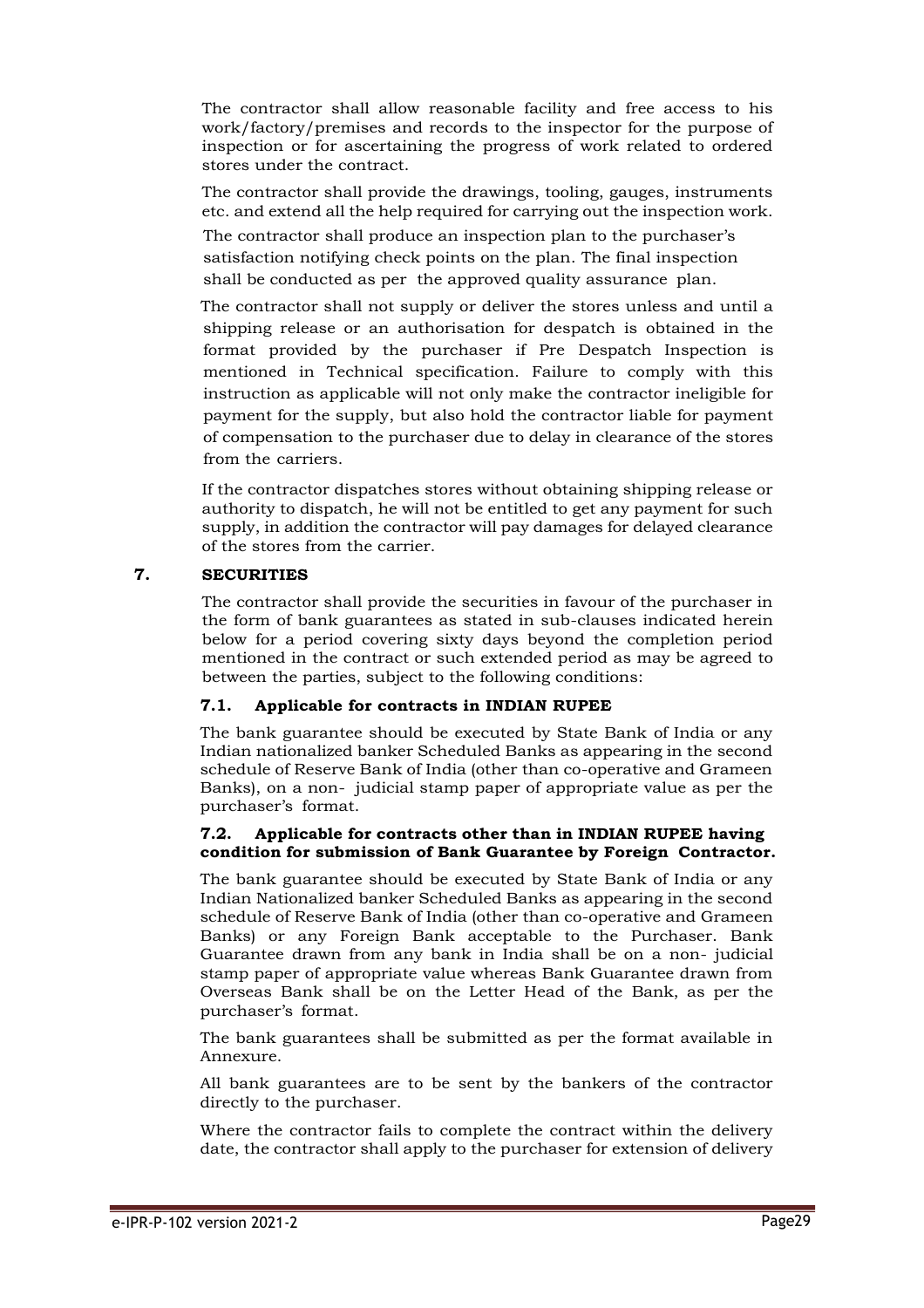date of the contract. Such application shall be made before the last date of completion of the contract. The purchaser may at his discretion extend delivery date of the stores under such condition as he may deem fit. All Bank Guarantees so submitted shall also be suitable extended well in time, failing which the purchaser shall have the right to invoke the bank guarantee without prejudice to the terms and conditions of the contract. The contractor shall not supply the material unless the purchaser has extended delivery date of stores in writing

# **7.3. PERFORMANCE SECURITIES**

Contractor shall furnish Performance Security Deposit in the form of bank guarantee for three percent of the value of the contract, including statutory levies, for due performance of the said contract till expiry of warranty period, as per Annexure-I within thirty days from the date of issue of contract in case of Indian Rupee contracts or within thirty days from the date of receipt of Export License by the contractor from respective Government in case of contracts having currency other than Indian Rupee, as the case may be. The Bank Guarantee shall be valid till satisfactory completion of the contract till expiry of warranty period pursuant to General Conditions of Contract, plus a claim period of sixty days from the completion period mentioned in the contract for lodging of claims, if any.

If the contractor fails to provide PSDBG as stated herein above, within thirty days from the date of issue of contract such failure shall constitute a breach of contract and action as deemed fit may be initiated against the contractor.

In case, the contractor fails to fulfill the obligations under the contract; thepurchaser shall have the right to invoke and appropriate the PSDBG. This right shall be in addition to and without prejudice to the rights of the purchaser under the terms and conditions of contract

# **7.4. BANK GUARANTEE FOR FREE ISSUE MATERIAL**

Bank Guarantee for Free Issue Material (hereinafter referred to as FIM) (for fabrication of stores at contractor's works outside purchaser's site): The contractor shall submit a Bank Guarantee as per Annexure VIII as applicable to the extent of full value of FIM as security of free issue material issued to the contract or till such time the entire contract is executed and proper account for the FIM is rendered by the contractor to the Purchaser.

#### **8. DELIVERY DATE – TIME IS THE ESSENCE OF CONTRACT**

The delivery date stipulated in the contract shall be deemed to be the essence of the contract and the contract must be completed not later than date(s) stipulated therein.

#### **PHASED DELIVERY/MILESTONE**

Where the contract envisages phased delivery or completion of milestone, the delivery date for each phase or milestone shall be deemed to be the essence of contract.

Acceptance beyond the delivery date is at the sole discretion of the purchaser and subject to Section C Part A Clause No.10. The contract shall be deemed to be terminated after the expiry of delivery date and subjected to Section C Part A Clause 32.2 and Clause 32.3.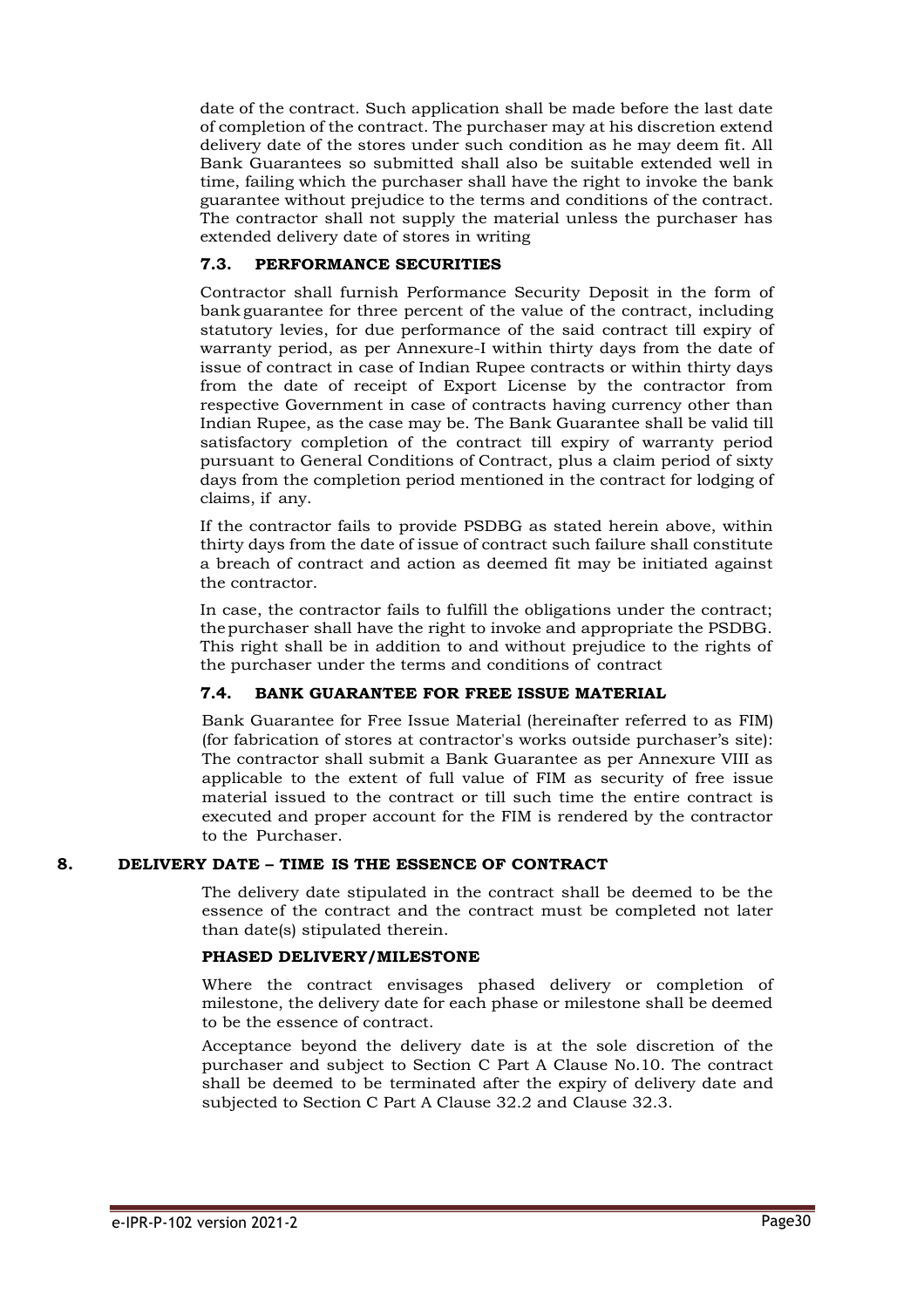# **9. ADVANCE INTIMATION OF DELIVERY**

Contractors shall send advance intimation to the consignee preferably by e-mail regarding intended delivery of material at least five days prior to the date of delivery of stores to the consignee so as to make proper arrangements for receipt of the stores. If delivery of stores is being carried out by a vehicle, the contractor shall confirm that the driver carries, as on date of delivery, all valid documents, viz., driving license, vehicle registration documents, insurance cover for the vehicle etc. in addition to delivery challan in duplicate along with other documents if any, as per the contract. Failure to carry the valid documents by the driver will result in denial of entry of vehicle inside consignee's premises and the consignee will not be responsible for any consequences thereof.

# **10. EXTENSION OF DELIVERY DATE**

The purchaser will without prejudice to the other rights of the purchaser invoke the following damages for extension of delivery date:

| S1.<br>No. | Delivery Period                                                                                           | Liquidated<br>Damages, Rate per<br>Week                                    | Maximum<br>Amount of<br>Liquidated<br>Damages |
|------------|-----------------------------------------------------------------------------------------------------------|----------------------------------------------------------------------------|-----------------------------------------------|
| 1.         | Delivery period (as<br>originally<br>stipulated)<br>not<br>exceeding<br>one<br>year                       | $@0.5\%$ of the value<br>of the stores, per<br>week or part thereof        | 5% of the value of<br>stores.                 |
| 2.         | Delivery period (as<br>originally<br>stipulated)<br>exceeding one year<br>but not exceeding<br>two years. | $\omega$ 0.25% of the value<br>of the stores, per<br>week or part thereof. | 5% of the value of<br>stores.                 |
| 3.         | Delivery period (as<br>originally<br>stipulated)<br>exceeding<br>two<br>years                             | $\omega$ 0.1% of the value<br>of the stores, per<br>week or part thereof.  | 5% of the value of<br>stores.                 |

Delivery Period means "The time from date of release of the contract to the date of delivery of stores".

However, the payment of liquidated damages shall not in any way absolve the contractor from any of its obligations and liabilities under the contract.

#### **11.FORECLOSURE OF CONTRACT OR REDUCTION IN SCOPE OF WORK BEFORE DELIVERY DATE**

If before the delivery date, the purchaser may at its discretion, decide to abandon or reduce the scope of the contract for any reason whatsoever and does not require the whole or part of the contract to be executed, the purchaser shall give notice of four weeks in writing to that effect to the contractor and the contractor shall act accordingly in the matter. The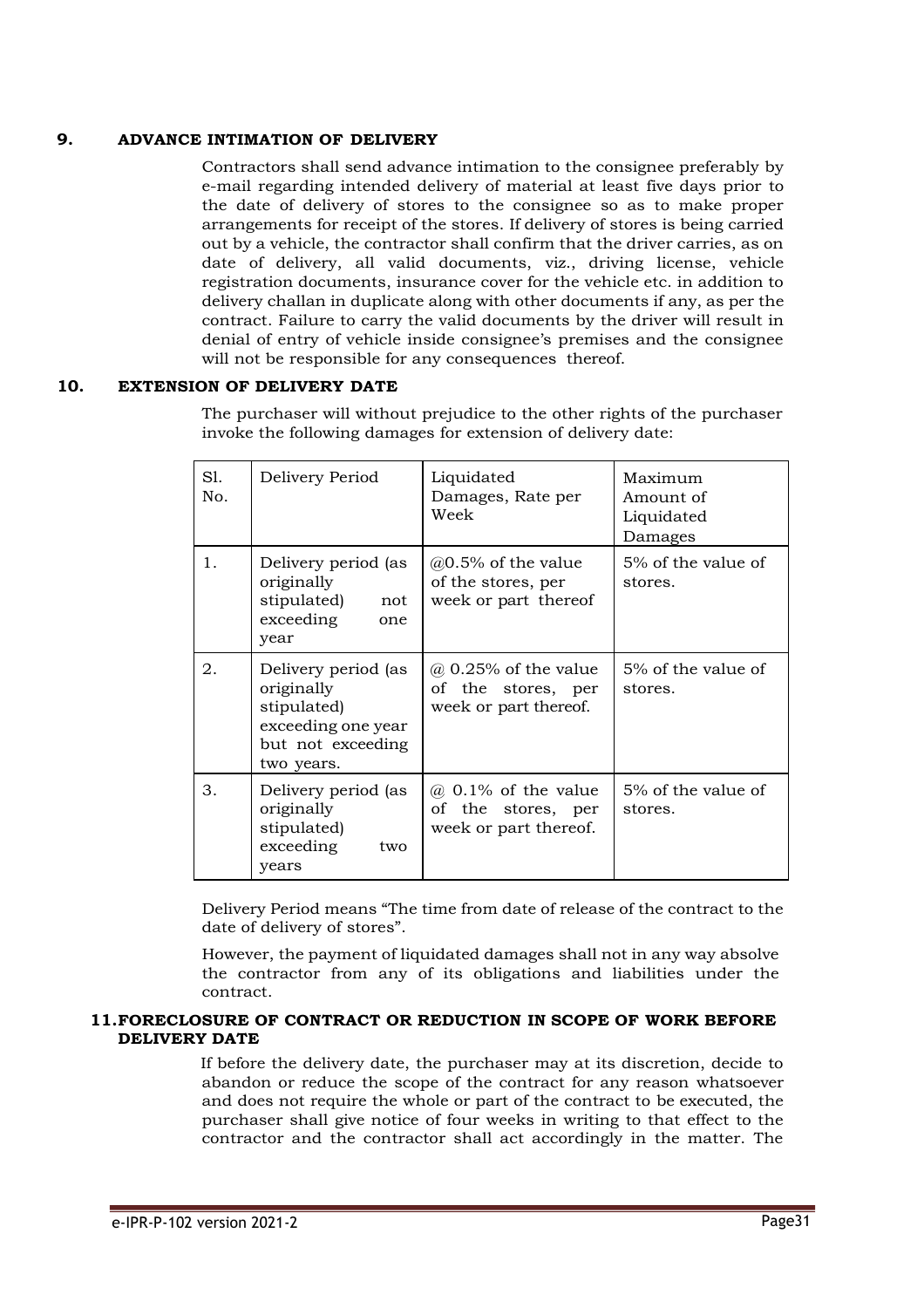contractor shall have no claim for any payment of compensation or otherwise whatsoever, on account of any profit or advantage which he might have derived from the execution of the contract in full but which he did not derive in consequence of the foreclosure of the whole or part of the contract.

The contractor shall be paid at contract rates, full amount for part of contract executed and delivered to the purchaser. In addition, a reasonable amount as certified by the purchaser will be paid to the contractor for the stores hereunder mentioned which could not be utilized in the contract to the full extent in view of the foreclosure.

Purchaser shall have the option to take over contractor's materials or any part thereof either bought for execution of the contract or of which the contractor is legally bound to accept delivery from its contractor (for use in the contract). For materials taken over or to be taken over by purchaser, cost of such materials as calculated by purchaser shall be paid. The cost shall, however, take into account purchase price, cost of transportation and deterioration or damage which may have been caused to materials whilst in the custody of the contractor.

If any materials supplied by purchaser are rendered surplus, the same except normal wastage shall be returned by the contractor to purchaser at rates not exceeding those at which these were originally issued, less allowance for any deterioration or damage which may have been caused whilst the materials were in the custody of the contractor. In addition, cost of transporting of such materials from contractor's site to consignee, if so required by purchaser, shall be paid.

The contractor shall, if required by the purchaser, furnish books of accounts and other relevant documents and evidence as may be necessary to enable the purchaser to certify the reasonable amount payable under Clause 11.2 above.

The reasonable amount payable for the stores shall not be in excess of the cost of the contract remaining incomplete on the date of closure, i.e. total stipulated cost excluding taxes of the contract as per accepted tender less the cost of stores actually delivered and also less the cost of contractor's materials at site taken over by the purchaser as above. Provided always that against any payments due to the contractor on this account or otherwise, the purchaser shall be entitled to recover or be credited with any outstanding balances due from the contractor for advance paid in respect of this contract and any other sums which on the date of termination were recoverable by the purchaser from the contractor under the terms of this contract.

#### **12. INSPECTOR'S AUTHORITY**

The inspector, wherever deputed by the purchaser under relevant Clauses of the Contract shall have the power:

to certify that the stores are not in accordance with the specifications provided in the contract owing to the adoption of any unsatisfactory method of manufacture, before any Stores or parts thereof are inspected.

to reject any Stores submitted for inspection or part thereof as not being in accordance with the technical specification provided in the contract.

#### **13. RECTIFICATION AND REPLACEMENT OF DEFECTIVE STORES**

If the inspector finds that the contractor has executed any unsound or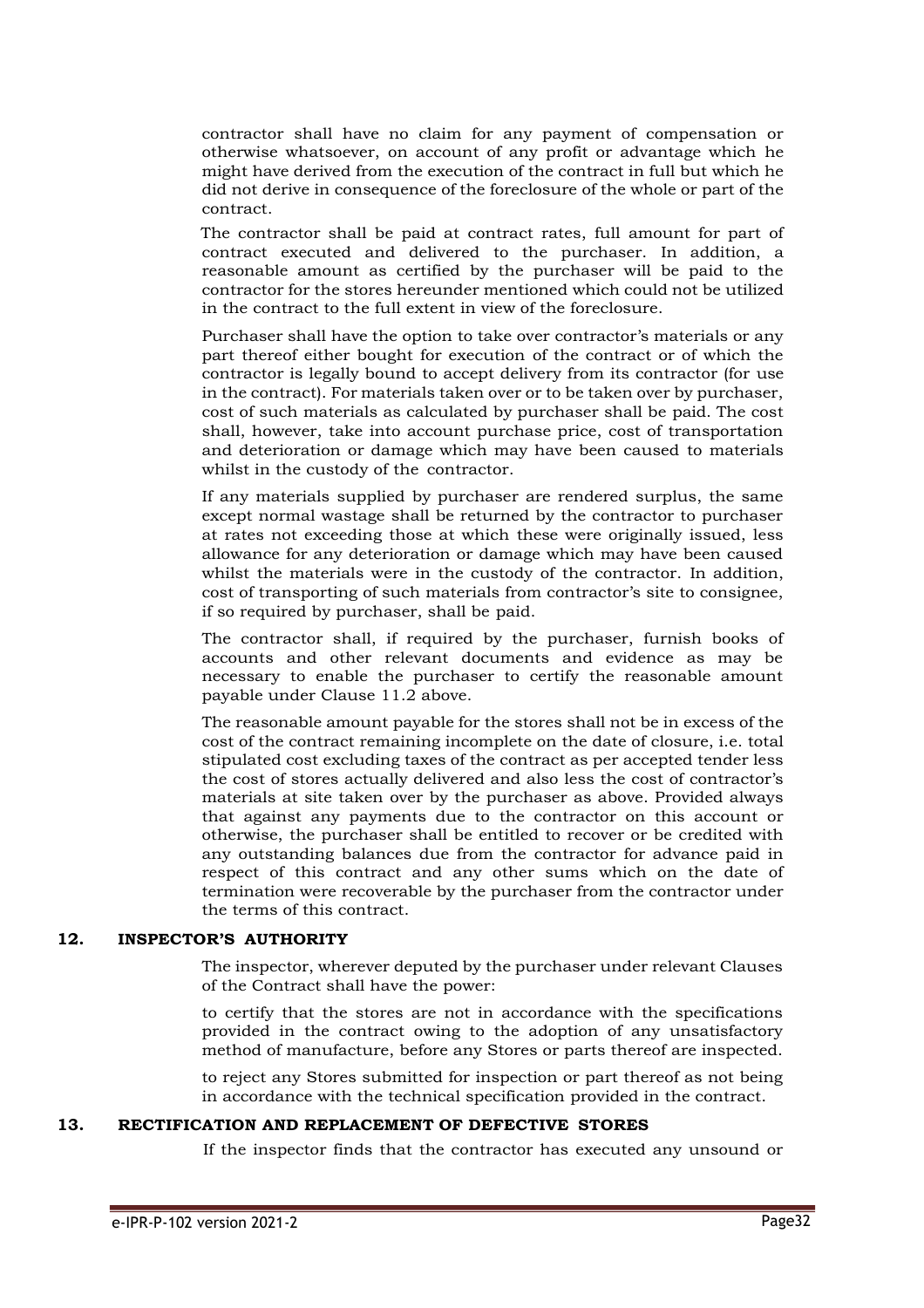imperfect work, the inspector shall notify such defects to the contractor in writing with thirty days from the date of delivery and the contractor on receiving the details of such defects or deficiency, shall at his own expenses, within seven days or otherwise within such time as may be mutually agreed upon between the parties as reasonably necessary, proceed to alter, reconstruct or remanufacture the stores to the requisite standard and technical specifications according to the contract.

In case repair/replacement of defective/rejected stores is necessary and becomes essential to return the stores, to the contractor, where full or part payment has already been made by the purchaser, the contractor shall submit bank guarantee for the value of stores so found defective/rejected as per Annexure-V or VI as may be applicable and valid till receipt and acceptance of repaired/replaced/entire stores within fifteen days of intimation. However, the contractor will not be absolved from his responsibility as specified under Section C Part-A Clause No.8.

#### **14. CONSEQUENCE OF REJECTION**

If the stores are rejected by the inspector or consignee at the destination and the contractor fails to make satisfactory supplies within the delivery date, then the purchaser may:

Allow the contractor to submit for inspection of fresh stores in replacement of the rejected, within extended delivery period subject to Section C Part A Clause No. 10, the contractor bearing the cost of freight on such replacement without being entitled to any extra payment on that account. OR

Purchaser may take recourse to Section C Part A Clause 8.4.

#### **15. RECOVERY OF SUMS DUE**

Whenever any claim for payment arises out of or under this contract against the contractor, the purchaser shall be entitled to recover the sum by appropriating, in part or whole, the security deposited by the contractor or any payment which at any time may become due to the contractor under this or any other contract with the purchaser. If this sum is not sufficient to cover the full amount recoverable, the contractor shall pay to the Purchaser on demand the remaining balance due. Similarly, if the purchaser has or makes any claim, whether liquidated or not, against the contractor under any other contract with the purchaser the amount payable to the contractor under the contract including the security deposit shall be withheld till such claims of the purchaser are finally adjudicated upon and paid by the contractor

#### **16. LIEN IN RESPECT OF CLAIMS IN OTHER CONTRACTS**

It is agreed that any sum of money due and payable to the contractor under any contract may be withheld or retained by way of lien by the purchaser or any other person or persons contracting through the purchaser against any claim of the purchaser or such other person or persons in respect of payment of a sum of money arising out of or under any other contract made by the contractor with the purchaser or with other such person or persons.

It is further agreed term of the contract that the sum of money so withheld or retained under this Clause by the purchaser will be kept withheld or retained as such by the purchaser until the claim arising out of in the same contract or any other contract is either mutually settled or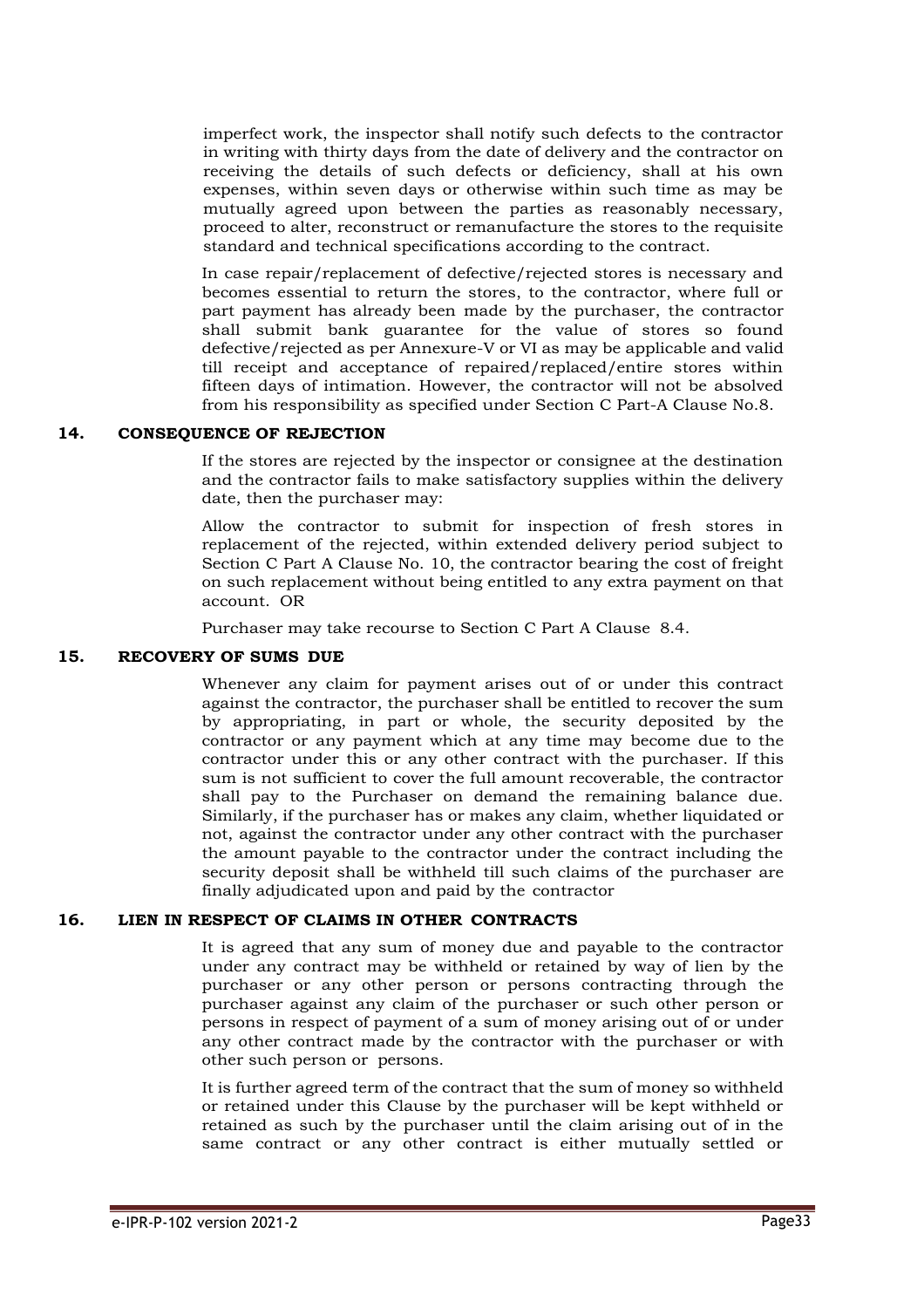determined by the arbitrator, and that the contractor shall have no claim for interest or damages whatsoever on this account or on any other ground in respect of any sum of money withheld or retained under this Clause and duly notified as such to the contractor.

#### **17. WARRANTY**

The contractor warrants that stores to be supplied under the contract shall be free from all defects and faults in materials, workmanship and manufacture and shall be of the highest grade and consistent with the established and generally accepted standards for stores of the types under the contract in full conformity with the specifications, drawings or samples, if any and shall if operable, operate properly. This warranty shall expire (except in respect of complaints notified to the contractor prior to such date) twelve months after the date of receipt and acceptance of the last lot of stores under the contract at the ultimate destination stipulated in the contract.

In case any defect or deficiency in the stores supplied by the contractor under the contract appear to be discovered within twelve months from the date of receipt and acceptance of the stores in India, the contractor upon notification of such defects or deficiency by purchaser, shall forthwith take measure to rectify every such defect, deficiency or failure without any cost to the purchaser.

In case the contractor opts for return of stores for rectification/repair at their works, contractor shall furnish bank guarantee for the cost of stores as per Annexure-V or VI (as applicable) valid till acceptance of rectified/repaired Stores. Further the warranty period will get extended for the period the Stores were not available to the purchaser for his use. If the contractor, after such notification, makes default or delay in rectifying all such defects, deficiencies or failure to the satisfaction of the purchaser, the purchaser may take recourse to the remedies provided for in Section C Part-A Clause no. 11 and14.

#### **18. PERMIT AND LICENSES**

The contractor shall secure and pay for all licenses and permit at his end which he may be required to comply with all laws, ordinances and regulations etc. of the public authorities in connection with the performance of his obligations under the contract. The contractor shall be responsible for all damages and shall indemnify and save the purchaser from against all claims for damages and liability which may arise out of the failure of the contractor to secure and pay for any such licenses and permits and/or to comply fully with any and all applicable laws ordinances and regulations etc.

#### **19. PATENT INDEMNIFICATION**

The contractor shall indemnify and keep the purchaser indemnified from and against any and all claims, actions, costs, charges and expenses arising from or for infringement of patent rights, copyright or other protected rights, etc. of any design plans, diagrams, drawings in respect of the stores supplied by the contractor or any of the manufacturing methods or process adopted by contractor for the Stores supplied under the contract.

In the event of any claim being made or action being taken against the purchaser in respect of the matter referred to in Clause No. 19.1 above,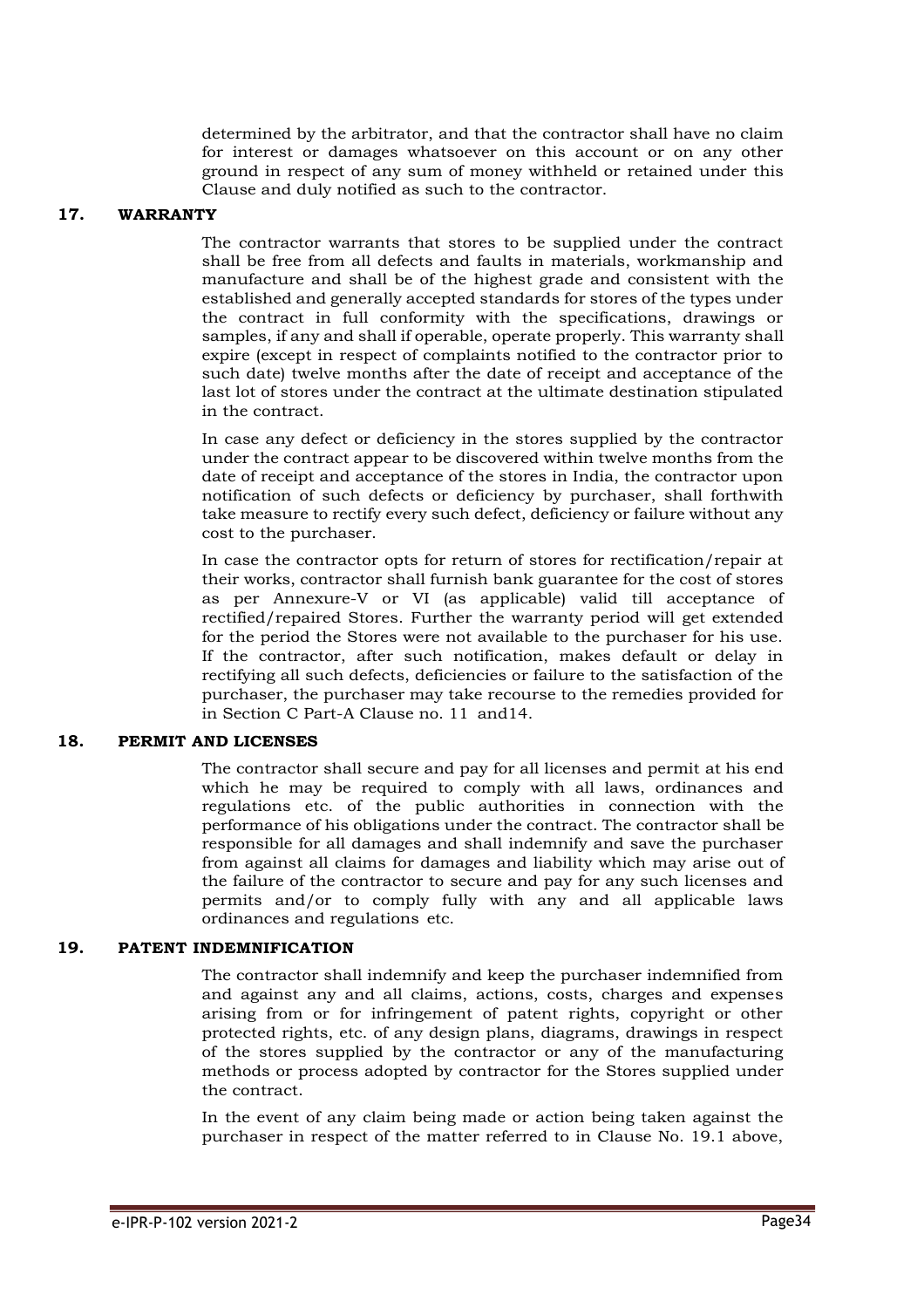the contractor shall promptly be notified thereof and he shall at his own expense, conduct all negotiations for the settlement of the same and any litigation that may arise there from.

In the event of any designs, drawing, plans or diagrams or any manufacturing methods or process furnished by the contractor etc. constituting infringement of patent or any other protected rights etc. and use thereof is restrained, the contractor shall procure for purchaser, at no cost to the latter, the rights to continue using the same or to the extent it is possible to replace the same so as to avoid such infringement and subject to approval by the purchaser or modify them so that they become non-infringing, but such modifications shall otherwise be to the entire satisfaction of the purchaser.

The provision of the Clause remains effective and binding upon the contractor even after the completion, expiration or termination of the contract.

#### **20. MODE AND DOCUMENTATION OF PAYMENT**

#### **20.1. Payment for contracts in currency other than INDIAN RUPEES**

Unless otherwise specified elsewhere, payment in full (excluding the amount of the commission included in the price payable directly by the purchaser to the Indian agent) shall be made by wire transfer within thirty days of final acceptance of stores.

The following documents are required to be sent to the purchaser immediately after shipment of consignment:

- 20.1.1. Bill of Lading/Negotiable Airway Bill evidencing shipment
- 20.1.2. Invoice for the shipment : Four copies
- 20.1.3. Packing list : Four copies

20.1.4. Shipping release from inspector or quality surveillance agency nominated by the purchaser for the purpose of inspection: Four copies, if applicable.

20.1.5. Shipping authorization from purchaser wherever required.

The contractor shall send invoice only for the net amount payable to him after deducting the amount of agency commission included in the invoice whichwould be paid to the Indian agents directly by the purchaser. However the contractor's invoice should separately reflect the amount of commission payable to his Indian agent.

#### **20.2. PAYMENT FOR CONTRACTS IN INDIAN RUPEE**

Unless otherwise mentioned elsewhere, payments for the contract will be made after final acceptance of stores and within a reasonable time on submission of following documents.

- i) GST compliant invoice in favour of paying authority duly pre-receipted.
- ii) Receiving voucher from Stores (RV).

Normally thirty days will be allowed for inspection and payment after receipt of the stores.

## **21. STATUTORY DEDUCTIONS**

The purchaser has the right to make statutory deductions from the payments made to the contractor as applicable on the date of making such payment as per the provisions of relevant Act or Rules made there under. Appropriate certificate to that effect will be provided by the purchaser's paying authority.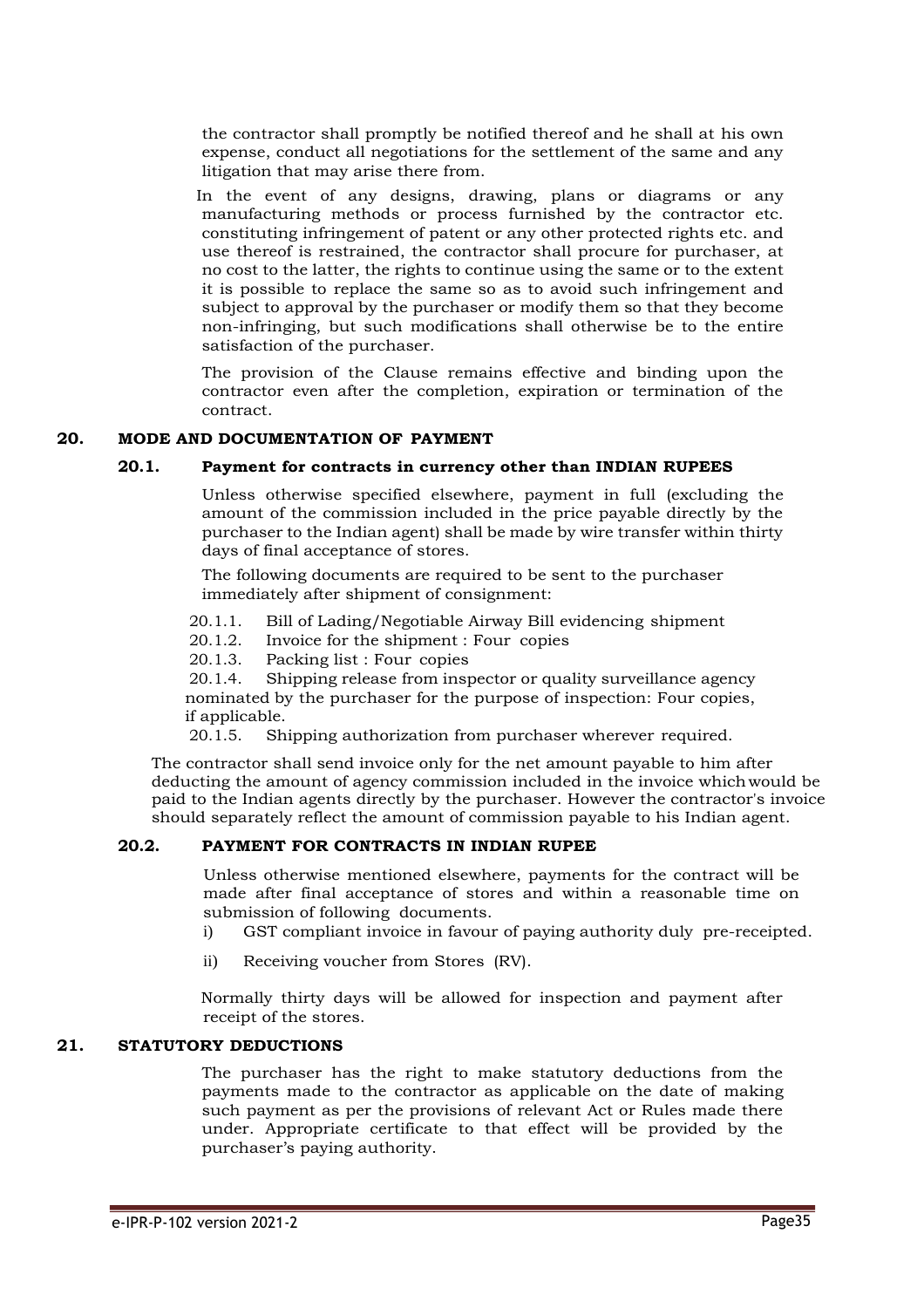#### **22. AGENCY COMMISSION**

The amount of commission included in the price and payable to the Indian agents of the contractor shall be paid in INR directly to the Indian agents by the purchaser on the basis of an Invoice from the Indian agent. "Payment will be released to the Indian agents after receipt and final acceptance of the goods by the purchaser".

#### **INSURANCE FOR CONTRACTS IN CURRENCY OTHER THAN INDIAN RUPEE**

Transit insurance from warehouse to warehouse will be arranged by the purchaser through his underwriters unless this responsibility is specifically entrusted to the contractor in any particular case.

#### **23.MARKING**

The marking shall generally be as under:

| Name and address of the           | Head - Stores Section,                 |  |  |
|-----------------------------------|----------------------------------------|--|--|
| consignee                         | <b>INSTITUTE FOR PLASMA RESEARCH</b>   |  |  |
|                                   | (An Aided Institute of Dept. of Atomic |  |  |
|                                   | Energy, Govt. of India)                |  |  |
|                                   | NEAR INDIRA BRIDGE, BHAT               |  |  |
|                                   | GANDHINAGAR-382428                     |  |  |
|                                   |                                        |  |  |
| Contract Number and Date          | No.<br>Date                            |  |  |
| <b>Brief Description of Goods</b> |                                        |  |  |
| Weight                            |                                        |  |  |
| Dimension                         |                                        |  |  |
| <b>Ultimate Destination</b>       |                                        |  |  |
| Port of Discharge                 |                                        |  |  |
| Package Number                    |                                        |  |  |

Each package shall contain a packing note specifying the name and address of the contractor, the number and date of the contract, name and address of the consignee, description of the stores and the quantity contained in such package.

The inspector, wherever deputed by the purchaser under Section C Part-A Clause No. 6 may reject the stores if the same is not packed and/or marked as aforesaid and in case where the packing materials are specifically prescribed, if such materials are not in accordance with the terms of the contract.

#### **24. CODE OF INTEGRITY**

No official of a procuring entity or bidder or contractor shall act in contravention of the codes which include

- (i) Prohibition of
	- (a) making offer, solicitation or acceptance of bribe, reward or gift or any material benefit, either directly or indirectly, in exchange for an unfair advantage in the procurement process or to otherwise influence the procurement process.
	- (b) any omission, or misrepresentation that may mislead or attempt to mislead so that financial or other benefit may be obtained or an obligation avoided.
	- (c) any collusion, bid rigging or anticompetitive behavior that may impair the transparency, fairness and the progress of the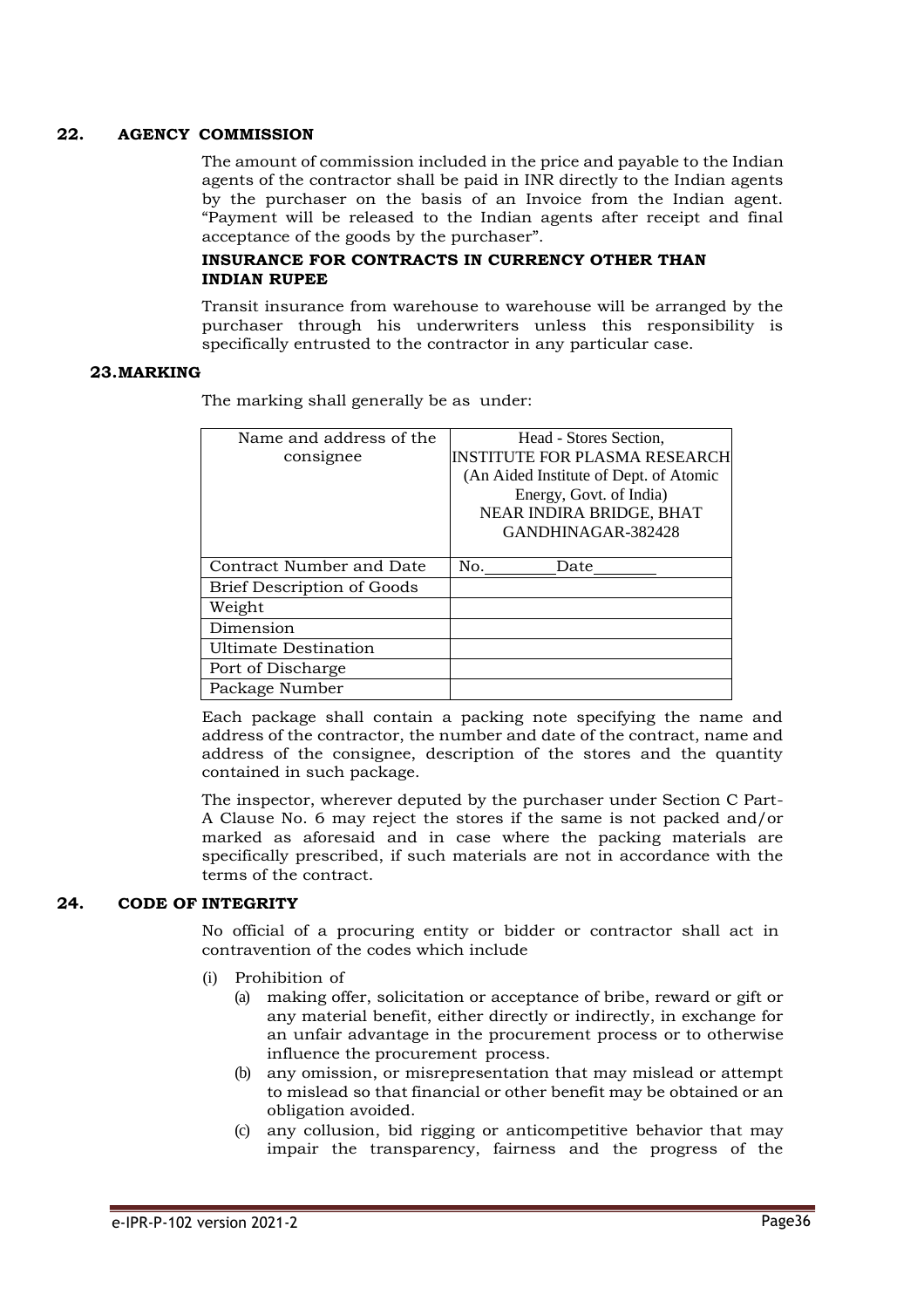procurement process.

- (d) improper use of information provided by the procuring entity to the bidder with an intent to gain unfair advantage in the procurement process or for personal gain.
- (e) any financial or business transactions between the bidder and any official of the procuring entity related to tender or execution process of contract; which can affect the decision of the procuring entity directly or indirectly any coercion or any threat to impair or harm, directly or indirectly, any party or its property to influence the procurement process.
- (f) obstruction of any investigation or auditing of a procurement process.
- (g) making false declaration or providing false information for participation in a tender process or to secure a contract;
- (ii) Disclosure of conflict of interest.
- (iii) Disclosure by the bidder of any previous transgressions made in respect of the provisions of sub-clause (i) with any entity in any country during the last three years or of being debarred by any other procuring entity.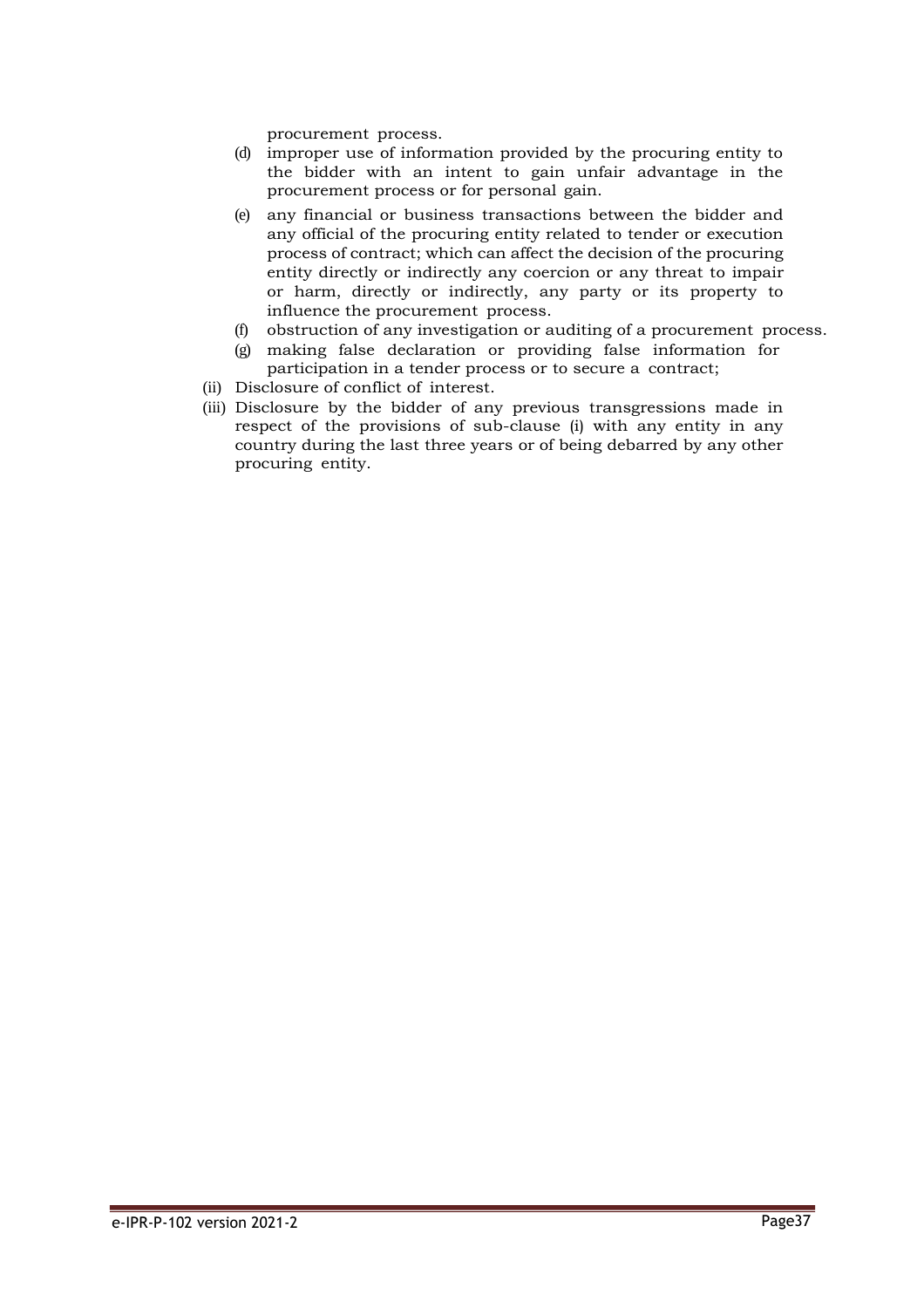(iv) Institute for Plasma Research, after giving a reasonable opportunity of being heard, comes to the conclusion that a bidder or prospective bidder, as the case may be, has contravened the code of integrity, may take appropriate measures as deemed fit, including rejecting his bid and forfeiting EMD and/or debarring him from participating in future bidding.

#### **25. LAW GOVERNING THE CONTRACT**

This contract shall be governed by the laws of India for the time being in force. The marking of all stores must comply with the requirements of India Acts relating to Merchandise Marks and all the rules made under such Acts.

#### **26. JURISDICTION**

The Courts within the local limits (i.e. Gandhinagar) of whose jurisdiction the place from which the purchase order is issued is situation only shall, subject to Arbitration Clause, have jurisdiction to deal with and decide any matter out of this Purchase Order/Contract.

#### **27. SETTLEMENT OF DISPUTES**

The Purchaser and the Contractor shall make every effort to resolve amicably by direct informal negotiation any disagreement or dispute arising between them under or in connection with the Contract.

If the parties have failed to resolve their dispute or difference by such mutual consultation, then either the Purchaser or the Supplier may give notice to the other party of its intention to commence arbitration, as hereinafter provided, as to the matter in dispute, and no arbitration in respect of this matter may be commenced unless such notice is given. Any dispute or difference in respect of which a notice of intention to commence arbitration has been given in accordance with this Clause shall be finally settled by arbitration. Arbitration may be commenced prior to or after delivery of the Goods under the Contract.

# **28. Arbitration**

In the event of any dispute or difference arising out or of in connection with any of the terms and conditions of the Purchase Order/Contract, the matter shall be referred to the Director, IPR for settlement. In case the parties to the Purchase Order are not in a position to settle the dispute mutually, the matter shall be referred to a Sole Arbitrator to be appointed in accordance with the Arbitration & Reconciliation Act, 1996 & Arbitration and Conciliation (Amendment) Act, 2015 as amended time to time.

# **29. TRANSFER OF OWNERSHIP**

- 29.1 Ownership of the stores supplied by the foreign contractor shall be transferred to the purchaser in accordance with the payment terms or INCOTERMS accepted.
- 29.2 Ownership of the stores supplied by the Indian contractor shall be transferred to the purchaser when the stores are delivered and accepted by the purchaser
- 29.3 Transfer of title shall not in any way absolve the contractor from his responsibilities and liabilities under the contract. Notwithstanding the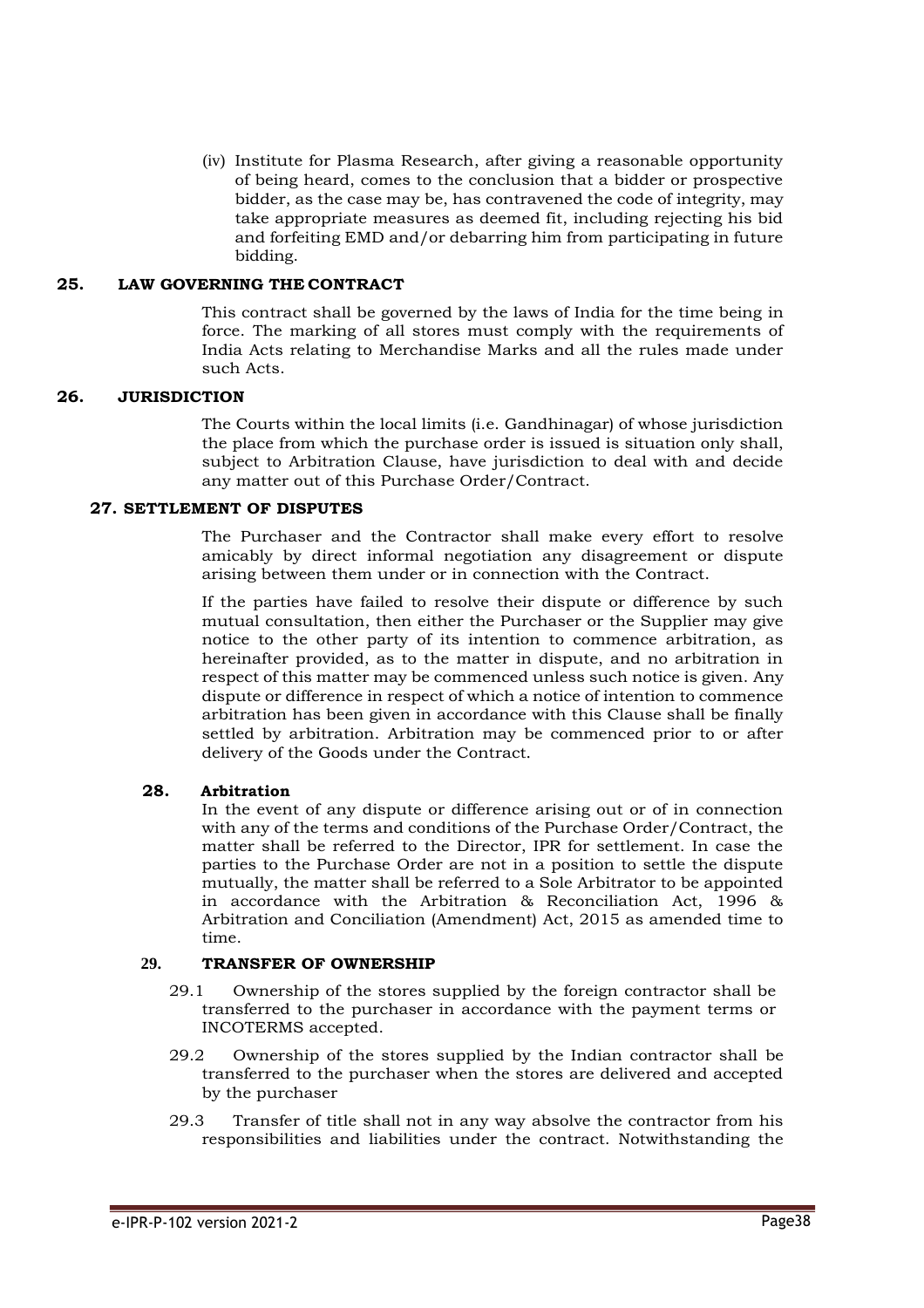transfer of ownership of the stores, the responsibility for care and custody thereof together with the risk of loss or damage thereto shall remain with the contractor until safe delivery of the stores to the purchaser' site.

#### **INTELLECTUAL PROPERTY RIGHTS**

All rights of design documents and drawings, if paid by the purchaser separately or compositely included in the contract cost, will remain with the purchaser and the contractor shall have no claim whatsoever on these rights.

#### **30. EXERCISING THE RIGHTS AND POWERS OF THE PURCHASER**

Director, Institute for Plasma Research is the authorized person to deal with, exercise, negotiate on behalf of the purchaser having all the rights, discretions and powers of the purchaser under this contract and any reference to the opinion of the purchaser in the terms and conditions contained in these General Conditions of Contract/Special Conditions of Contract shall mean and be construed as reference to the opinion of any of the persons authorized by him as mentioned in this Clause. All notices on behalf of the purchaser shall be issued by Director, Institute for Plasma Research.

#### **31. TERMINATION OF CONTRACT**

In case of non-compliance of any of the Terms and Conditions of the Contract, Purchaser reserves the right to terminate the contract after serving notice to the contractor.

Performance Security, if any, already available shall be forfeited.

In addition to the above, the contractor will be liable to be debarred and/or banned from participation against any tender issued by Institute for Plasma Research, including its regional units, and/or the bid of defaulting contractor is being considered for award of contract of stores.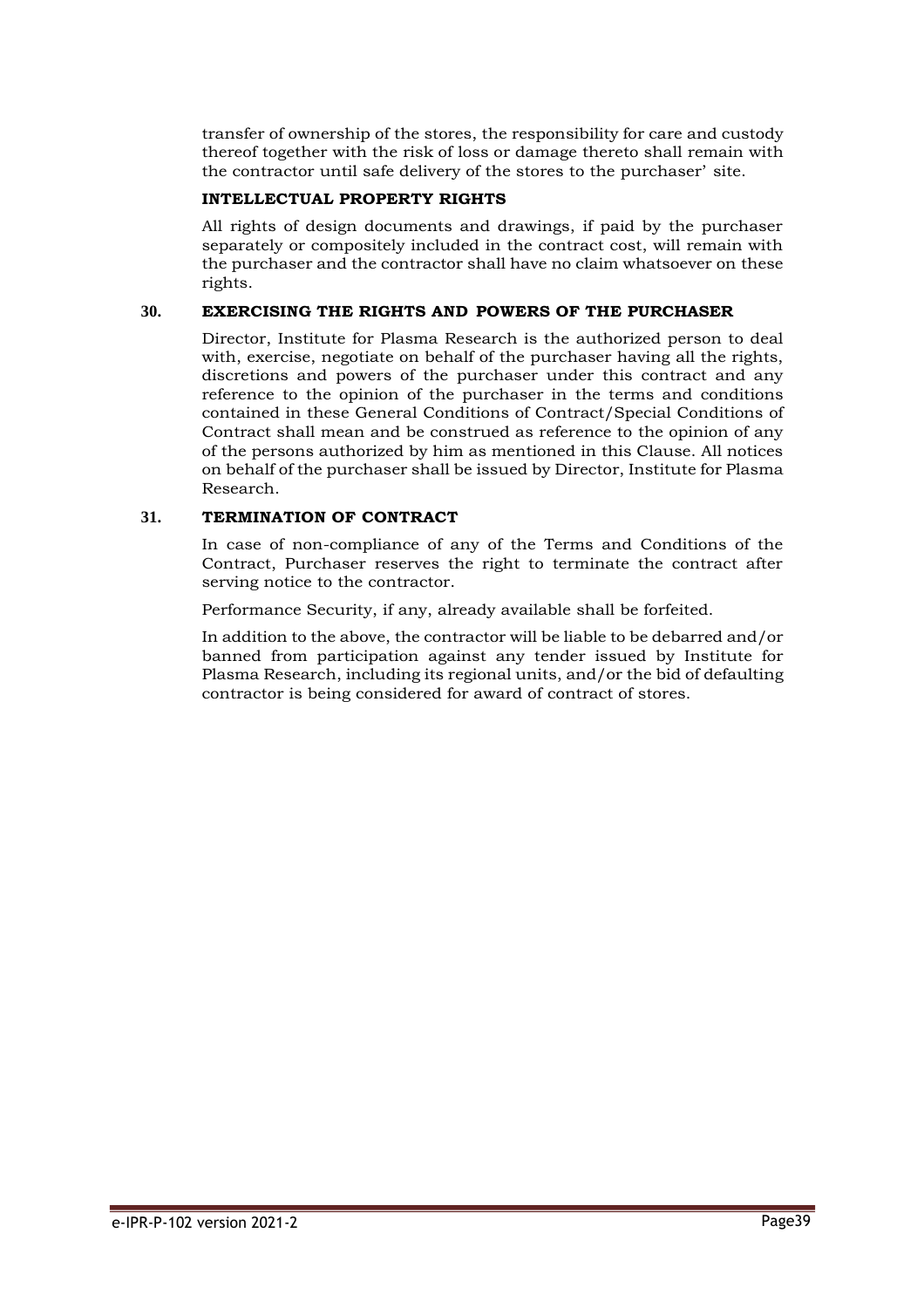#### **PART-B**

In addition to the General Conditions of Contract contained in Section C Part-A the following Special Conditions of Contract shall apply to contracts for design/manufacture, supply, installation and commissioning of plant/ machinery/equipment/instrument as the case may be . These Special Conditions of Contract in Part-B shall override the General Conditions of Contract, wherever there is any ambiguity/conflict.

### **SPECIAL CONDITIONS OF CONTRACT**

#### **1. RESPONSIBILITY FOR COMPLETENESS**

All fittings or accessories which may not be specifically mentioned in the tender specifications of the contract but which are necessary are to be provided by the contractor without any extra charge and the stores comprising plant/machinery/equipment/instruments must be completed in all respect within the delivery date.

#### **2. FINAL TEST**

The final tests to ascertain the performance and guarantee shall commence within one month of completion of installation. The contractor will inform the purchaser well in advance the services/facilities required to start the final test, as mentioned in the contract.

#### **3. REJECTION OF DEFECTIVE PLANT**

If the completed plant or any portion thereof before it is finally accepted is found to be defective or fails to fulfill the requirements of the contract during the currency of the contract including warranty period, the purchaser shall give the contractor notice setting forth with the details of such defects or failure and the contractor shall forthwith rectify the defective plant or alter the same to make it comply with the requirement of the contract at the earliest and in any case not later than thirty days from the date of such intimation of the incident. In case the contractor fail to do so within the abovementioned time the purchaser may reject and replace at the cost of the contractor, the whole or any portion of the plant as the case may be, which is defective or fails to fulfill the requirement of the contract. Such replacement shall be carried out by the purchaser within a reasonable time and at reasonable price and to the same specifications as far as possible and under competitive conditions. The contractor shall be liable to pay to the purchaser the extra cost, if any, of such replacement procured and/or erected as provided for in the contract, such extra cost being the difference between the price paid by the purchaser under the contract for such replacement and the original price admitted in the contract placed with the contractor or the cost as determined by the purchaser out of the price admitted in the original contract, where separate price for such defective/rejected stores is not available in the contract. Contractor shall refund to purchaser any sum paid by the purchaser to the contractor in respect of such defective plant when rejected and no replacement is procured by the purchaser.

# **4. WARRANTY**

The contractor shall provide warranty of stores supplied for a minimum period of twelve calendar months after the stores comprising plant/machinery/equipment/ instruments has been put into operation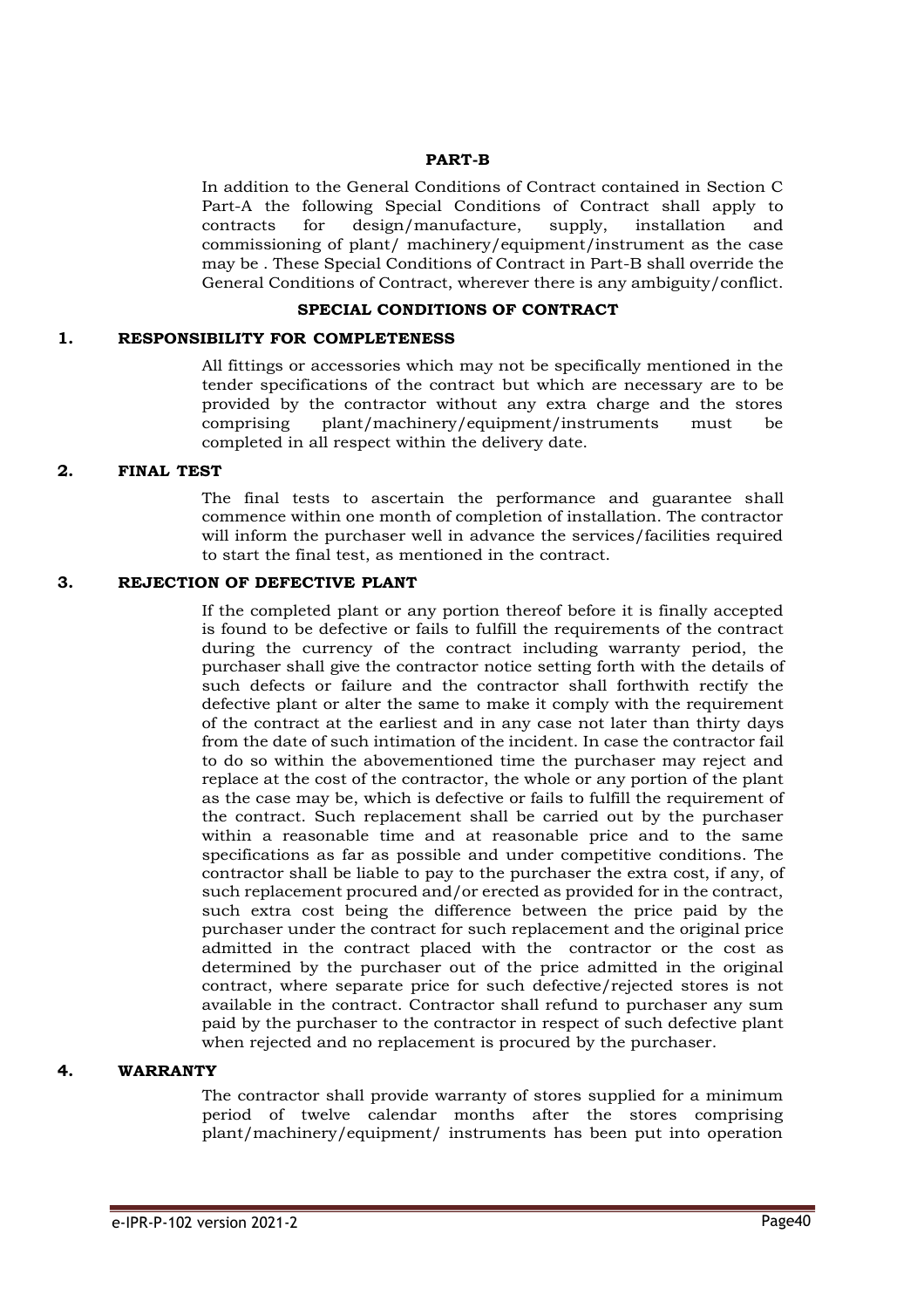(or a suitable mutually agreed longer period to be reckoned from the date of last major shipment depending upon the nature of the stores comprising plant/machinery/equipment/instrument) the contractor shall be responsible for any defects that may develop under conditions provided for in the contract and under proper use, arising from the faulty materials, design or workmanshipintheplantorfromfaultyerectionoftheplantbythecontractor,butot herwise and shall rectify such defects at his own cost when called upon to do so by the purchaser who shall state in writing such defects.

If it becomes necessary for the contractor to replace or renew any defective portions of the plant for purpose of rectification under this Clause, the provisions of this Clause shall apply to the portions of the plant so replaced or renewed until expiration of six months from the date of such replacement or renewal or until the end of the above mentioned period of twelve months whichever is later. If any defect is not rectified within a reasonable time, the purchaser may cancel the contract or part thereof whose decision will be final and binding on the contractor and the contractor will refund the money so paid to the contractor forthwith without any demur.

All inspections adjustments, replacements or renewals carried out by the contractor during the warranty period shall be subject to the same conditions as in the contract.

The contractor shall, give advance notice of not less than twelve months to the purchaser whenever spare parts of the stores are going out of production so that the purchaser may order requirement of spares in one lot or more lots if so desired.

The contractor shall further guarantee up to the plant/equipment/instrument/stores life that if spare parts go out of production, the contractor will make available blue prints, drawings of spare parts and specifications of stores at no cost to the purchaser, if and when required in connection with the stores to enable purchaser to fabricate or procure spare parts from other sources.

The provision of this Clause shall remain effective and binding upon the contractor even after the completion and fifteen years of expiration of the contract or till the stores supplied under the contract is in use by the purchaser, whichever is earlier.

#### **5. ERECTION AND COMMISSIONING**

In all cases where contract provide for supervision of erection and commissioning or for test at the purchaser's premises, the contractor shall indicate in advance the services required for installation and commissioning and the purchaser except where otherwise specified, shall provide free of charge, such labour, materials, fuels, apparatus and instruments as may be required from time to time and as may reasonably be demanded by the contractor to carryout efficiently such supervision of erection and commissioning and for the requisite test. In case of contract requiring electricity or services for the completion of erection, commissioning and testing at site, such electricity or services shall be supplied free of cost to the contractor or as specified in the NIT.

Action by the purchaser under the Clause shall not relieve the contractor of his warranty obligations under the contract.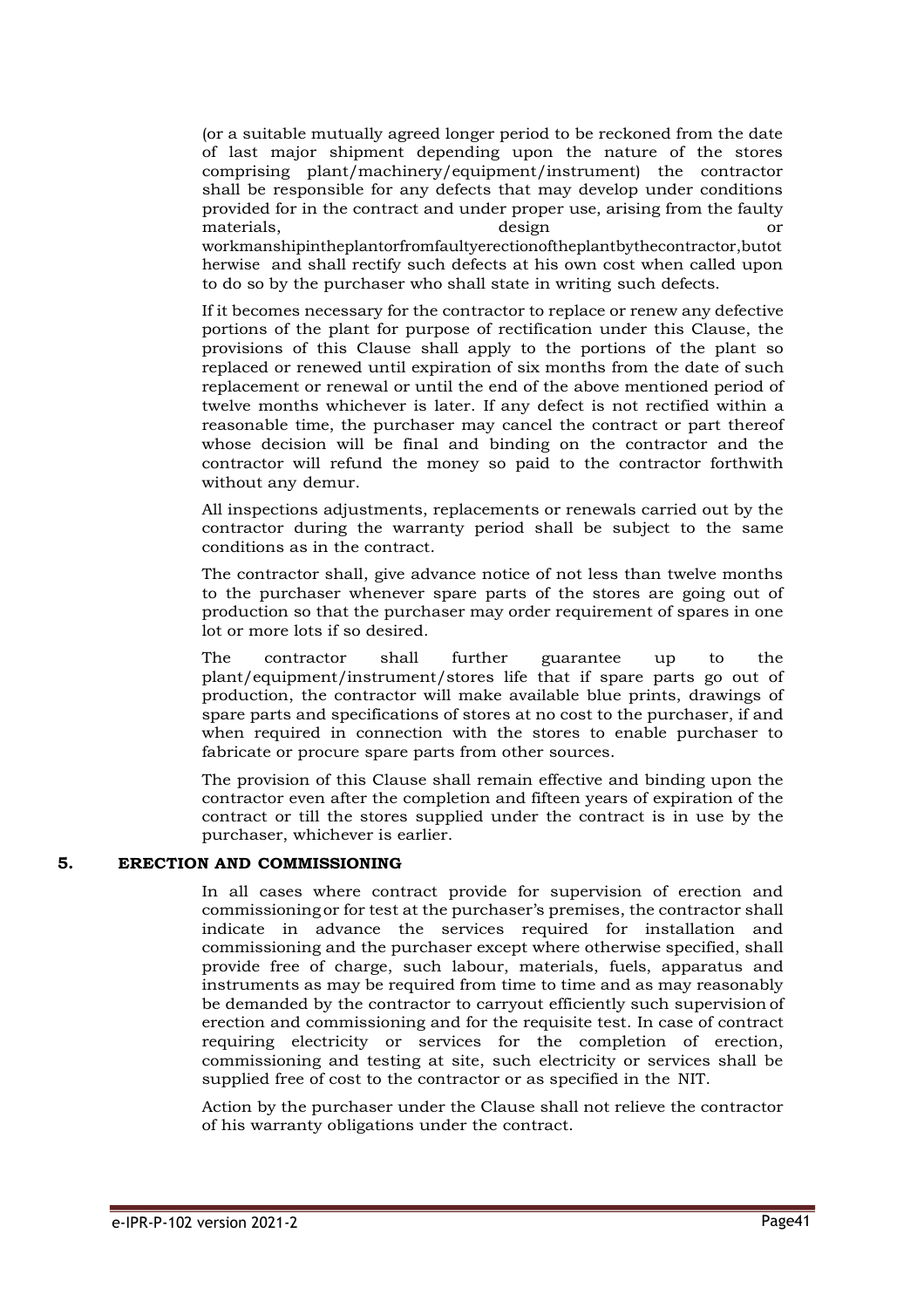# **6. TRAINING**

The contractor shall, if required by the purchaser, provide facilities for the practical training of purchaser's engineering or technical personnel and for their active association on the manufacturing process through the manufacturing period of the contract/stores, number of such personnel shall be mutually agreed upon.

### **7. PAYMENT TERMS**

### **7.1.FOR CONTRACTS IN INDIAN RUPEE ONLY**

90% of total contract value exclusive of charges for installation and commissioning, if applicable after delivery of all consignment and preliminary inspection by purchaser's inspector on submission of the following:

- 7.1.1.1. GST compliant invoice in favour of paying authority duly pre-receipted.
- 7.1.1.2. Original shipping release containing the stamp and signature of the purchaser's inspection authority.<br>1.3. Preliminary Inspection R
- 7.1.1.3. Preliminary Inspection Report alongwith Material receipt confirmation documents from Stores.

And balance payment will be released against following documents:

- i) Installation, commissioning and training certificate if applicable
- ii) Receiving voucher receipt from Stores.

#### **7.2.FOR CONTRACTS IN CURRENCIES OTHER THAN INDIAN RUPEE**

Unless otherwise specified elsewhere in the NIT, payment for the stores will be made as follows

90% of total contract value exclusive of charges for installation and commissioning, if applicable by Irrevocable Letter of Credit on submission of the following documents:

- i. Bill of Lading/Negotiable Airway Bill evidencing shipment
- ii. Invoice for the shipment : Four copies
- iii. Packing List : Four copies
- iv. Shipping authorization from purchaser wherever required. if applicable,
- v. Any other document(s) as specified in the contract.

An advance copy of invoice along with details of documents forwarded through bank should be sent to the Paying Authority mentioned in the contract to enable him to verify the documents and honor the claim without delay.

The contractor shall be responsible to make available to the purchaser the documents which are essential for arranging customs clearance in India. The contractor shall arrange through his bank to have the documents air mailed to the purchase's bank without any delay. He shall also arrange to forward directly to the purchaser, three copies of Airway Bill, along with a copy of the invoice and packing list. If the purchaser incurs any extra expenditure by way of penalty payable to the Airport authorities in India or any other such expenditure due to delay in receipt of shipping documents specified by purchaser, the contractor shall be responsible for making good such extra expenditure incurred by the purchaser.

While the purchaser shall bear the bank charges payable to his bankers in India (State Bank of India) the contractor shall bear all the bank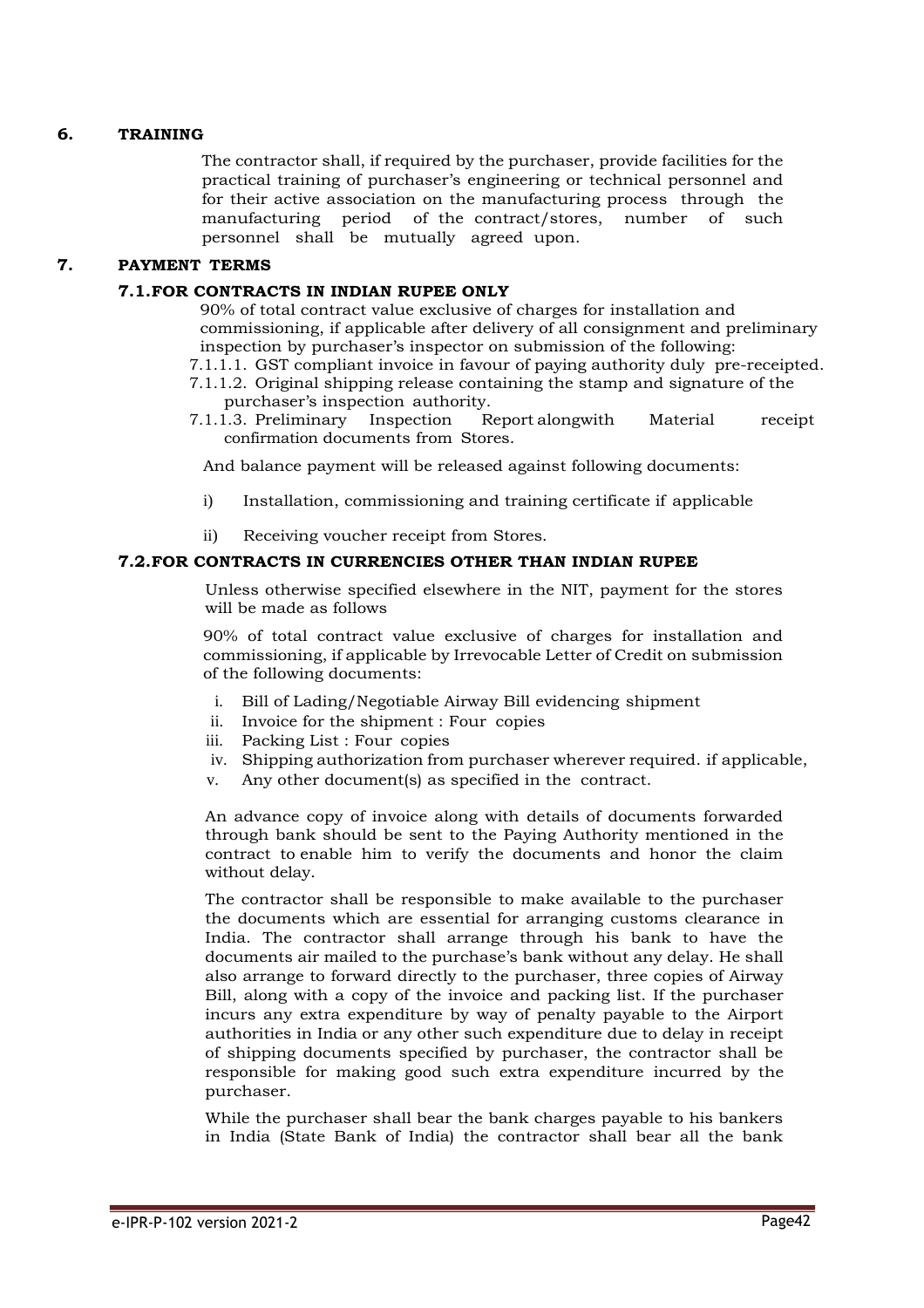charges payable outside India including the charges towards advising/amendments, commission.

The contractor shall send invoice only for the net amount payable to him after deducting the amount of agency commission included in the invoice which would be paid to the Indian agents directly by the purchaser in Indian Rupee. However the contractor's invoice should separately reflect the amount of commission payable to his Indian agent.

Balance payment will be made by wire transfer after final inspection, testing, installation, commissioning (where applicable), final acceptance and submission of PSDBG acceptance letter from the Purchaser against following documents.

- i. Acceptance Report
- ii. Receiving voucher from Stores

#### **8. FORCE MAJEURE**

#### **DEFINITION OF FORCE MAJEURE**

Force Majeure shall mean any event which is beyond the control of the contractor or the purchaser, as the case may be, which they could not foresee or with a reasonable amount of diligence could not have foreseen and which substantially affects the performance of the contract, such as

war, hostilities or warlike operations (whether a state of war be declared or not), invasion, act of foreign enemy and civil war.

rebellion, insurrection, mutiny, usurpation of civil or military government, civil commotion.

embargo, import restriction, confiscation, nationalization, mobilization, commandeering or requisition by or under the order of Central, State Government or Local Authority in India or any other act or failure to act, of any local, state or national government in India

riot

state/region/country wide transporters strike

earthquake, landslide, volcanic activity, fire, flood or inundation, tidal wave, typhoon or cyclone hurricane, storm, lightning and pressure waves or other natural disaster

nuclear event causing nuclear radiation, radioactive

contamination NOTICE OF FORCE MAJEURE

If either party is prevented, hindered or delayed from or in performing any of its obligations under the contract by an event of force majeure, then it shall notify the other in writing of the occurrence of such event and the circumstances thereof within fourteen days after the occurrence of such event. A party shall give notice to the other party when it ceases to be affected by the force majeure. Failure to notify the purchaser about occurrence of such event within the time frame specified, the contractor shall have no right to claim any provisions under clause 8.4 below (consequences of force majeure)

#### **DUTY TO MINIMISE THE EFFECT**

The party or parties affected by the event of force majeure shall use reasonable efforts to mitigate the effect thereof upon its or their performance of the contract and to fulfill its or their obligations under the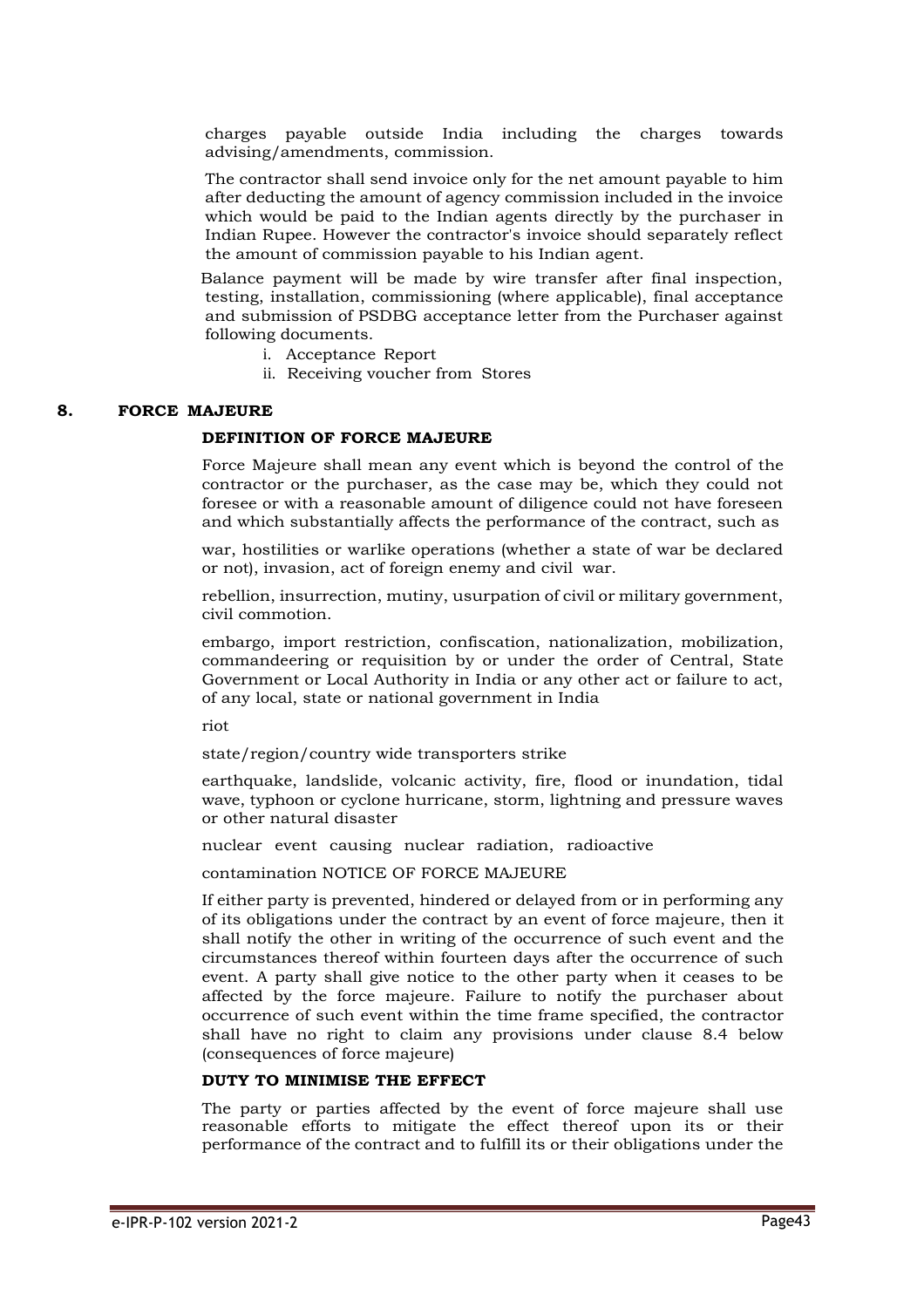#### contract

#### **CONSEQUENCES OF FORCE MAJEURE**

The party who has given notice of force majeure shall be excused from the performance or punctual performance of its obligations under the contract for so long as the relevant event of force majeure continues and to the extent that such party's performance is prevented, hindered or delayed. The delivery time shall be re- fixed in accordance with Section C Part-A Clause 10, even though such force majeure event may occur after contractor's performance of his obligations has been delayed for other cause. No delay or non-performance by either party hereto caused by the occurrence of any event of force majeure shall

Constitute a default or breach of the contract give rise to any claim for damages or additional cost or expense occasioned thereby; if and to the extent that such delay or non-performance is caused by the occurrence of an event of force majeure. If the performance of the contract is substantially prevented, hindered or delayed for a single period of more than sixty days or an aggregate period of more than one hundred and twenty days on account of one or more events of force majeure during the currency of the contract, the parties will attempt to develop a mutually satisfactory solution.

# **FORCE MAJEURE AFFECTING SUB-CONTRACTOR**

Conditions as enumerated in Section C Part B Clause 8 will be applicable to sub- contractor.

If any sub-contractor is entitled under the contract for Force Majeure on terms additional to or broader than those specified in this Clause, such additional or broader Force Majeure events or circumstances shall not excuse the Contractor's non-performance or entitle him to relief under this Clause.

#### **9. LIMITATIONS**

Anything in this Contract to the contrary not withstanding

The affected party shall not be relieved from obligations under this contract to the extent any gross negligence of the affected party aggravates the force majeure event; and

Force majeure shall not apply to obligations of either party to make payments to the other party under the contract.

#### **10. HINDRANCES**

The contractor is required to maintain hindrance register for reporting hindrance if any, while executing the work, as per Annexure-X

. The contractor shall get record of hindrances in the hindrance register(s) approved/ endorsed by the purchaser. Such hindrance in the work endorsed by the purchaser will only be taken into consideration for granting delivery date re-fixation.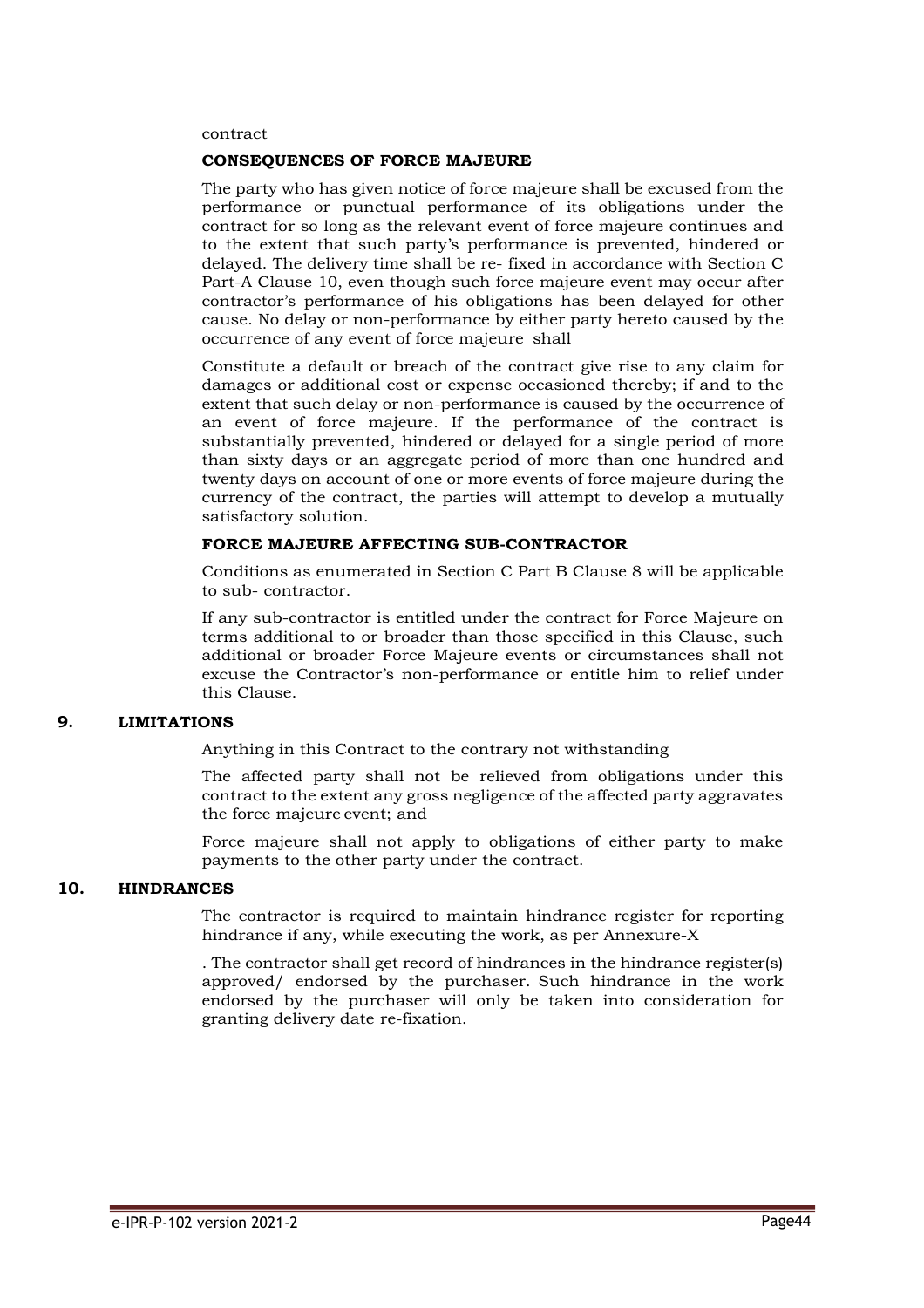ANNEXURE

# BANK GUARANTEE/ HINDRANCE REGISTER FORMAT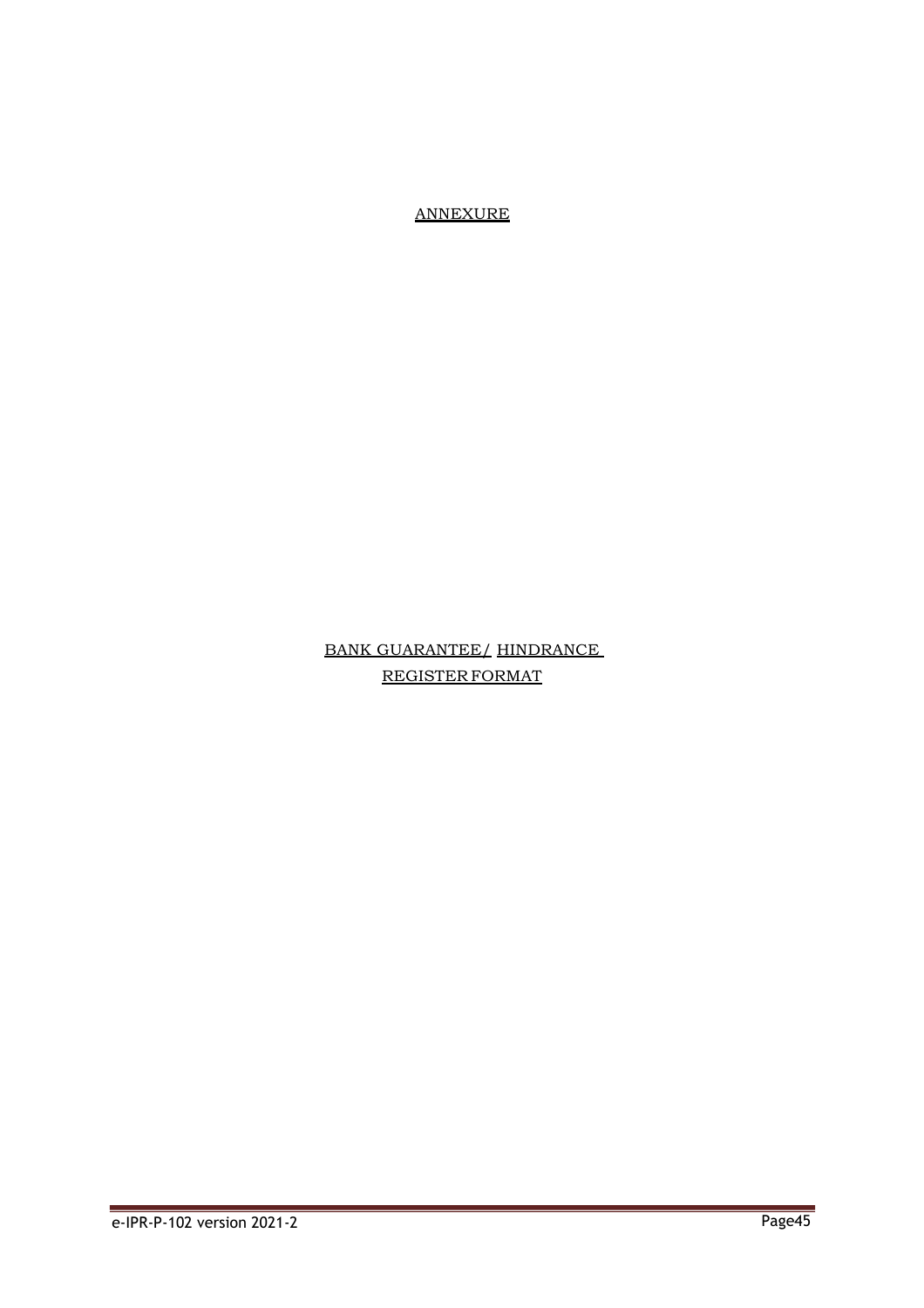#### ANNEXURE-I: PERFORMANCE SECURITY BOND

[Note: Bank Guarantee shall be got executed from a Nationalised / Scheduled commercial Bank (Except Co-operative Bank and Grameen Banks) only on nonjudicial stamp paper of appropriate value]

Institute for Plasma Research

(Acting through) Director/ Head- Purchase and Stores Department/ Head-Purchase Section Institute for Plasma Research

- 1. WHEREAS on or about the (Date of the Purchase Order) M/s. a Company incorporated a Company incorporated under the Companies Act 1956 and having its registered office at (hereinafter referred to as 'The Contractor') entered into an agreement bearing No. (hereinafter referred to as 'The Contract'), with Institute for Plasma Research acting through Director/ Head- Purchase and Stores Department/ Head-Purchase Section, Institute for Plasma Research, Bhat, Near Indira Bridge, Gandhinagar-382428. (hereinafter referred to as (Purchaser) for supply of (hereinafter referred to as 'The Equipment').
- 2. AND WHEREAS under the terms & conditions of the contract, the Contractor shall furnish Performance Security Bond for an amount of Rs. \_ (Rupees only) representing 3% of the total value of the contract in the form of a bank guarantee, in a manner herein contained duly executed by a scheduled/nationalised bank towards satisfactory performance of the contract and performance of the equipment and against any loss or damage caused to or suffered or would be caused to or suffered by the Purchaser by reason of any breach by the said Contractor(s) of any terms and conditions contained in the said agreement. The Performance Security Bond shall be valid till satisfactory completion of Defect Liability Period covering the Warranty/Guarantee period of the equipment as per the terms & conditions of the said agreement.

3. NOW WE, the (Bank) in consideration of the promises do hereby agree and undertake to pay to the Institute for Plasma Research, (the purchaser) on behalf of the Contractor, the said sum of Rs. \_\_\_(Rupees \_Only), the amount due and payable under the guarantee without any demur, merely on a demand from the Institute for Plasma Research stating that the amount claimed is due by way of loss or damage caused to, or suffered by, the Purchaser by reason of any breach by the said Contractor of any of the terms and conditions contained in the said agreement or by reason of the contractors failure to perform the said agreement or by reason of unsatisfactory performance of the equipment during the Warranty period. Any such demand, made on the bank, shall be conclusive as regards the amount due and payable by the Bank under this guarantee. However, our liability under this guarantee shall be restricted to an amount not exceeding Rs. The Rupees only).

4. WE undertake to pay to the Purchaser the said sum of  $\bar{\tau}$ 

(Rupees \_\_\_\_\_\_\_\_\_\_\_\_\_\_\_Only), demanded notwithstanding any dispute or disputes raised by the Contractor(s), in any suit on proceedings pending before any Court or Tribunal relating thereto, our liability under this presents being absolute irrevocable and unequivocal. The payment so made by us under this bond shall be a valid discharge of our liability for payment thereunder and the Contractor shall have to no claim against us for making such payment.

e-IPR-P-102 version 2021-2 Page46 5. WE HEREBY further agree that the decision of the Institute for Plasma Research as to the amount of damages suffered by the Purchaser by reasons(s) of any breach by the said Contractor or whether the said equipment is giving satisfactory performance or not during the Warranty Period as per the terms and conditions of the said agreement, shall be final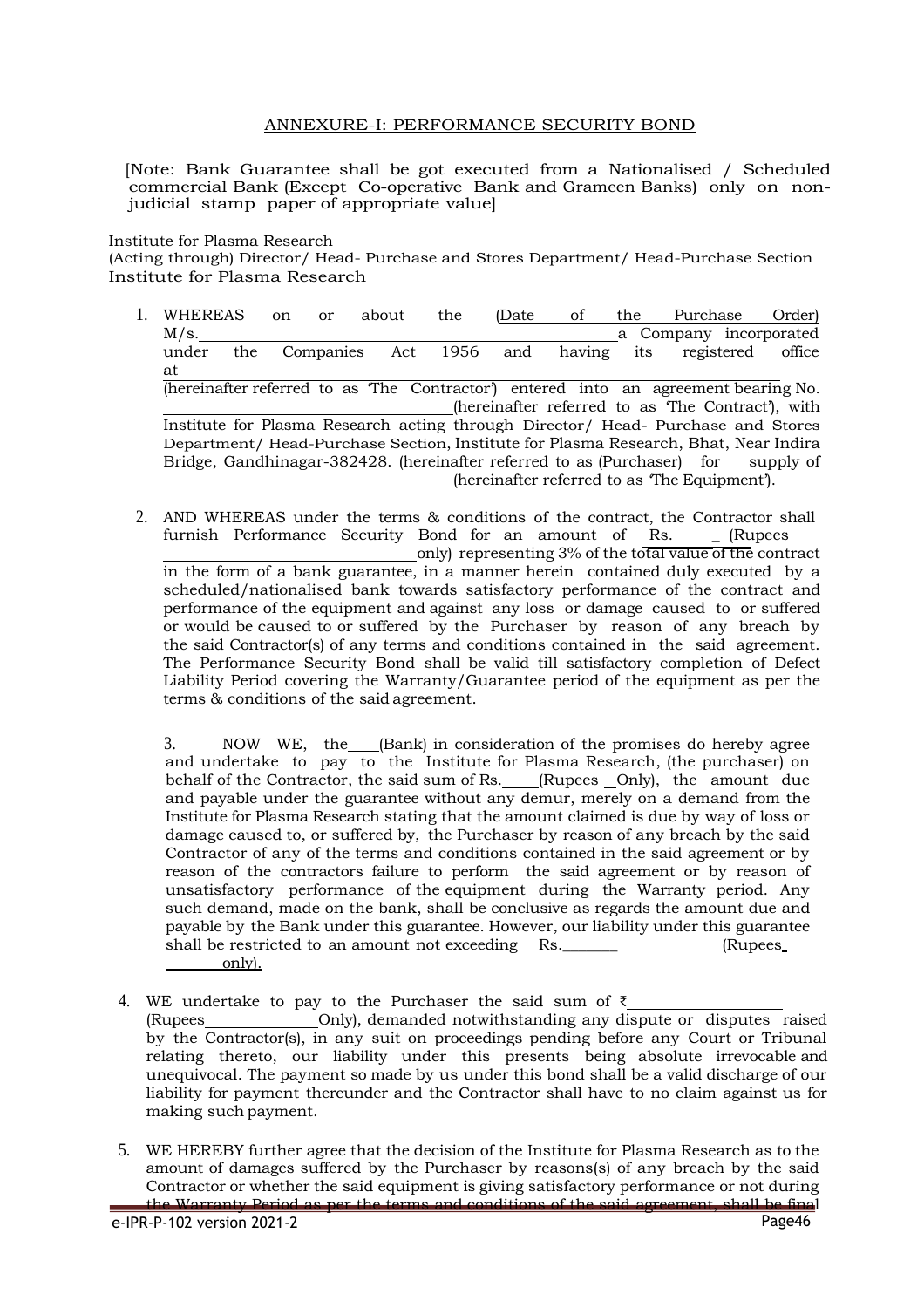and binding on us.

- 6. AND WE, the (Bank) do hereby further agree that our liability hereinunder shall not be discharged by virtue of any agreement between the Purchaser and the Contractor whether with or without our knowledge and/or consent and shall remain in full force and effect during the period that would be taken for the performance of the said agreement or by reason of the Purchaser showing any indulgence or forbearance to the Contractor whether as to payment, time for performance, or any other matter whatsoever relating to the contract, which but for this provision, would amount to discharge of the surety under the law.
- 7. THIS guarantee will not be discharged due to the change in the constitution of the Bank or the Contractor.
- 8. OUR Guarantee shall remain in force until and unless a claim under the guarantee is lodged with us within three months from the said date, all rights of the Purchaser under the guarantee shall be forfeited and we shall be relieved and discharged from all our liabilities hereunder.
- 9. Notwithstanding anything contrary contained in any law for the time being in force or banking practice, this guarantee shall not be assignable or transferable by the beneficiary. Notice or invocation by any person such as assignee, transferee or agent of beneficiary shall not be entertained by the bank. Any invocation of the guarantee can be made only by the beneficiary directly.

| Dated the                   | day of | 202 |
|-----------------------------|--------|-----|
| For                         |        |     |
| (Indicate the Name of bank) |        |     |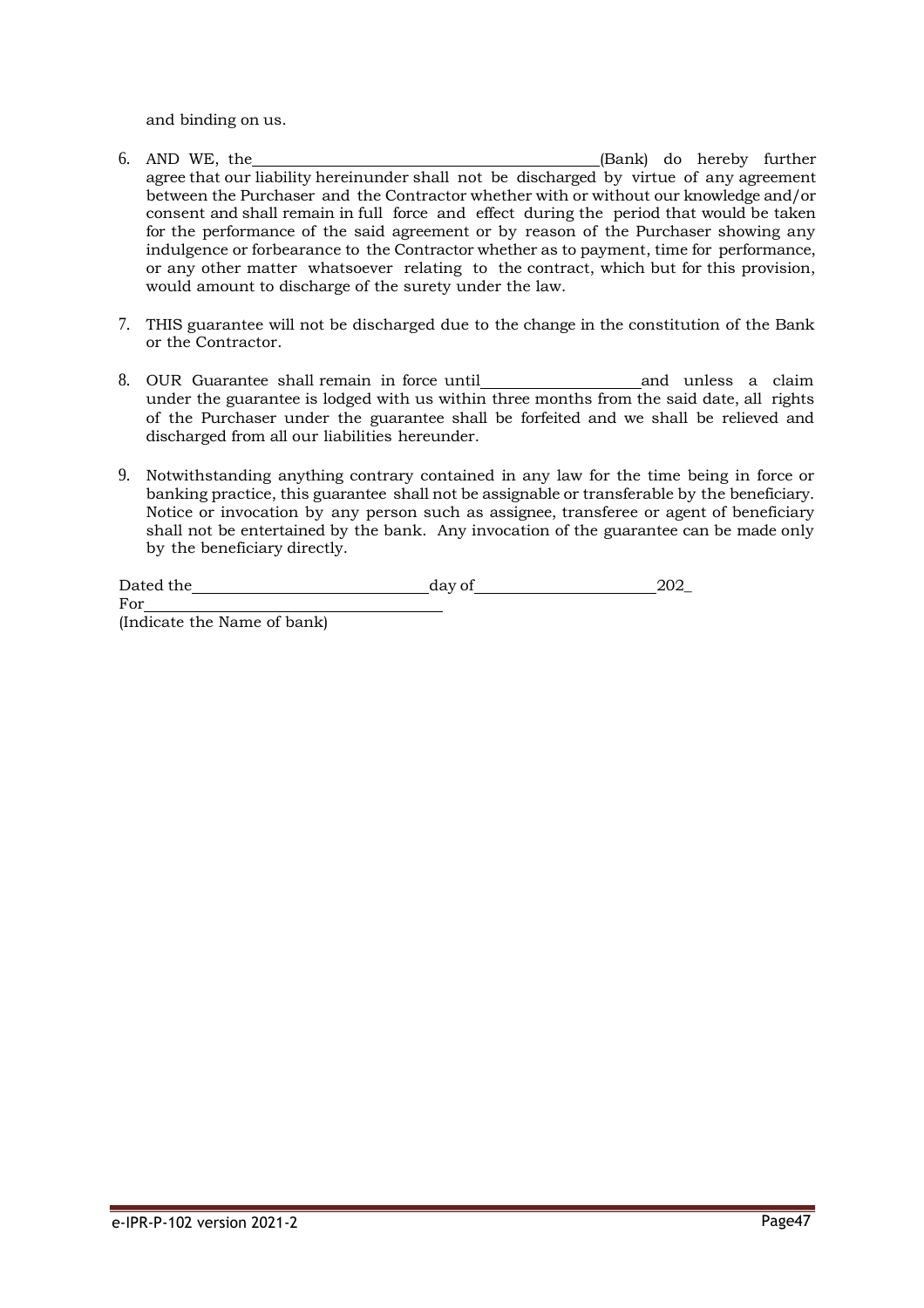#### ANNEXURE-V: BANK GUARANTEE FORMATFOR RE-EXPORT/RETURN OF REJECTED FOR EQUIPMENT REPAIRS / REPLACEMENT. (By Indian/Foreign Contractor)

Head-Purchase and Stores Department, Institute for Plasma Research On behalf of The Director, Institute for Plasma Research Bhat, Near Indira Bridge, Gandhinagar, Gujarat, India Pin- 382428

Whereas on or about the day of  $20$ , M/s. a company having incorporated their office at (hereinafter referred to as 'the Contractor') entered into an Contract No. dt. (hereinafter referred to as Contractor') entered into an Contract No. dt. 'the Contract') with the Head-Purchase and Stores Department, Institute for Plasma Research, on behalf of the Director, Institute for Plasma Research (Hereinafter referred to as 'the Purchaser') for manufacture and supply of \_\_\_\_\_\_Nos. of (hereinafter referred to as the instrument') at a cost of (in words).

Whereas as per the terms and conditions of the Contract, the Contractor had delivered to the consignee all the Nos. of instruments, out of which No./s. of the consignee all the Nos. of instruments, out of which<br>instrument costing (in figure and words) was found d (in figure and words) was found defective and not working satisfactorily after its receipt by the consignee and therefore the instrument received from the Contractor was rejected by the Purchaser.

Whereas as per the terms and conditions of the Contract, the Contractor has agreed to either repair or replace the instrument, as is deemed fit, free of cost, to the purchaser within a period of months from the date of receipt of the rejected instrument by the Contractor, under the warranty conditions of the Contract.

Whereas, as per the Purchaser policy, the Contractor was required to furnish a Bank Guarantee for full value of the defective instrument/s amounting to \_\_\_\_\_\_\_\_\_\_\_\_\_(in figure and words) as a safeguard to the Purchaser on account of any damage/loss that may be caused or suffered by the Purchaser due to the Contractor's inability/failure to return the instrument duly repaired or supply a new instrument in replacement of the defective instrument within the specified time and also when the instruments lie under the Contractor's custody, control or possession.

Whereas the Contractor, based on the Purchaser's requirement has agreed to furnish such a Bank Guarantee as a safeguard to the Purchaser interest as indicated in para 4 above, valid till the return of the repaired instruments or a replacement thereof, to the Purchaser.

Whereas, we, (name and address of the Bank) (herein after referred to as 'the Bank'), in consideration the Purchaser having agreed to despatch the defective instrument to the Contractor's works on freight to pay basis and Contractor having agreed to repair and return the defective instrument duly repaired or arrange free replacement of the defective instrument on freight paid/CIF basis, do hereby agree and undertake to indemnify the Purchaser and keep the Purchaser indemnified to the extent of a sum not exceeding

(in figure and words.) against any loss or damage that may be caused or suffered by the Purchaser by reason of the Contractor either no returning the repaired instrument or arrange free replacement within a specified time and also when the instrument lie under the custody, control or possession of the Contractor.

We, the Bank, do hereby undertake to pay to the Purchaser, the amount due and payable under this Guarantee, without any demur, merely on a demand from the Purchase Officer, Institute for Plasma Research on behalf of the Purchaser, stating that the amount claimed is due by way of loss or damage caused to or would be caused to or suffered by the Purchaser by reason of the Contractor either not returning the instrument duly repaired or arrange free replacement to the Purchaser and also when the instrument lie under the custody, control or possession of Contractor. Any such demand on the Bank shall be conclusive as regards the amount due and payable by the Bank under this Guarantee. However, our liability under this Guarantee shall be restricted to an amount not exceeding (in figure and words).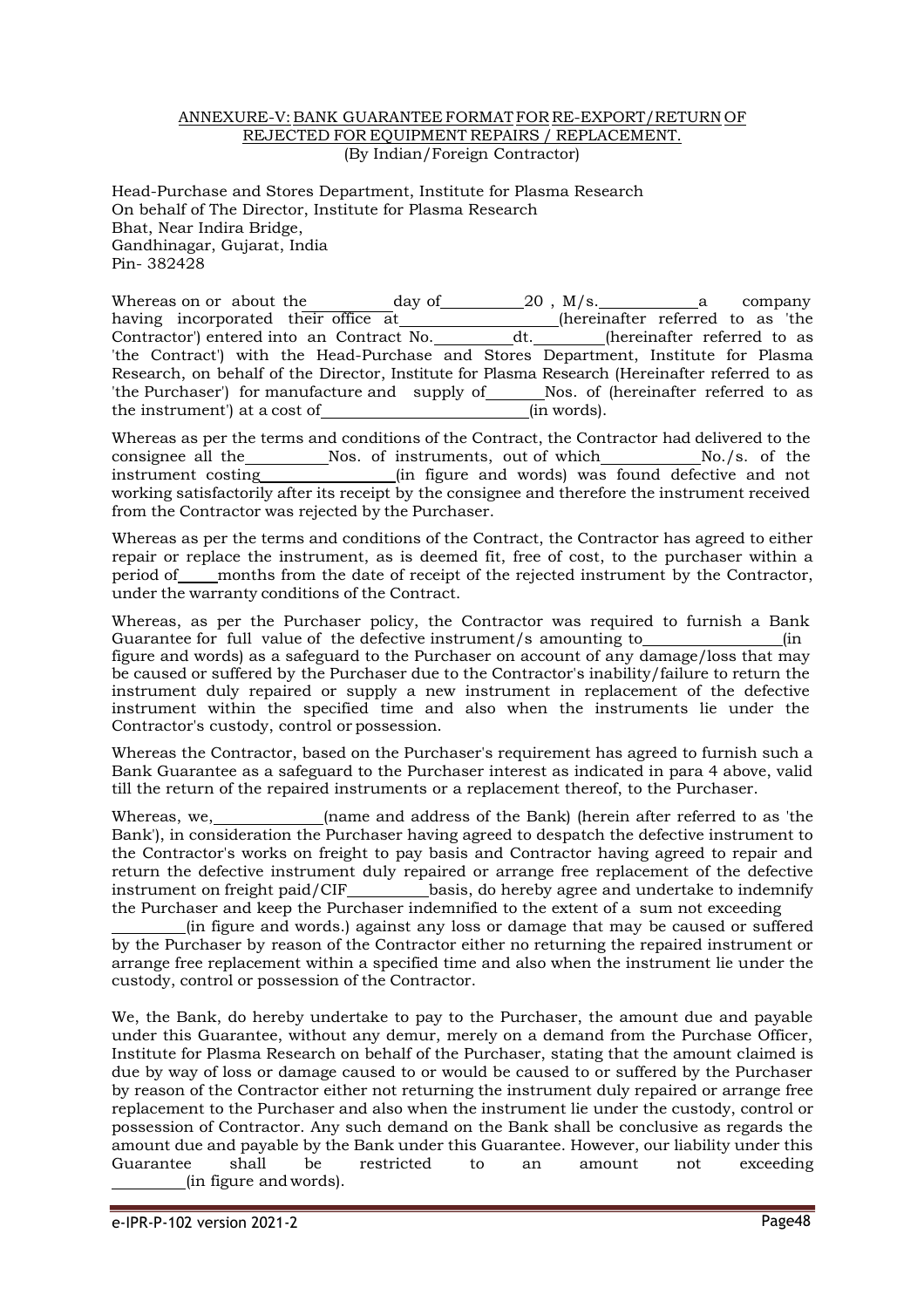We, the Bank, undertake to pay to the Purchaser any money so demanded notwithstanding any dispute or disputes raised by the Contractor/s or by agents in any suit or proceeding pending before any' court or tribunal relating thereto our liability under this present being absolute and unequivocal.

The payment so made by us under this bond shall be a valid discharge of our liability for payment thereunder and the Contractor/s and the agents shall have no claim against us for making such payment.

And we, the Bank, hereby further agree that the decision of the said Head-Purchase and Stores Department, Institute for Plasma Research as to whether the Contractor has committed breach of any such terms and conditions of the Contract or not and as to the amount of damage or loss assessed by the said Head-Purchase and Stores Department, Institute for Plasma Research on account of such breach would be final and binding on us.

We, the Bank, further agree with the Purchaser that the Purchaser shall have the fullest liberty without our consent and without affecting in any manner our obligations hereunder to vary any of the terms and conditions of the said Contract or to extend time for performance by the said Contractor from time to time or to postpone for any time or from time to time, any of the powers exercisable by the Purchaser against the said Contractor/s and to forbear or enforce any of the terms and conditions relating to the said Contract and we shall not be relieved from our liability by reason of any such variation or extension being granted to the said Contractor/s or for any forbearance, act or commission on the part of the Purchaser or any indulgence by the Purchaser to the said Contractor/s or by any such matter or thing whatsoever which under the law relating to sureties would, but for this provision, have effect of so relievingus.

This Guarantee will not be discharged due to the change in the constitution of the Bank, the Contractor or the agent.

Our Guarantee shall remain in force until and unless a claim under the Guarantee is lodged with us within three months from that date, all rights of the Purchaser under the Guarantee shall be forfeited and we shall be relieved and discharged from all liabilities thereunder.

Dated the day of 202

For (Indicate the Name of bank)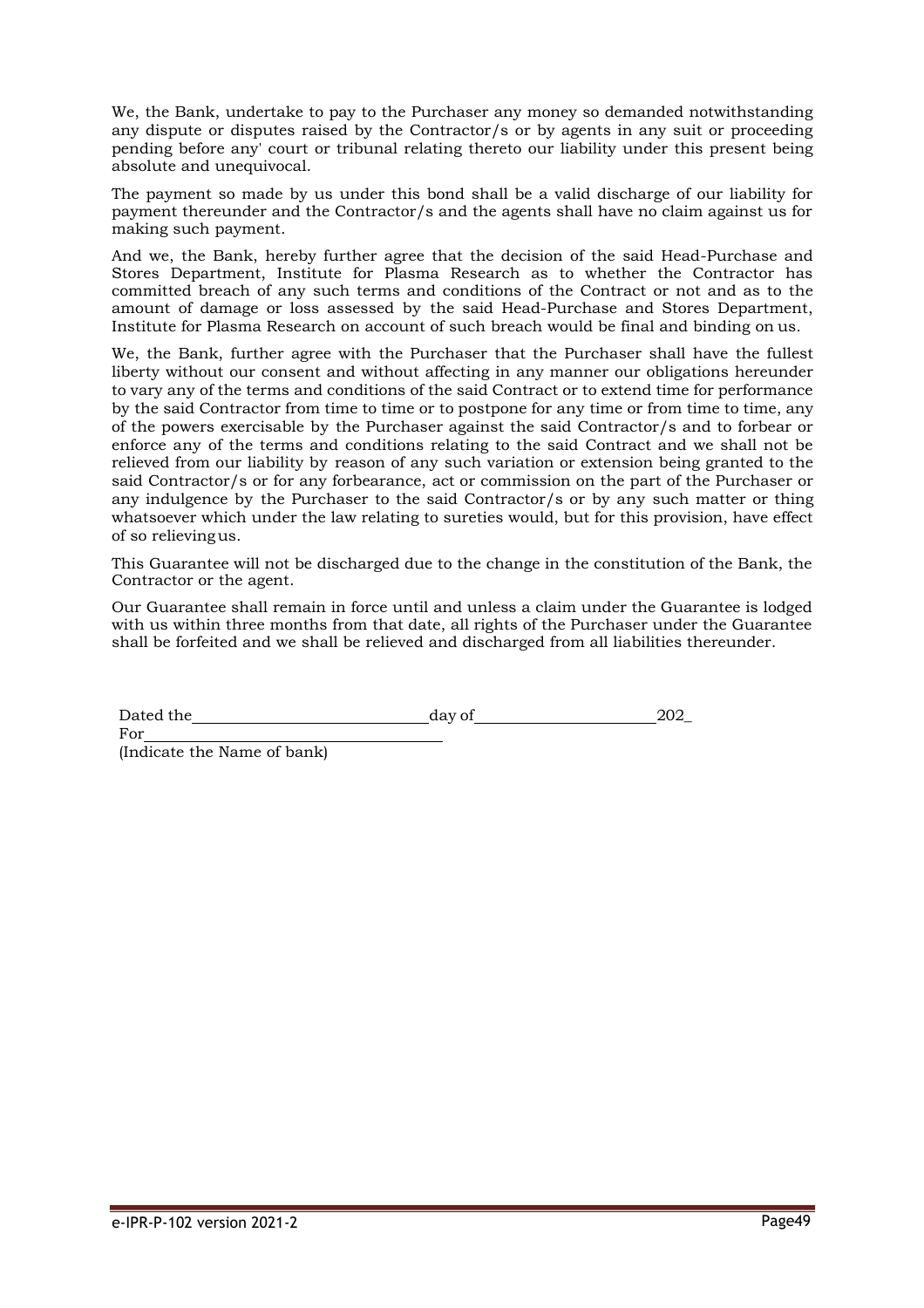#### ANNEXURE VI: BANK GUARANTEE FORMAT FOR RE-EXPORT OF REJECTED EQUIPMENT FOR REPAIRS / REPLACEMENT. (By local agents of foreign Contractor)

Head-Purchase and Stores Department, Institute for Plasma Research On behalf of The Director, Institute for Plasma Research Bhat, Near Indira Bridge, Gandhinagar, Gujarat, India Pin-382428

Whereas on or about the day of  $\frac{20}{18}$ , M/s.  $\frac{20}{18}$ , a company having incorporated their office at\_\_\_\_\_\_\_\_\_\_\_\_\_\_\_(hereinafter referred to as 'the Contractor') entered into a Contract bearing No. \_\_\_\_\_\_\_\_\_\_\_\_dt. \_\_\_\_\_\_\_\_\_(hereinafter referred to as 'the Contract') with the Head-Purchase and Stores Department, Institute for Plasma Research, on behalf of the Director, Institute for Plasma Research, Gandhinagar, Gujarat, (Hereinafter referred to as 'the Purchaser') for manufacture and supply of Nos. of (hereinafter referred to as the instrument') at a cost of (in figures and words). The Contract recognizes  $M/s$ . (name and address) as the Indian agent of the Principals M/s. in India.

Whereas as per the terms and conditions of the Contract, the Contractor had delivered to the consignee all the instrument costing (in figure and words) was found defective and not working satisfactorily after its receipt by the consignee and therefore the instrument received from the Contractor was rejected by the Purchaser.

Whereas as per the terms and conditions of the Contract, the Contractor has agreed to either repair or replace the has agreed to either repair or replace the instrument, as is deemed fit, free of cost, to the purchaser within a period of

months from the date of receipt of the rejected instrument by the Contractor, under the warranty conditions of the Contract.

Whereas, as per the Purchaser policy, the Contractor was required to furnish a Bank Guarantee for full value of the defective instruments amounting to (in figure and words) as a safeguard to the Purchaser on account of any damage/loss that may be caused or suffered by the Purchaser due to the Contractor's inability/failure to return the instrument duly repaired or supply a new instrument in replacement of the defective instrument within the specified time and also when the instruments lie under the Contractor's. custody, control or possession. As the Indian agent has agreed to furnish the Bank Guarantee on behalf of the Principal in this Contract,  $M/s$ .  $\_\_\_\_\_\_\_\_\_\_\_\_\_\_\_\_\_\_\_\_\_\_\_\_\_\_\_\_\_\.\_$  the BankGuarantee.

Whereas the Contractor, based on the Purchaser's requirement has agreed to furnish such a Bank Guarantee as a safeguard to the Purchaser interest as indicated in para 4 above, valid till the return of the repaired instruments or a replacement thereof, to the Purchaser.

Whereas, we, (the name and address of the Bank) (herein after referred to as 'the Bank'), in consideration of the Purchaser having agreed to despatch the defective instrument to the Contractor's works on freight to pay basis and Contractor having agreed to repair and return the defective instrument duly repaired or arrange free replacement of the defective instrument on freight paid /CIF basis, do hereby agree and undertake to indemnify the Purchaser and keep the Purchaser indemnified to the extent of a sum not exceeding (in figure and words) against any loss or damage that may be caused or suffered by the Purchaser by reason of the Contractor either not returning the repaired instrument or arrange free replacement within a specified time and also when the instrument lie under the custody, control or possession of the Contractor.

We, the Bank, do hereby undertake to pay to the Purchaser, the amount due and payable under this Guarantee, without any demur , merely on a demand from the Purchase Officer, Institute for Plasma Research, stating that the amount claimed is due by way of loss or damage caused to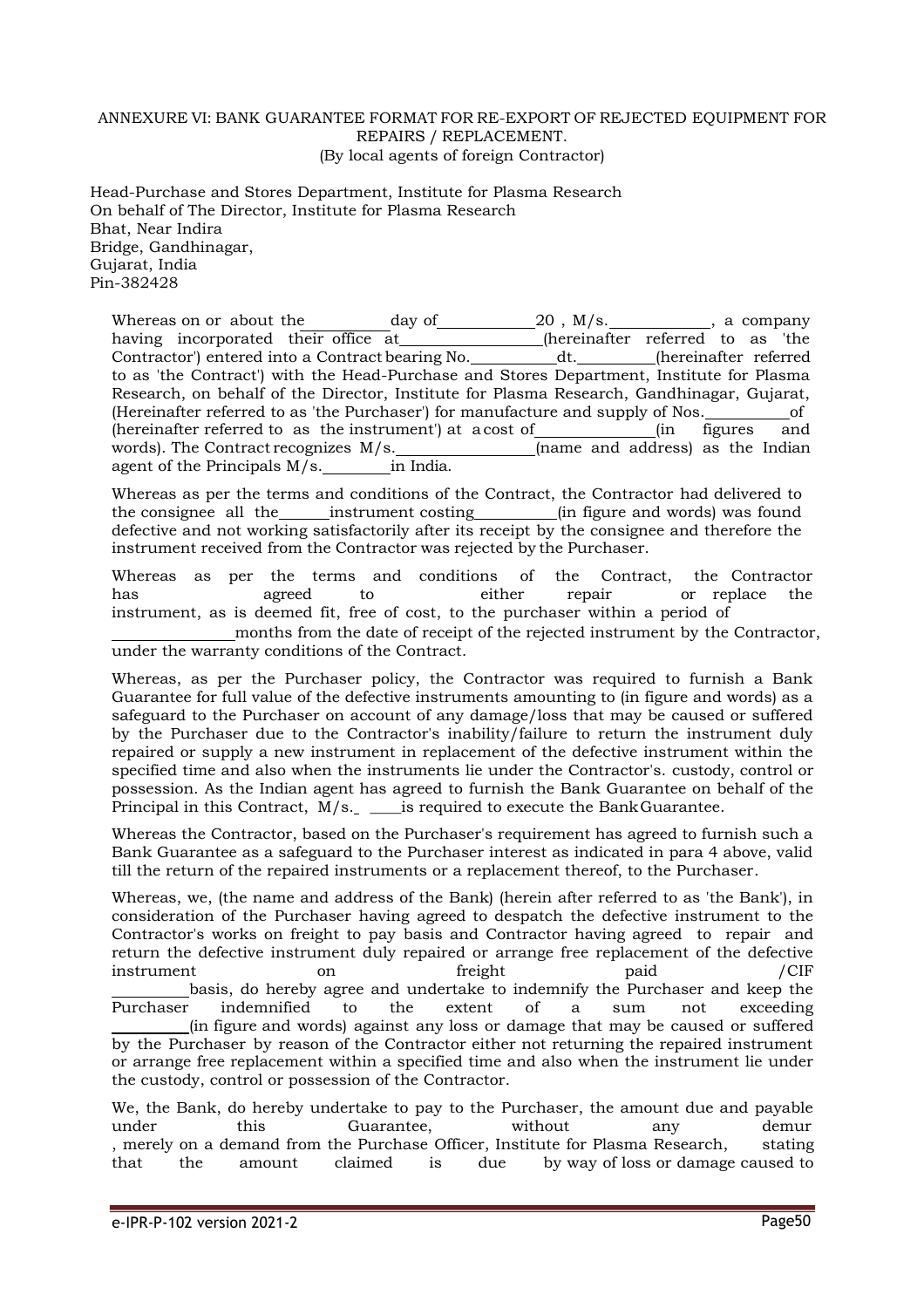or would be caused to or suffered by the Purchaser by reason of the Contractor either not returning the instrument duly repaired or arrange free replacement to the Purchaser and also when the instrument lie under the custody, control or possession of Contractor. Any such demand on the Bank shall be conclusive as regards the amount due and payable by the Bank under this Guarantee. However, our liability under this Guarantee shall be restricted to an amount not exceeding  $\qquad$  (in figure and words).

We, the Bank, undertake to pay to the Purchaser any money so demanded notwithstanding any dispute or disputes raised by the Contractor/s or by agents in any suit or proceeding pending before any court or tribunal relating thereto our liability under this present being absolute andunequivocal.

The payment so made by us under this bond shall be a valid discharge of our liability for payment thereunder and the Contractor/s and the Indian agents shall have no claim against us for makingsuch payment.

And we, the Bank, hereby further agree that the decision of the said Head-Purchase and Stores Department as to whether the Contractor has committed breach of any such terms and conditions of the Contract or not and as to the amount of damage or loss assessed by the said Head-Purchase and Stores Department, Institute for Plasma Research on account of such breach would be final and binding on us.

We, the Bank, further agree with the Purchaser that the Purchaser shall have the fullest liberty without our consent and without affecting in any manner our obligations hereunder to vary any of the terms and conditions of the said Contract or to extend time for performance by the said Contractor from time to time or to postpone for any time or from time to time, any of the powers exercisable by the Purchaser against the said Contractor/s and to forbear or enforce any of the terms and conditions relating to the said Contract and we shall not be relieved from our liability by reason of any such variation or extension being granted to the said Contractor/s or for any forbearance, act or commission on the part of the Purchaser or any indulgence by the Purchaser to the said Contractor/s or by any such matter or thing whatsoever which under the law relating to sureties would, but for this provision, have effect of so relievingus.

This Guarantee will not be discharged due to the change in the constitution of the Bank, the Contractor/s or theagents.

Our Guarantee shall remain in force until and unless a claim under the Guarantee is lodged with us within three months from that date, all rights of the Purchaser under the Guarantee shall be forfeited and we shall be relieved and discharged from all liabilities thereunder.

| Dated the | day of | 202 |
|-----------|--------|-----|
|           |        |     |

For

(Indicate the Name of bank)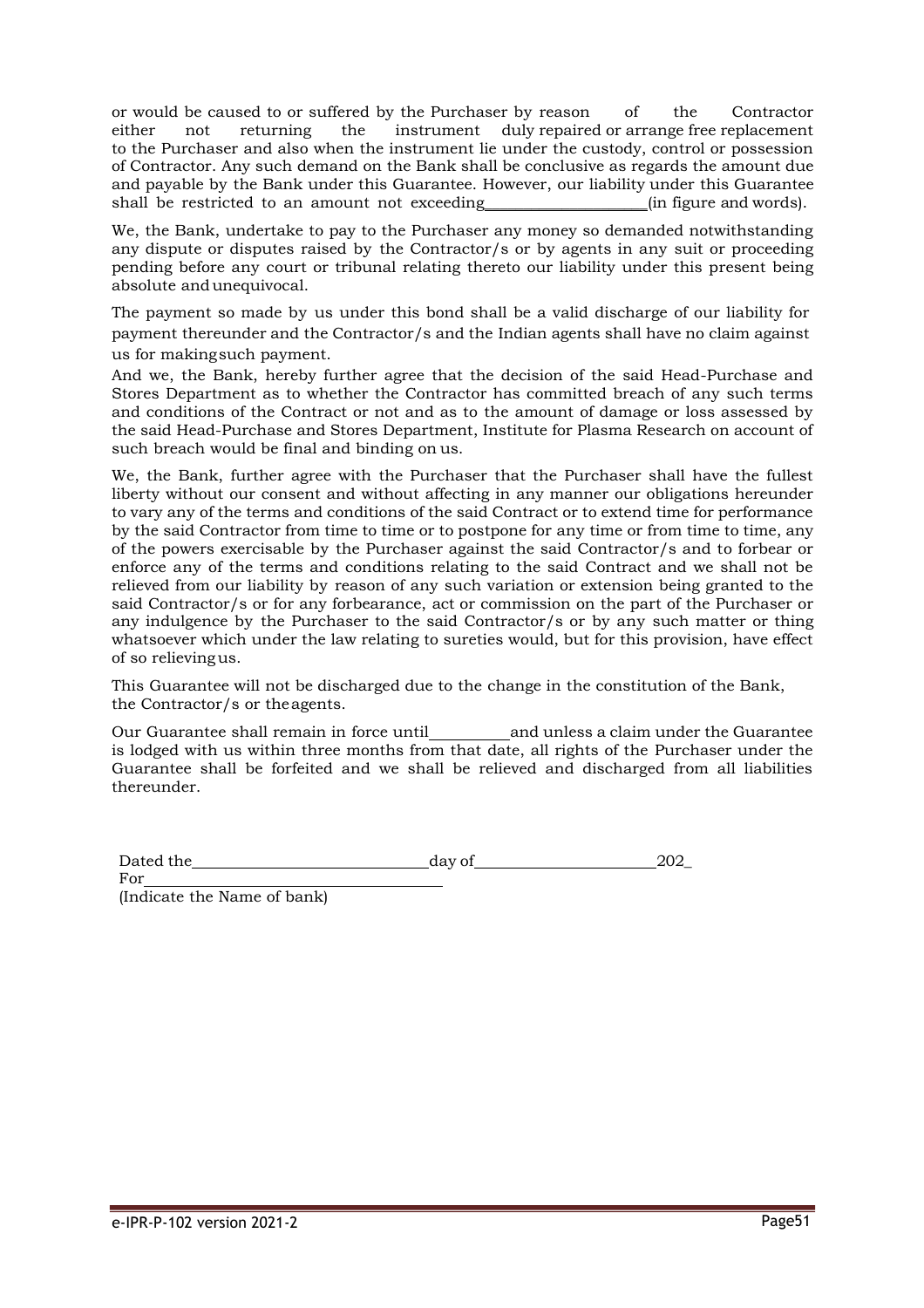#### ANNEXURE-VII: BANK GUARANTEE FORMAT FOR SUPPLY OF FREE ISSUE MATERIAL (By Indian/Foreign Contractor)

Head-Purchase and Stores Department, Institute for Plasma Research On behalf of The Director, Institute for Plasma Research Bhat, Near Indira Bridge, Gandhinagar, Gujarat, India Pin-382428

Whereas on or about the (date), the Head-Purchase and Stores Department, Institute for Plasma Research, on behalf of the Director, Institute for Plasma Research,(hereinafter referred to as the Purchaser) has entered into a Contract bearing No. Dated for manufacture, inspection, testing and safe delivery of (herein after referred to as the equipment) with  $\rm\,M/s.$ having their office at (hereinafter

referred to as theContractor.)

And whereas in terms of the above said agreement, the Purchaser is required to supply free issue materials costing Rs. \_\_\_\_\_\_\_\_\_\_ as listed out in the agreement for the manufacture of the equipment at the Contractor's site, and that the Purchaser has agreed to authorise the Contractor to collect the free issue materials from the Purchaser's site subject to the Contractor furnishing a Bank Guarantee for Rs. in a manner herein specified towards the safeguard of free issue materials.

Now, we (bank) in consideration of the Purchaser having agreed to authorise issue of free issue material for collection by the Contractor, hereby undertake to indemnify the Purchaser and keep the Purchaser indemnified to the extent of the full value of the free issue material till such time the materials are lying under the custody/possession/control of the Contractor and till the equipment along with balance material, if any, are received by the Purchaser after manufacture of the equipment.

We, \_\_\_\_\_\_\_\_(bank) do hereby undertake to pay to the Head-Purchase and Stores Department, Institute for Plasma Research, the amount due and payable under this Guarantee without any demur, merely on a demand from the Head-Purchase and Stores Department, Institute for Plasma Research, on behalf of the Purchaser stating that the amount claimed is due by way of loss, destruction, deterioration or damage caused to or suffered by the Purchaser to the purchaser's material thereby resulting in a loss to the Purchaser while they are lying under the Contractor's custody, possession or control or on account of the Contractor's failure to fulfill any of the contractual obligations.

Any such demand made on the Bank shall be conclusive as regards the amount due and payable by the Bank under this Guarantee. However, our liability under this Guarantee shall be restricted to an amount not exceeding Rs.

We, (Bank) undertake to pay to the Purchaser any money so demanded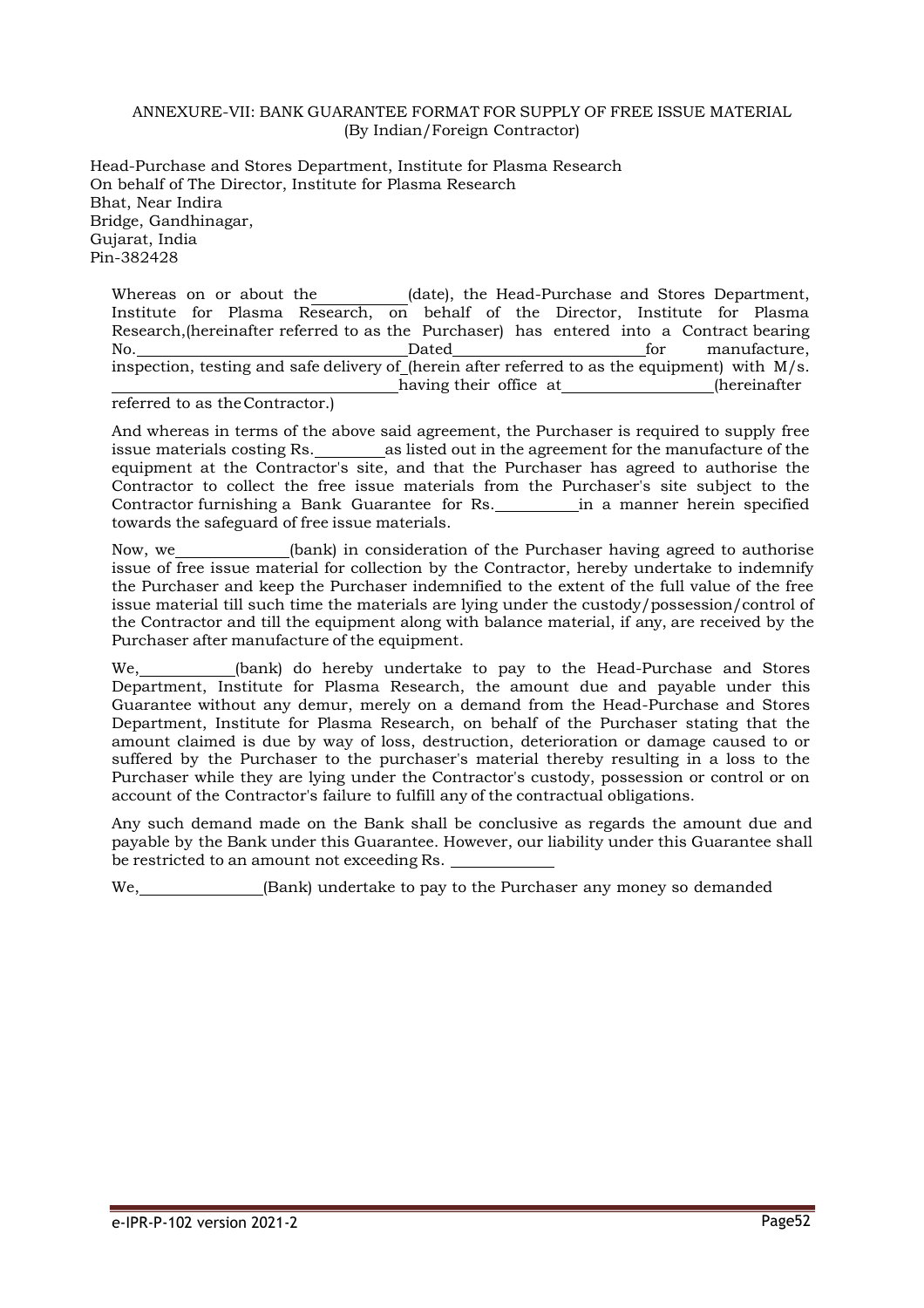notwithstanding any dispute or any disputes raised by the Contractors in any suit or proceeding<br>pending before any court of Tribunal relating Tribunal relating

thereto our liability under this present being absolute and unequivocal. They payment so made by us under this Bond shall be a valid discharge of our liability for payment thereunder and the Contractors shall have no claim against us for making such payments.

We, (Bank), also agree that the decision of the Purchase Officer, Institute for Plasma Research, Gandhinagar, Gujarat as to whether the Contractor has caused any loss/destruction or deterioration or damage to the Purchaser's material while these are lying under his custody/possession/control from whatever cause arising as also on the quantum of damage suffered by the Purchaser shall be final and binding on us.

We, (bank) further agree with the Purchaser that the Purchaser shall have the fullest liberty without our consent and without affecting in any manner our obligations hereunder to vary any of the terms and conditions of the said Agreement or to extend time for performance by the said Contractors from time to time or to postpone for any time or from time to time any of the powers exercisable by the Purchaser against the said Contractors and to forbear or enforce any of the terms and conditions relating to the said Agreement and we shall not be relieved from our liability by reason of any such variation or extension being granted to the said Contractors or for any forbearance, act or omission on the part of the said Purchaser or any indulgence by the Purchaser to the said Contractors or by any such matter or thing whatsoever which under the law relating to sureties would but for this provision, have the effect of so relieving us.

This Guarantee will not be discharged due to change in the constitution of the Bank or the Contractors.

Our Guarantee shall remain in full force until and unless a claim under the guarantee is lodged with us within six months from that date all rights of the Purchaser under the guarantee shall be relieved and discharged from all liabilities thereunder.

Dated the day of 202 For

(Indicate the Name of bank)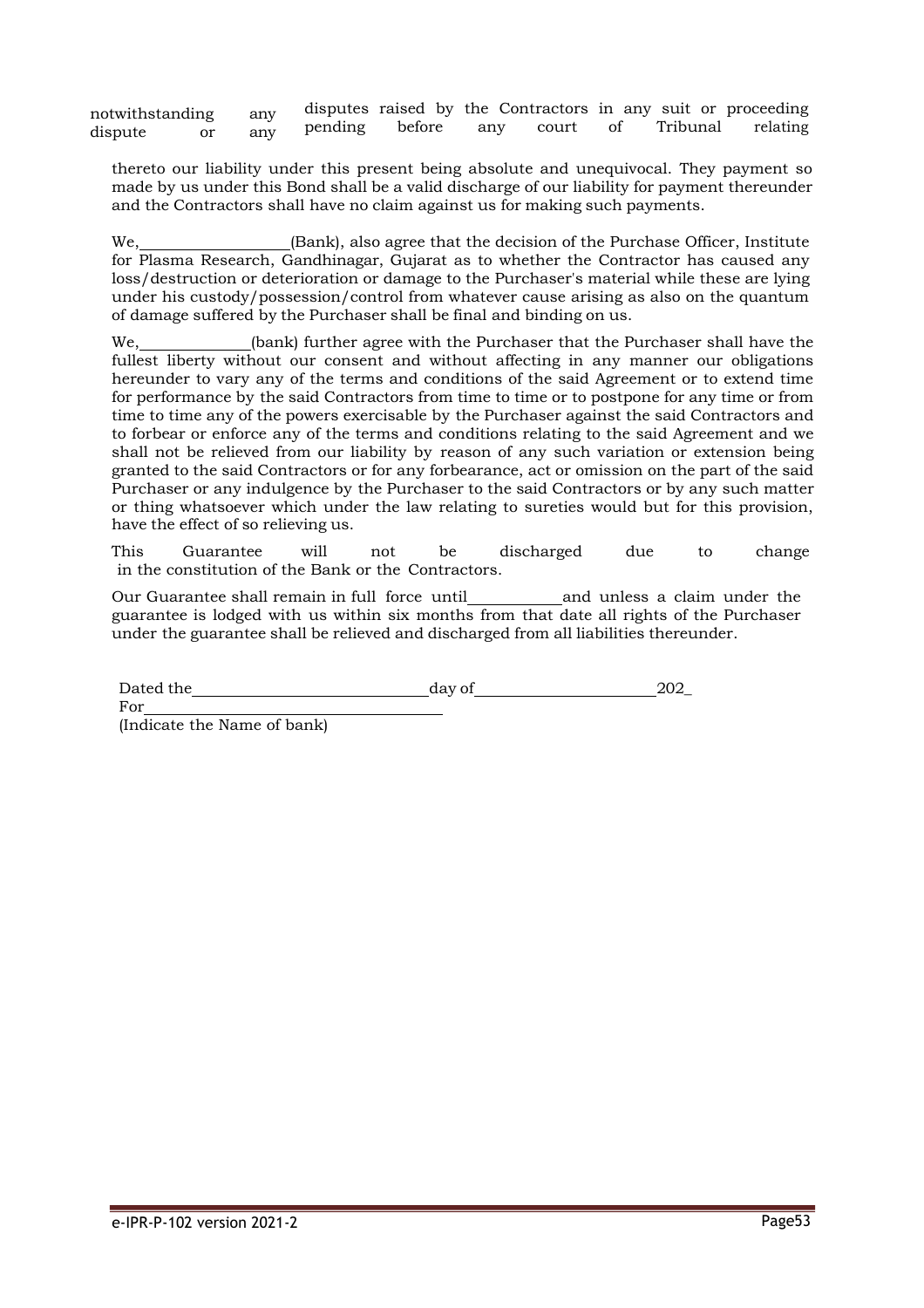#### ANNEXURE-VIII: BANK GUARANTEE FORMAT FOR FIM (Foreign Currency Contract) (to be executed by the Indian Agent)

Head-Purchase and Stores Department, Institute for Plasma Research On behalf of The Director, Institute for Plasma Research Bhat, Near Indira Bridge, Gandhinagar, Gujarat, India Pin-382428

Whereas on or about the day of  $\begin{array}{ccc} 200 \end{array}$ , M/s.  $\begin{array}{ccc} 2 & \text{3} & \text{4} \end{array}$  , a company having incorporated their office at\_\_\_\_\_\_\_\_\_\_\_\_\_\_\_(hereinafter referred to as 'the Contractor') entered into a Contract bearing No. \_\_\_\_\_\_\_\_\_\_\_\_dt. \_\_\_\_\_\_\_\_\_(hereinafter referred to as 'the Contract') with the Head-Purchase and Stores Department, Institute for Plasma Research, on behalf of the Director, Institute for Plasma Research (Hereinafter referred to as 'the Purchaser') for manufacture and supply of Nos. \_\_\_\_\_\_ of (hereinafter referred to as the instrument') at acost of (in figures and words). The Contract recognises M/s. (name and address) as the Indian agent of the Principals M/s. in India.

And whereas in terms of the above said agreement, the Purchaser is required to supply free issue materials costing Rs. as listed out in the agreement for the manufacture of the equipment at the Contractor's site, and that the Purchaser has agreed to authorise the Contractor to collect the free issue materials from the Purchaser's site subject to the Contractor furnishing a Bank Guarantee for Rs. in a manner herein specified towards the safeguard of free issue materials. As the Indian agent has agreed to furnish the Bank Guarantee on behalf of the Principal in this Contract, M/s. is required to execute the Bank Guarantee.

Now, we (bank) in consideration of the Purchaser having agreed to authorise issue of free issue material for collection by the Contractor, hereby undertake to indemnify the Purchaser and keep the Purchaser indemnified to the extent of the full value of the free issue material till such time the materials are lying under the custody/possession/control of the Contractor and till the equipment along with balance material, if any, are received by the Purchaser after manufacture of the equipment.

We, (bank) do hereby undertake to pay to the Head-Purchase and Stores Department, Institute for Plasma Research, the amount due and payable under this Guarantee without any demur, merely on a demand from the Head-Purchase and Stores Department, Institute for Plasma Research, on behalf of the Purchaser stating that the amount claimed is due by way of loss, destruction, deterioration or damage caused to or suffered by the Purchaser to the purchaser's material thereby resulting in a loss to the Purchaser while they are lying under the Contractor's custody, possession or control or on account of the Contractor's failure to fulfill any of the contractual obligations.

Any such demand made on the Bank shall be conclusive as regards the amount due and payable by the Bank under this Guarantee. However, our liability under this Guarantee shall be restricted to an amount not exceeding Rs.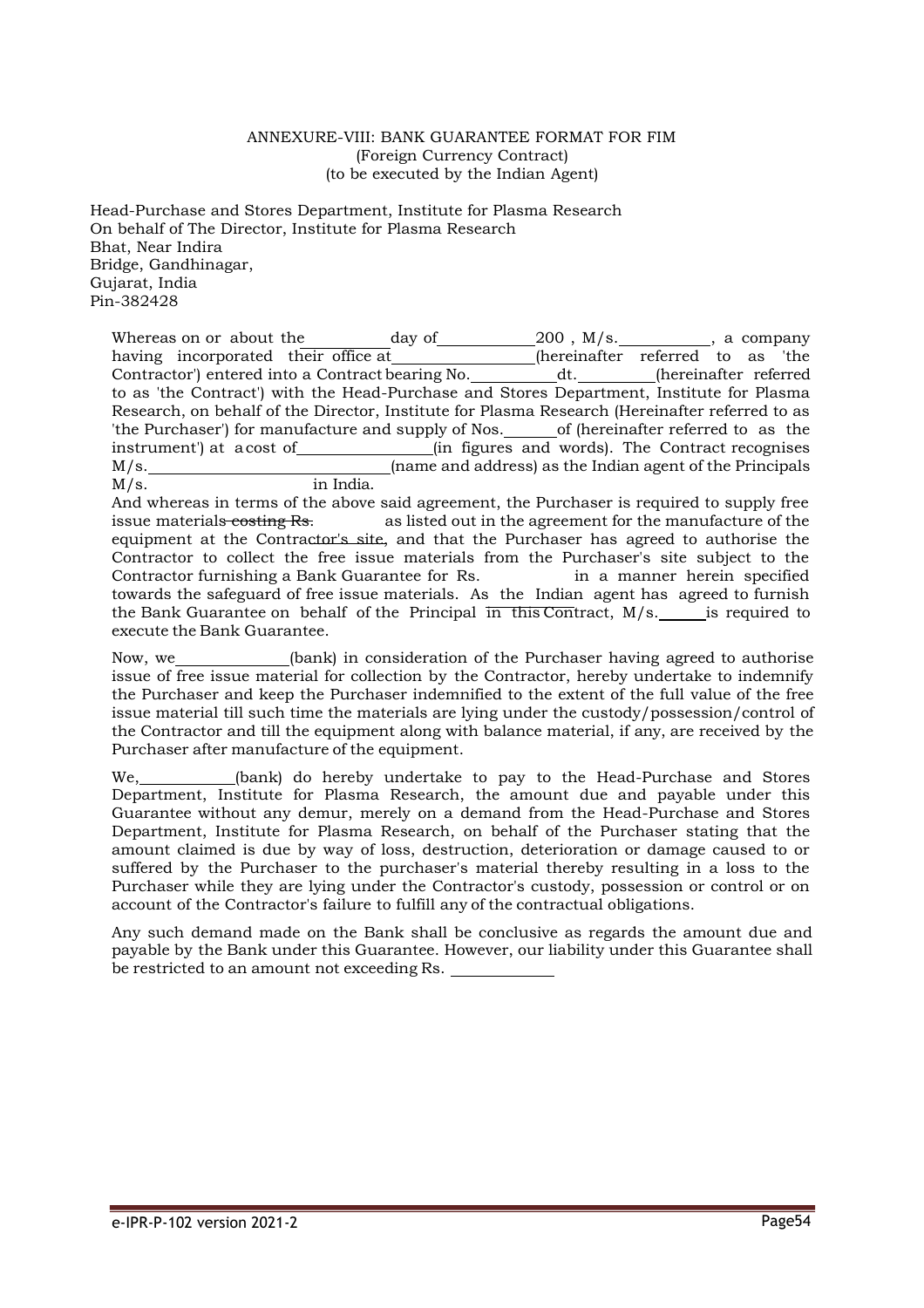We, (Bank) undertake to pay to the Purchaser any money so demanded notwithstanding any dispute or any disputes raised by the Contractors in any suit or proceeding pending before any court of Tribunal relating thereto our liability under this present being absolute and unequivocal. They payment so made by us under this Bond shall be a valid discharge of our liability for payment thereunder and the Contractors shall have no claim against us for making such payments.

We, (Bank), also agree that the decision of the Head-Purchase and Stores Department, Institute for Plasma Research, Gandhinagar, Gujarat as to whether the Contractor has caused any loss/destruction or deterioration or damage to the Purchaser's material while these are lying under his custody/possession/control from whatever cause arising as also on the quantum of damage suffered by the Purchaser shall be final and binding on us.

We, (bank) further agree with the Purchaser that the Purchaser shall have the fullest liberty without our consent and without affecting in any manner our obligations hereunder to vary any of the terms and conditions of the said Agreement or to extend time for performance by the said Contractors from time to time or to postpone for any time or from time to time any of the powers exercisable by the Purchaser against the said Contractors and to forbear or enforce any of the terms and conditions relating to the said Agreement and we shall not be relieved from our liability by reason of any such variation or extension being granted to the said Contractors or for any forbearance, act or omission on the part of the said Purchaser or any indulgence by the Purchaser to the said Contractors or by any such matter or thing whatsoever which under the law relating to sureties would but for this provision, have the effect of so relieving us.

This Guarantee will not be discharged due to change in the constitution of the Bank or the Contractors.

Our Guarantee shall remain in full force until and unless a claim under the guarantee is lodged with us within six months from that date all rights of the Purchaser under the guarantee shall be relieved and discharged from all liabilities thereunder.

Dated the day of 202

(Indicate the Name of bank)

For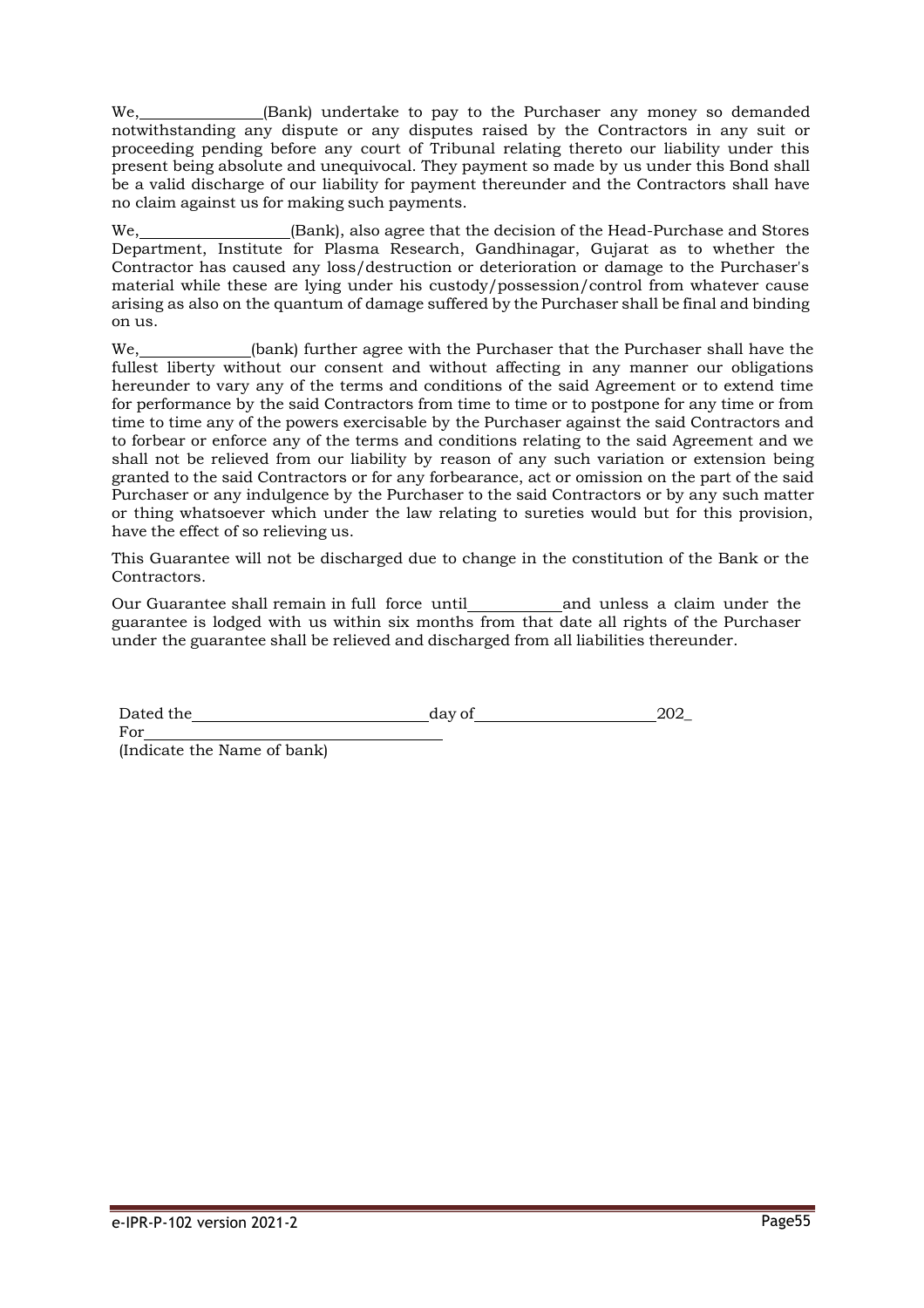# ANNEXURE-X: FORMAT FOR HINDRANCE REGISTER

| Sl. No. | From | To | Nature<br>Hindrances in<br>execution of<br>Contract | of Remarks with Remarks with<br>signature<br>Contractor | of Signature of<br>Purchaser's<br>representative |
|---------|------|----|-----------------------------------------------------|---------------------------------------------------------|--------------------------------------------------|
|         |      |    |                                                     |                                                         |                                                  |
|         |      |    |                                                     |                                                         |                                                  |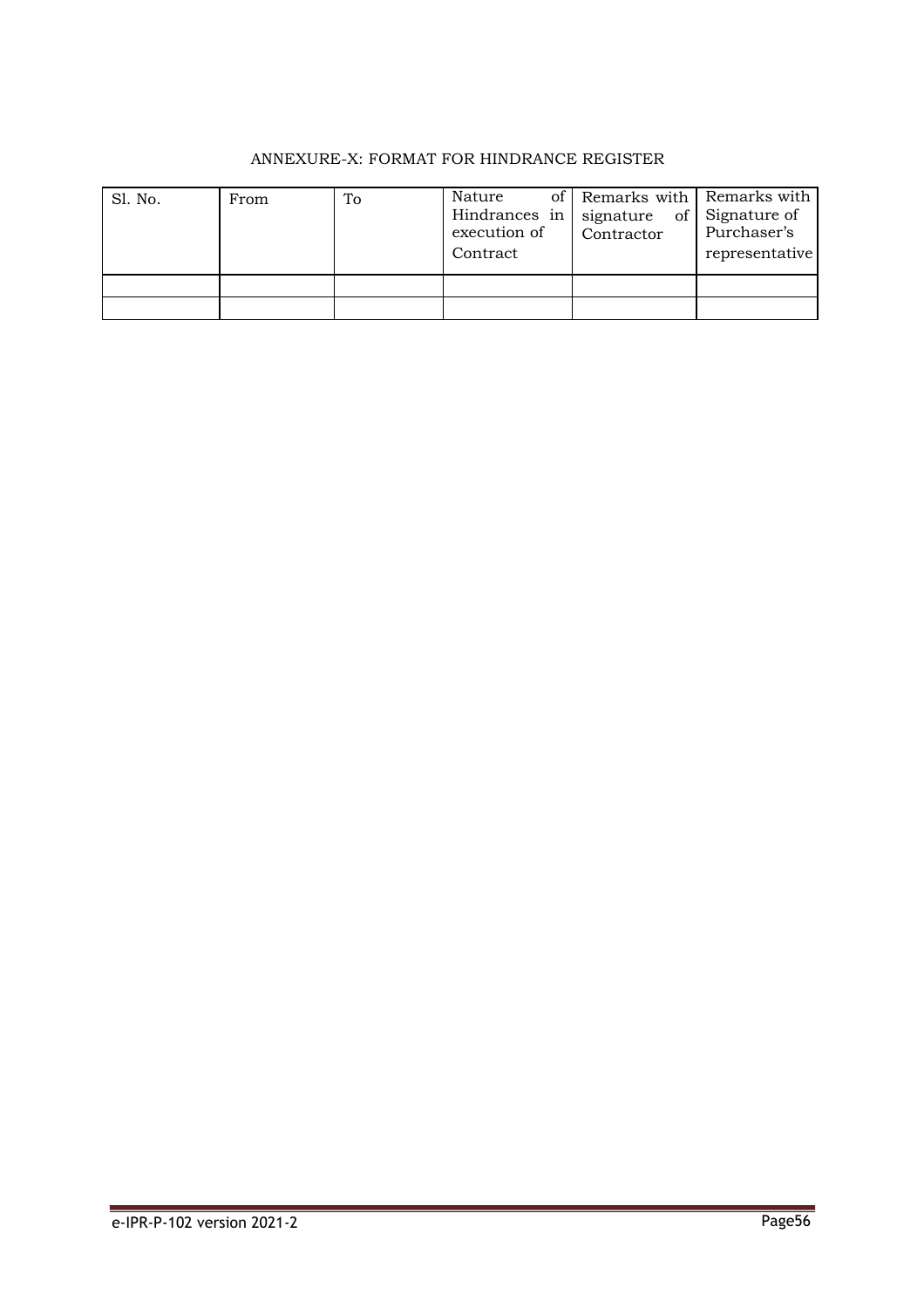$\overline{\phantom{a}}$  ,  $\overline{\phantom{a}}$  ,  $\overline{\phantom{a}}$  ,  $\overline{\phantom{a}}$  ,  $\overline{\phantom{a}}$  ,  $\overline{\phantom{a}}$  ,  $\overline{\phantom{a}}$  ,  $\overline{\phantom{a}}$  ,  $\overline{\phantom{a}}$  ,  $\overline{\phantom{a}}$  ,  $\overline{\phantom{a}}$  ,  $\overline{\phantom{a}}$  ,  $\overline{\phantom{a}}$  ,  $\overline{\phantom{a}}$  ,  $\overline{\phantom{a}}$  ,  $\overline{\phantom{a}}$ 

# **Annexure-XI**

# **Self-Certification under preference to Make in India order Certificate**

In line with Government Public Procurement Order No. P-45021/2/2017-PP (BE-II) dated 04.06.2020 and its amendments, we hereby certify that we M/s. \_\_\_\_\_\_\_\_\_\_\_\_\_\_\_\_\_\_\_\_\_\_\_\_\_\_ are local supplier meeting the requirement of minimum local content i.e., \_\_\_\_\_\_% excluding transportation, insurance, installation, commissioning, testing, training and after sales service support like AMC/CMC etc. as defined in above orders for the material against IPR Enquiry/Tender No **IPR/TN/PUR/TPT/ET/21-22/012** dated **31-08-2021.** Details of location at which local value addition will be made as follows:

\_\_\_\_\_\_\_\_\_\_\_\_\_\_\_\_\_\_\_\_\_\_\_\_\_\_\_\_\_\_\_\_\_\_\_\_\_\_\_\_\_\_\_\_\_\_\_\_\_\_\_\_\_\_\_\_\_\_\_\_\_\_\_\_\_\_\_\_\_\_

\_\_\_\_\_\_\_\_\_\_\_\_\_\_\_\_\_\_\_\_\_\_\_\_\_\_\_\_\_\_\_\_\_\_\_\_\_\_\_\_\_\_\_\_\_\_\_\_\_\_\_\_\_\_\_\_\_\_\_\_\_\_\_\_\_\_\_\_\_\_

We also understand, false declarations will be in breach of the code of integrity under rule 175(1) (i) (h) of the General Financial Rules for which a bidder or its successors can be debarred for up to two years as per Rule 151(iii) of the General Financial Rules along with such other actions as may be permissible under law.

Thanking You,

**Signature with date: Name: Designation: Official Seal**

**\_\_\_\_\_\_\_\_\_\_\_\_\_\_\_\_\_\_\_\_\_**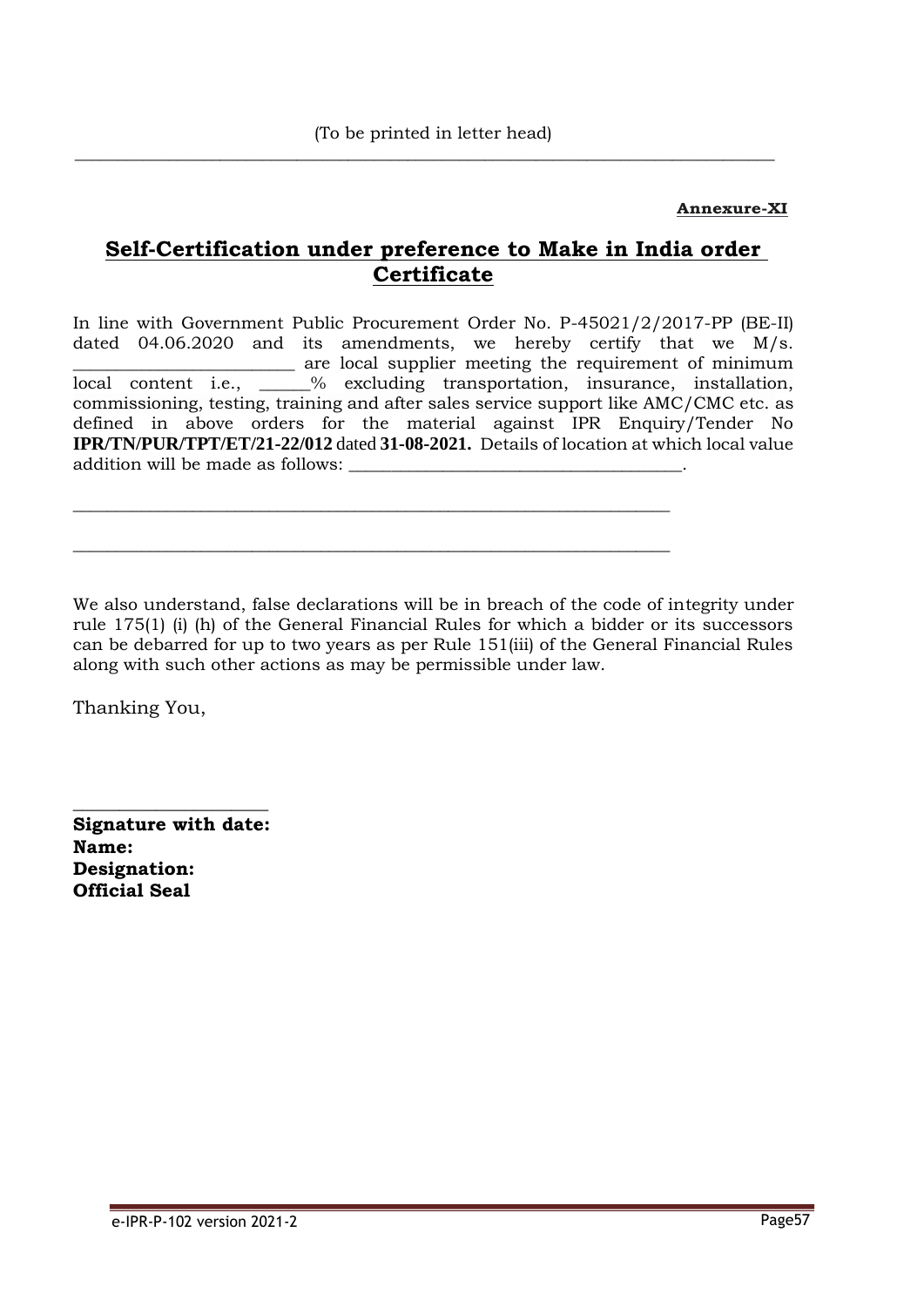$\mathcal{L} = \{ \mathcal{L} = \{ \mathcal{L} \mid \mathcal{L} = \{ \mathcal{L} \mid \mathcal{L} = \{ \mathcal{L} \mid \mathcal{L} = \{ \mathcal{L} \mid \mathcal{L} = \{ \mathcal{L} \mid \mathcal{L} = \{ \mathcal{L} \mid \mathcal{L} = \{ \mathcal{L} \mid \mathcal{L} = \{ \mathcal{L} \mid \mathcal{L} = \{ \mathcal{L} \mid \mathcal{L} = \{ \mathcal{L} \mid \mathcal{L} = \{ \mathcal{L} \mid \mathcal{L} = \{ \mathcal{L} \mid \mathcal{L} =$ 

#### **ANNEXURE-XII**

#### **Annexure to Bid Form: Eligibility Declarations**

| (To be submitted as part of tender/Technical Bid)<br>(on company letter head)<br>(Along with supporting documents, if any) |       |
|----------------------------------------------------------------------------------------------------------------------------|-------|
| Tender No. IPR/                                                                                                            |       |
| Tender Tile:                                                                                                               |       |
| Bidder's Name:                                                                                                             |       |
| (Address and contact details)                                                                                              |       |
| Bidder's Reference No.                                                                                                     | Date: |
|                                                                                                                            |       |

#### **Restrictions on procurement from Bidders from a country or countries, or a class of countries under Rule 144(xi) of the General Financial Rules 2017.**

"We have read the clause regarding restrictions on procurement from a Bidder of a country which shares a land border with India; and solemnly certify that we are not from such a country or, if from such a country, we are registered with the Competent Authority (copy enclosed). We hereby certify that we fulfill all requirements in this regard and are eligible to be considered."

Penalties for false or misleading declarations:

We hereby confirm that the particulars given above are factually correct and nothing is concealed and also undertake to advise any future changes to the above details. We understood that any wrong or misleading self-declaration by us would be violation of Code of integrity and would attract penalties as mentioned in this tender document, including debarment.

(Signature with date)

(Name and designation) Duly authorized to sign Bid for and on behalf of

(Name & address of the Bidder and Seal of Company)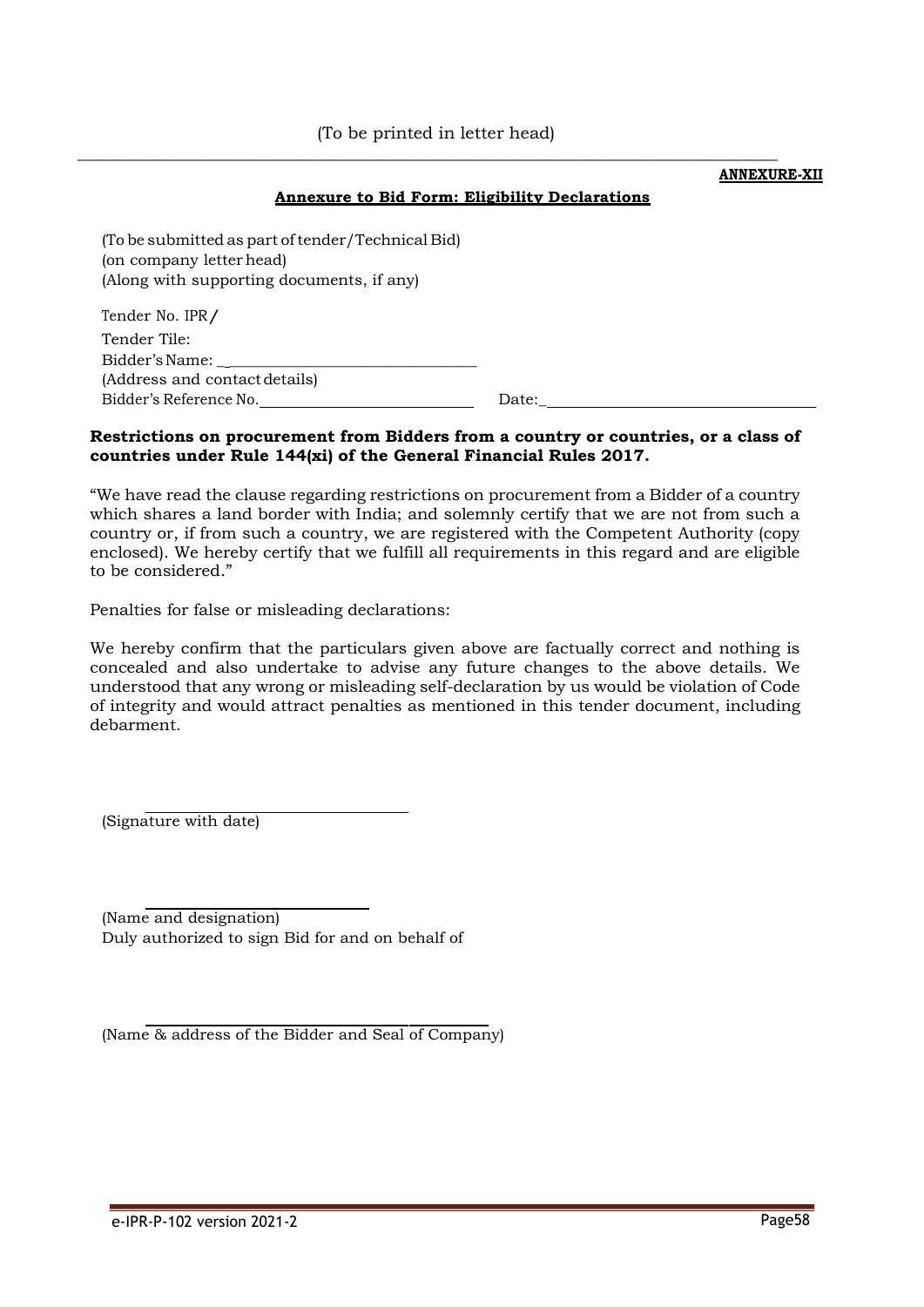# SECTION 'D' :

# TECHNICAL SPECIFICATIONS OFSTORES AND DRAWINGS

Please see attachment to the tender